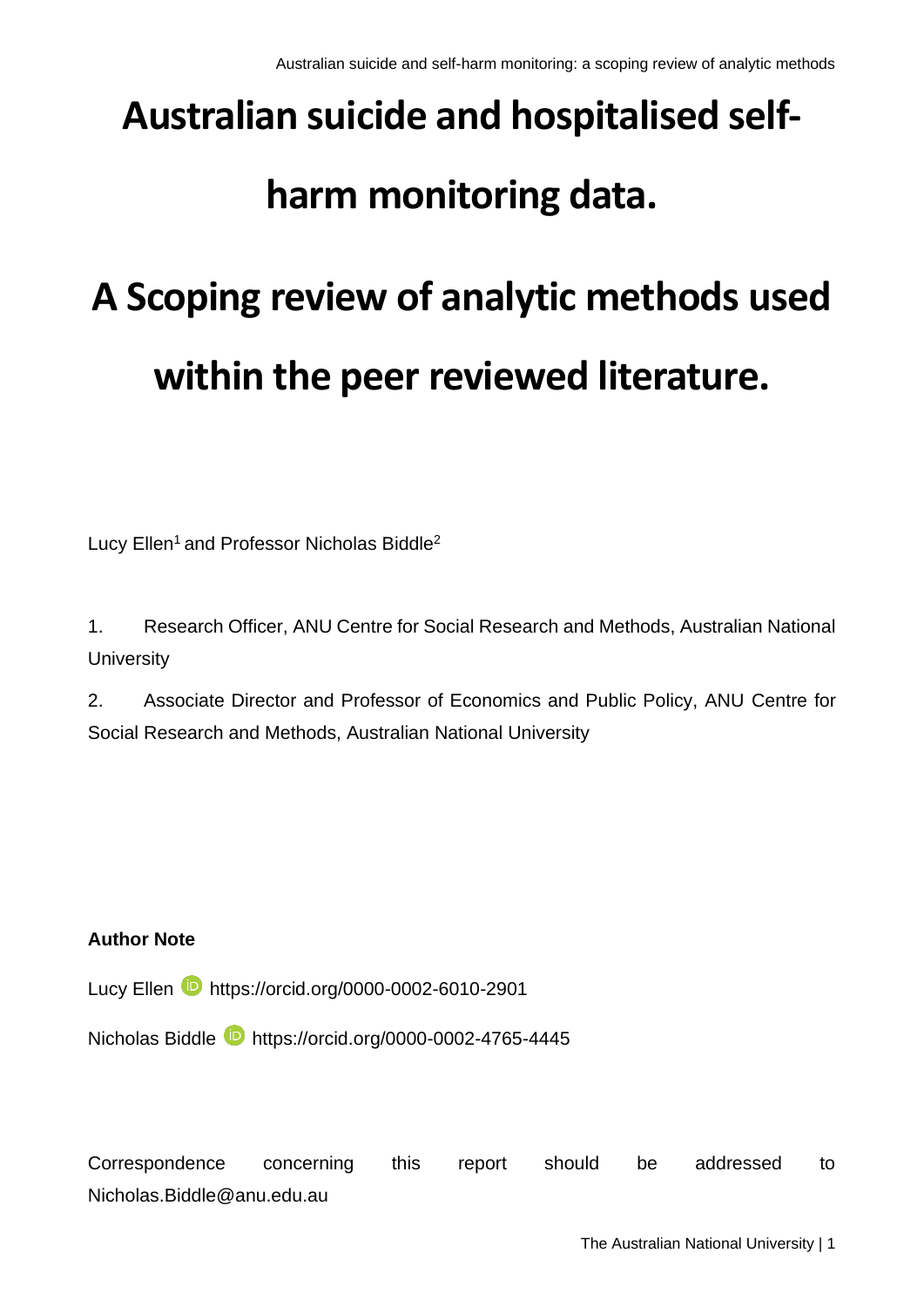# **Contents**

| The importance of monitoring suicide and hospitalised self-harm 5  |  |
|--------------------------------------------------------------------|--|
|                                                                    |  |
|                                                                    |  |
|                                                                    |  |
|                                                                    |  |
|                                                                    |  |
|                                                                    |  |
|                                                                    |  |
|                                                                    |  |
|                                                                    |  |
|                                                                    |  |
|                                                                    |  |
|                                                                    |  |
|                                                                    |  |
|                                                                    |  |
| Level of geography used and geographic coverage across Australia24 |  |
|                                                                    |  |
|                                                                    |  |
|                                                                    |  |
|                                                                    |  |
|                                                                    |  |
|                                                                    |  |
|                                                                    |  |
|                                                                    |  |
|                                                                    |  |
|                                                                    |  |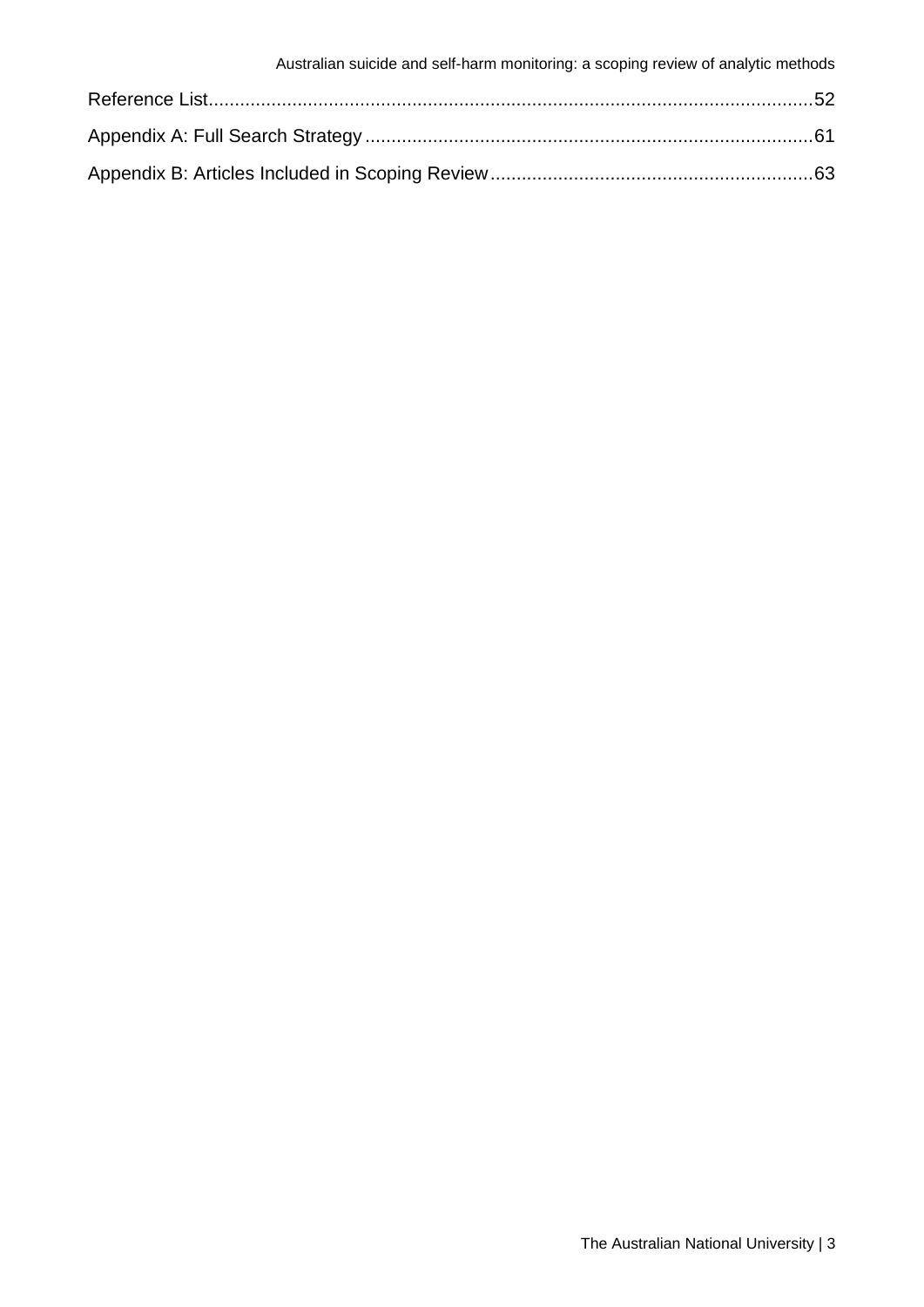# <span id="page-3-0"></span>**Abstract**

Suicide and intentional self-harm are significant problems for Australian communities. Monitoring suicide and self-harm hospitalisations is important for: the effective development of prevention and intervention initiatives; supporting accountability and transparency within systems and services that share responsibility for reducing suicide and self-harm; and robust program and system evaluations. This scoping review identifies and describes the peer reviewed academic literature that uses Australian suicide and hospitalised self-harm monitoring data. Our aim was to outline the analytic strategies authors use to draw meanings from this monitoring data, with a particular focus on change across time and spatial variance of suicide and hospitalised self-harm.

Four electronic databases were searched for studies published between 2000-2020 (ProQuest Central, Web of Science Core Collection, PubMed, and PsycInfo), and 132 articles were included.

Between 2020-2021, there was an overall increase in the number of peer reviewed publications addressing Australian suicide and/or hospitalised self-harm. Hospitalised selfharm is under investigated when compared to self-harm resulting in death. There is a significant delay between the generation of self-harm statistics and utilisation of that data by academic researchers. The very clear majority of article authors used 'case only' designs. Cohort and case-control designs, which are more able to provide information about causal inferences, were used infrequently. Few articles reviewed investigated spatial or spatiotemporal variance of hospitalised self-harm and suicide. Scan statistics were, by far, the most frequently used analysis authors of spatially or spatiotemporally focused articles. Of all articles reviewed, very few included analytic methods associated with data science and complex systems science.

Researchers using Australian self-harm monitoring data ought to reflect on the analytic strategies that have been used to date within the peer reviewed literature when formulating their future research agendas.

Keywords: Suicide, Self-Harm, Australia, Monitoring, Analytic Methods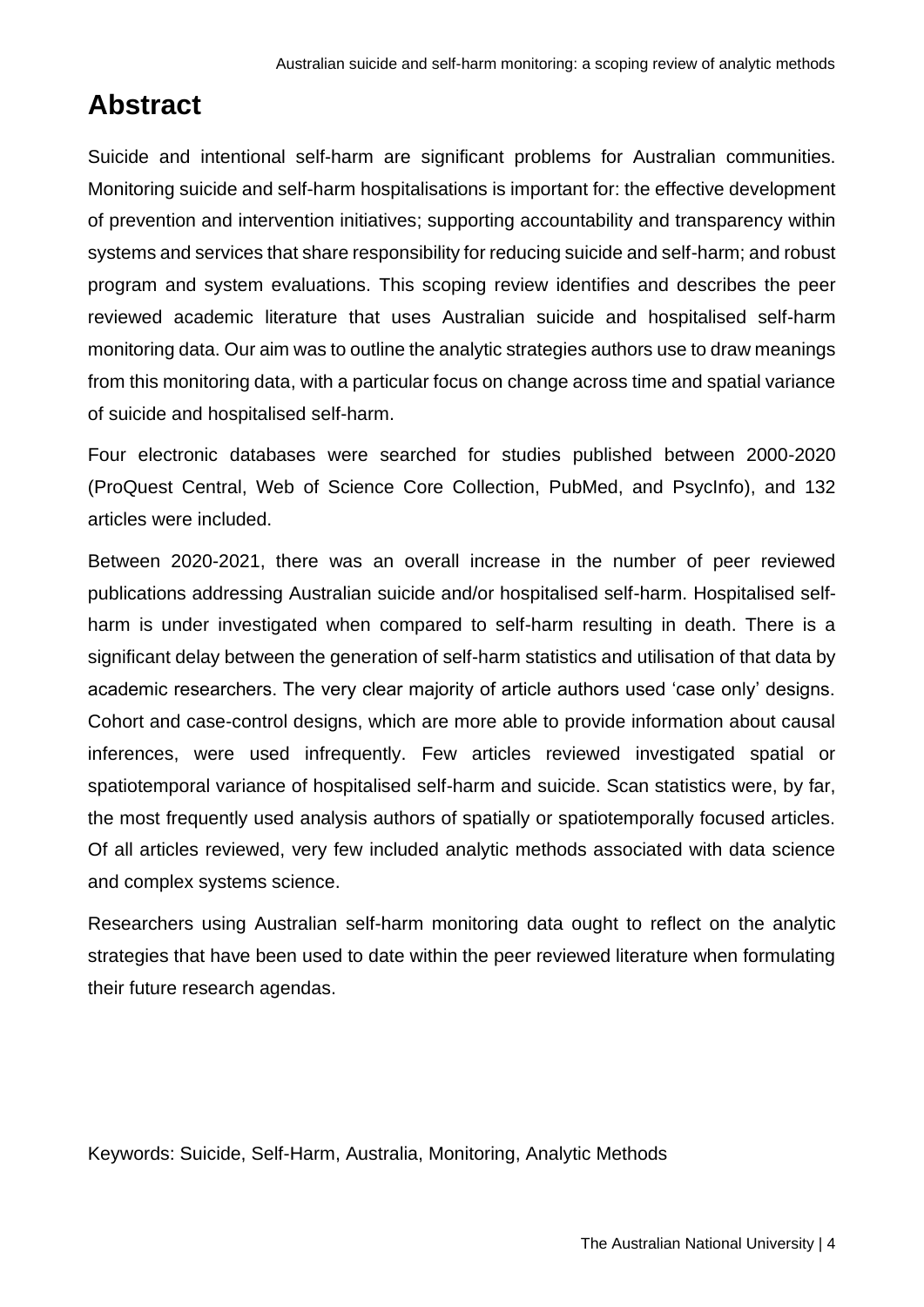# <span id="page-4-0"></span>**Introduction**

# <span id="page-4-1"></span>**Suicide and hospitalised self-harm within Australia**

Suicide and intentional self-harm are significant problems for Australian communities. In 2019, 3318 Australians were registered as dying by suicide (ABS, September 25 2020). In Australia, a total 115,221 years of life were lost to suicide during this period; accounting for more years of potential life lost than by any other cause of death (ABS, 2020). Further, in 2019, suicide was the 13th leading cause of all deaths, and over one third of deaths in people aged 15-24 years was due to suicide (ABS, 2020). It is estimated that non-fatal intentional self-harm resulted in 28,600 hospital admissions during the 2019-2020 financial year (AIHW, 2021a). In addition to the human cost, suicide and intentional self-harm places a very real monetary burden on the Australian economy. The Productivity Commission (2020, appendix H, pg. 165) estimated that the total economic cost of suicidal behaviour in Australia, is approximately \$30.5 billion dollars per annum.

## **The importance of monitoring suicide and hospitalised self-harm**

<span id="page-4-2"></span>Population health monitoring involves regularly and systemically producing and disseminating data and knowledge about the health status of a population for the purposes of informing policymaking (Verschuuren & Oers, 2019). Effective suicide and self-harm monitoring systems have a range of potential benefits for Australian communities. Firstly, they provide information about rate of and risk factors for self-harming behaviours (Witt & Robinson, 2019). This, in turn provides important information upon which to design and target prevention and intervention initiatives (Department of Health, 2021; Productivity Commission, 2020). Monitoring may also support accountability and transparency within systems and services that share responsibility for reducing suicide and self-harm. Furthermore, monitoring data are often necessary for robust evaluations of relevant programs and systems (for example, Carroll et al., 2016). Stronger evaluations subsequently mean that funding and other resources can be more efficiently allocated based on community need and program efficacy. Finally, effective monitoring systems mean we can better measure the impact, on suicide and self-harm, of large events such as the recent 2019-2020 Black Summer bushfires (Davey & Sarre, 2020; Usher et al., 2021) and of the COVID-19 pandemic (John et al., 2020; John et al. 2020;2021).

The World Health Organisation (WHO) has recognised the importance of surveillance systems for suicidal and self-harming behaviour, releasing a practice manual for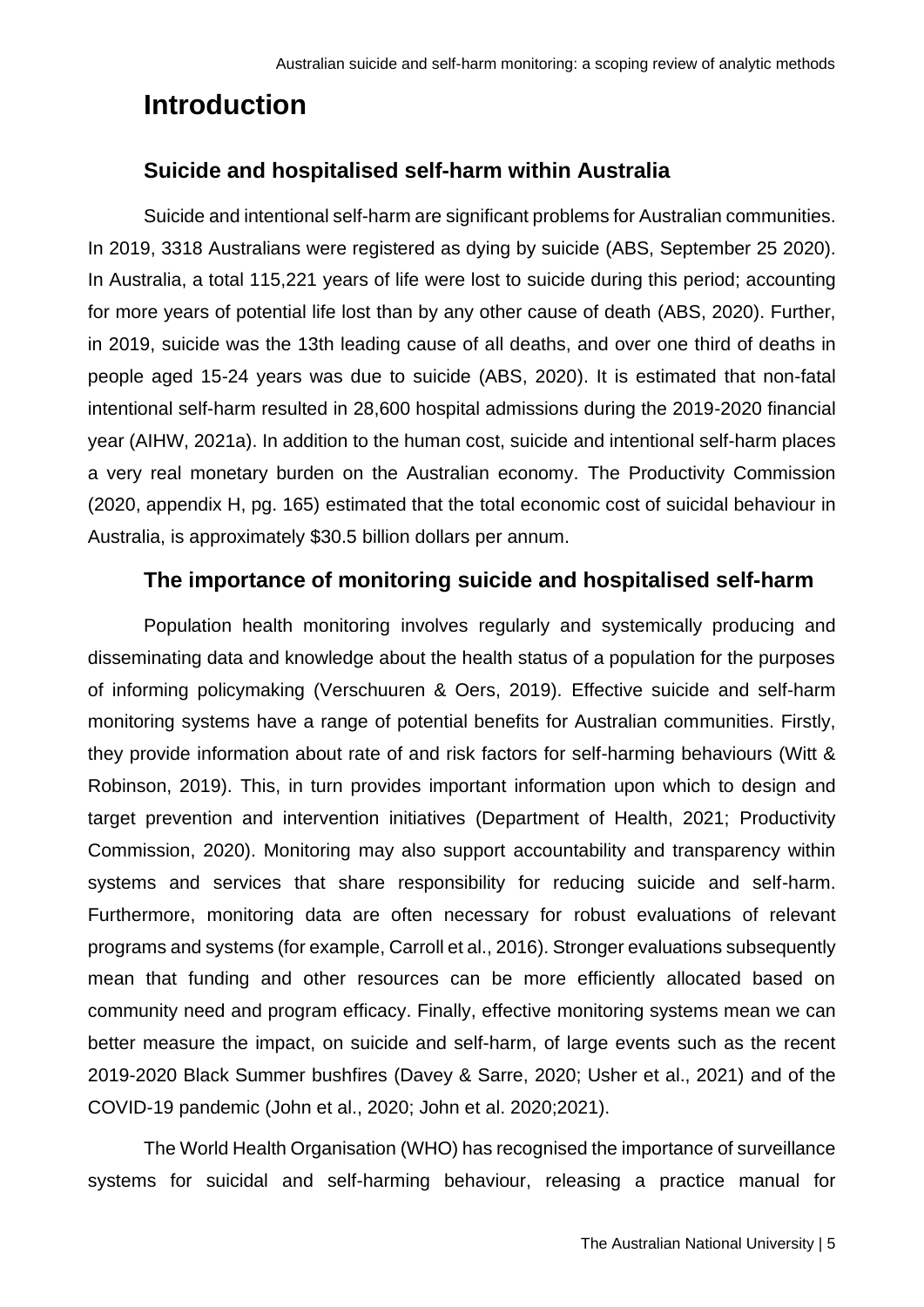stakeholders (WHO, 2016). Locally, The Australian National Mental Health Commission's (2018) Mental Health and Suicide Prevention Monitoring and Reporting Framework, and the Australian Productivity Commission's (2020) mental health inquiry both reiterate the need for robust surveillance systems. Both within Australian and internationally, academic research communities have also recognised the need to utilise population level suicide and self-harm data within research agendas ultimately aimed at reducing associated morbidity and mortality (for select relevant reviews see: Cho et al., 2016; John et al. 2020;2021, Knipe et al., 2019. For relevant publication using estimates of Global Burned of Disease Study 2016 see Naghavi, 2019). The current scoping review will identify and describe the peer reviewed literature that uses Australian suicide and hospitalised self-harm monitoring data. We will also outline the analytic strategies authors use to draw meanings from this monitoring data.

#### **Learning from studies that use monitoring data**

The focus of this review is not to synthesise study results. Instead, as stated, it is to describe the quantitative analytic methods peer reviewed studies have applied to Australian suicide and hospitalised self-harm monitoring data. Nonetheless, we believe, a brief overview of some key findings provides useful context for the review. It is clear that rates of suicide deaths are higher among males compared to females (Large & Nielssen, 2010; & Martínez-Rives et al., 2021). Although, while still lower relative to their male counterparts, suicide rates for Australian female youth may be rising (at least between 2004 and 2014) (Stefanac et al., 2019). Rates of hospitalised self-harm appear to be higher among females, as compared to males (Clapperton, 2019). Hanging as a method of self-harm appears to have increased in Australia, (between 1978 and 2017; Martínez-Rives et al., 2021). Furthermore, across Australia, those working in roles with access to lethal means (such as firearms, medicines or drugs, and carbon monoxide) may have higher rates of suicide compared to those employed in roles without access to lethal means (between 2001 and 2012; Milner et al., 2017).

There is a disparity in rates of suicide between areas of higher and lower socioeconomic status within Australia and this disparity appears to have increased (at least up to 2013); with higher rates of suicides occurring in areas of lower socio-economic status (Too et.al., 2018). Additionally, the association between areas of higher unemployment levels and higher rates of suicide appears to be stronger in rural areas compared to urban areas (Rawlings et al., 2020). Looking more broadly, for a moment, to include data reflecting international experiences. Becoming unemployed is likely associated with higher levels of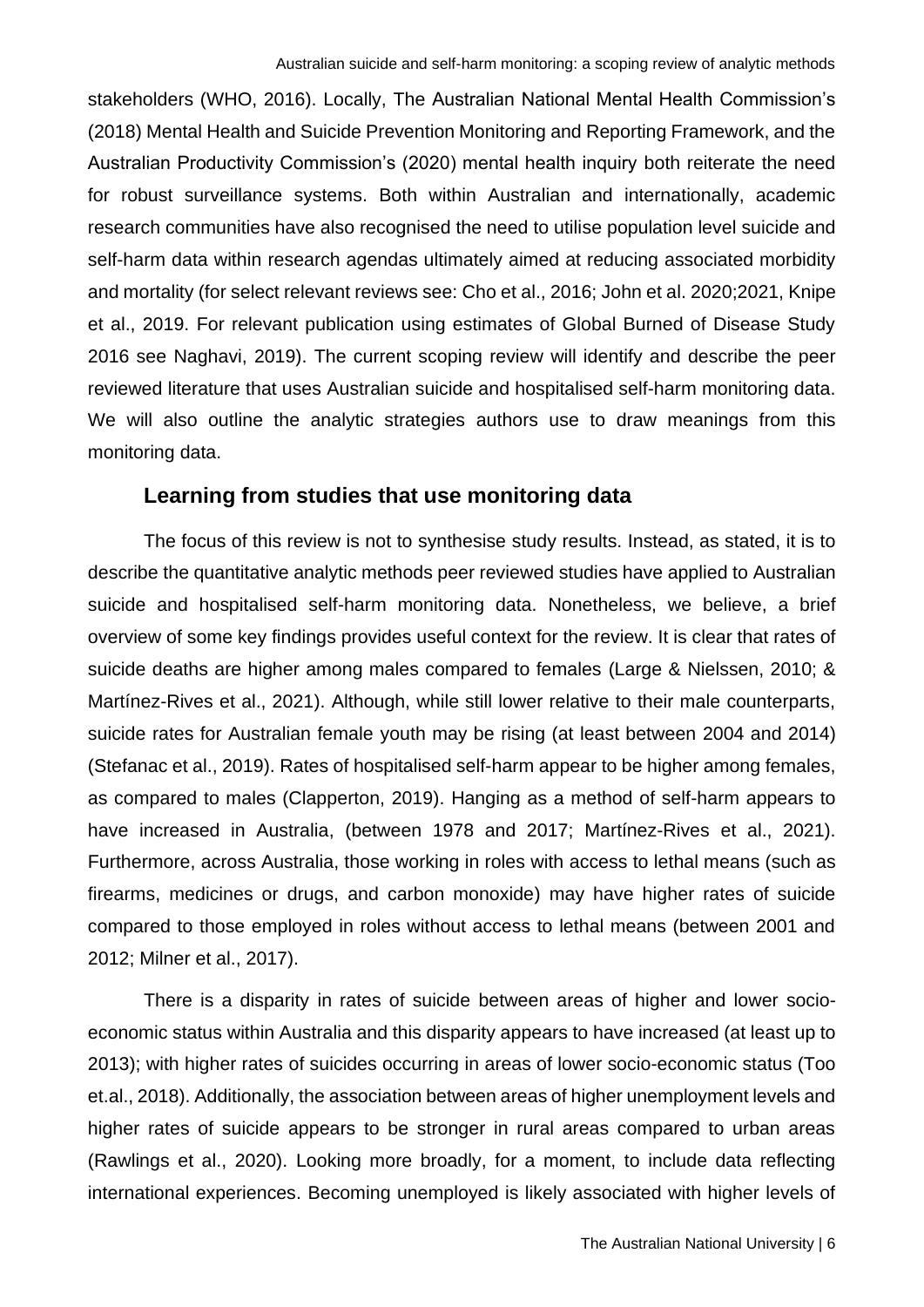psychological distress and this is felt most acutely in areas of higher unemployment; possibly due to the perception that prospections of re-employment are poor (Myles et al., 2017). Now returning to Australia, population level data show that individuals with low levels of education are more likely to die by suicide when compared to those who have obtained a tertiary education (particularly for younger males; Welsh et al. 2021).

Notwithstanding the resilience of Aboriginal and Torres Strait Islander peoples, Indigenous Australians appear to have elevated rates of suicide when compared to the nonindigenous Australian population (for a systematic review specific to Australian youth see Dickson et al., 2019; for a systematic review and comparison of Indigenous suicide rates globally see Pollock et al., 2018). Elevated rates of suicide among Aboriginal and Torres Strait Islander peoples are likely attributable (at least in significant part) to continuing impacts of colonialization (Smallwood et al., 2021). A now somewhat dated study using 2001-2008 data, investigated suicide risk for Australia's newest residents (Law et al.2014). Law et al. (2014) found that for males aged 25-39 years, first generation migrants were at greater risk of suicide compared to second generation migrants. Further, that males aged 25-39 years, third plus generation migrants (or 'locals') were at lower risk of suicide when compared to second generation migrants. Finally for adults aged 60+ (male and female), first generation migrants were at lower risk of dying by suicide when compared to second generation migrants (Law et al., 2014). A more recent scoping review undertaken by Patel et al. (2017), which primarily considered international register-based studies, found that migrants may be at greater risk of suicide and less likely to access mental health services.

Bowden et al.'s (2020) systematic review identified no studies investigating suicidality specifically among Australia's culturally and linguistically diverse (CALD) populations. Although CALD populations have been identified as a priority population for suicide prevention in Australia, it is not possible to discern CALD status within Australian National Government held suicide and self-harm monitoring data (AIHW, 2021b). Bowden et al. also argue that the dearth of academic research in the area is an important gap. It is important to note that, although migration status has been used historically as an imperfect proxy for CALD status, immigration and CALD status cannot be reliably interchanged (Pham et al. 2021). Lesbian, gay, bisexual, transgender or intersex (LGBTI) communities are also in the position of having been identified as priority populations but are not currently identifiable within national data assets (AIHW, 2021b).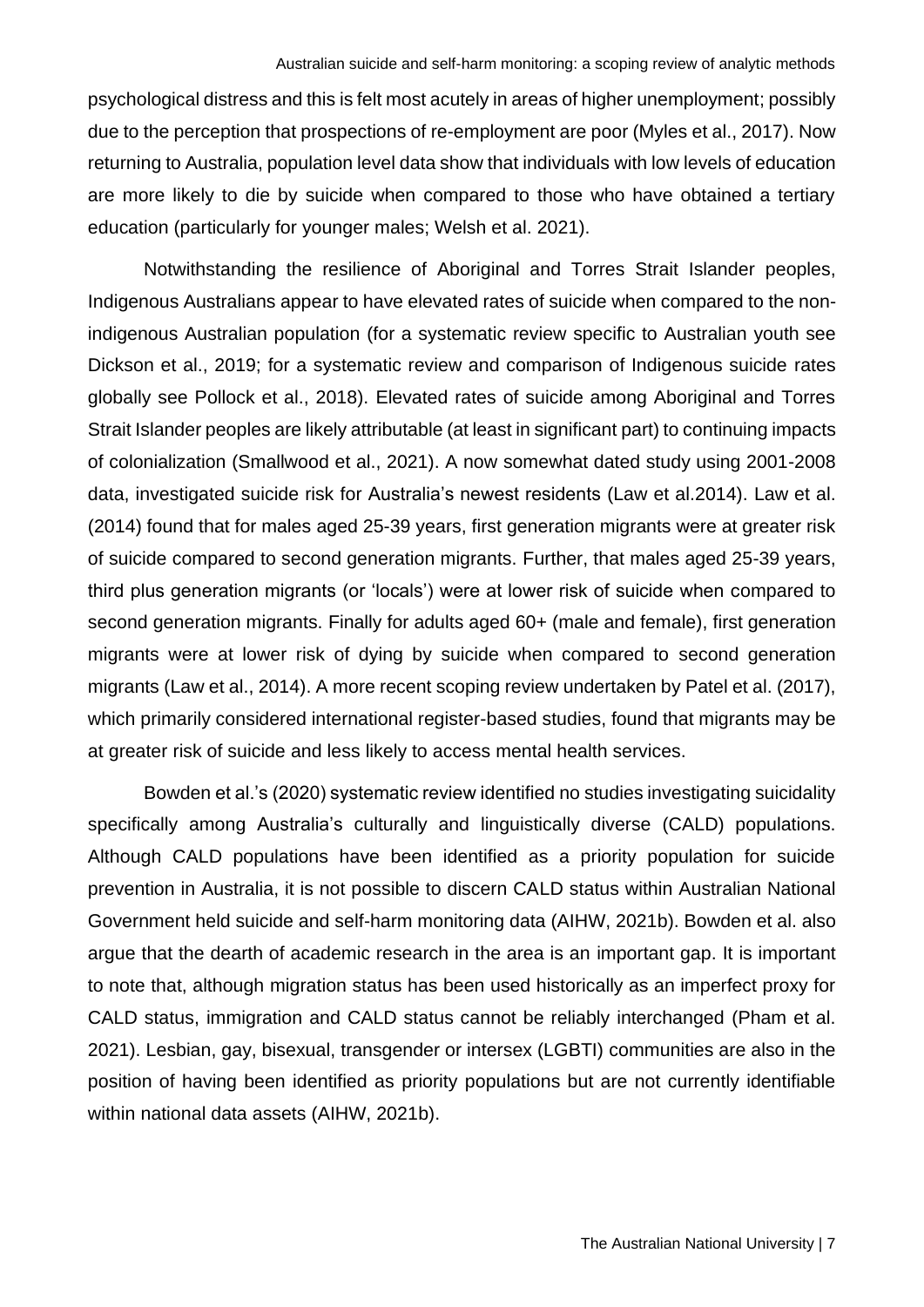## **The National Suicide and Self-Harm Monitoring Project**

<span id="page-7-0"></span>The Australian Government held a National Suicide Prevention Summit in December 2018 and subsequently committed to prioritising suicide prevention as a whole-ofgovernment issue and a Council of Australian Governments (COAG) priority (NMHC, 2019). This commitment included both strengthening the delivery of suicide prevention interventions and establishing a national system for the timely collection and communication of self-harm and suicide data. Subsequently, the National Mental Health Commission (NMHC), the Australian Institute of Health and Welfare (AIHW), and the Department of Health have collaborated to progress the National Suicide and Self-Harm Monitoring Project (NMHC, 2019). The current scoping review is being undertaken, independently by the authors, towards supporting the AIHW in their work towards the National Suicide and Self-Harm Monitoring Project.

#### <span id="page-7-1"></span>**Need for the current scoping review**

To the best of our knowledge, a systematic literature scoping has not yet been undertaken to describe the quantitative analytic methods used to interrogate Australian suicide and hospitalised self-harm monitoring data. The scoping review will identify and describes the peer reviewed academic literature using Australian suicide and hospitalised self-harm monitoring data. It will also outline the analytic strategies authors use to draw meanings from this monitoring data. This information has the potential to facilitate reflexivity across academic researchers and government stakeholder working within this space; creating opportunities to continue or change the way we approach monitoring data asset development and research.

A recent review of the Australian suicide prevention literature was undertaken by Schlichthorst et al. (2020). Schlichthorst et al. (2020) aimed to better understand the types of peer-reviewed studies published and grants/fellowships provided to progress knowledge with respect to suicide prevention in Australia. They undertook a review of studies published from 1999-2006 and 2010-2017; then examined any changed across the two time periods. Schlichthorst et al's coded reviewed studies according to: suicide behaviour (suicide, attempted suicide, suicidal thoughts, and other suicidal behaviour), suicide method/mechanism, target group (population of interest), and research setting (e.g. hospital, community, school). While there is some overlap between Schlichorst et al.'s (2020) study and the current study, there is also substantive divergence. Firstly, Schlichorst et al. focus on suicide behaviour (including suicidal ideation) only and not self-harm without suicidal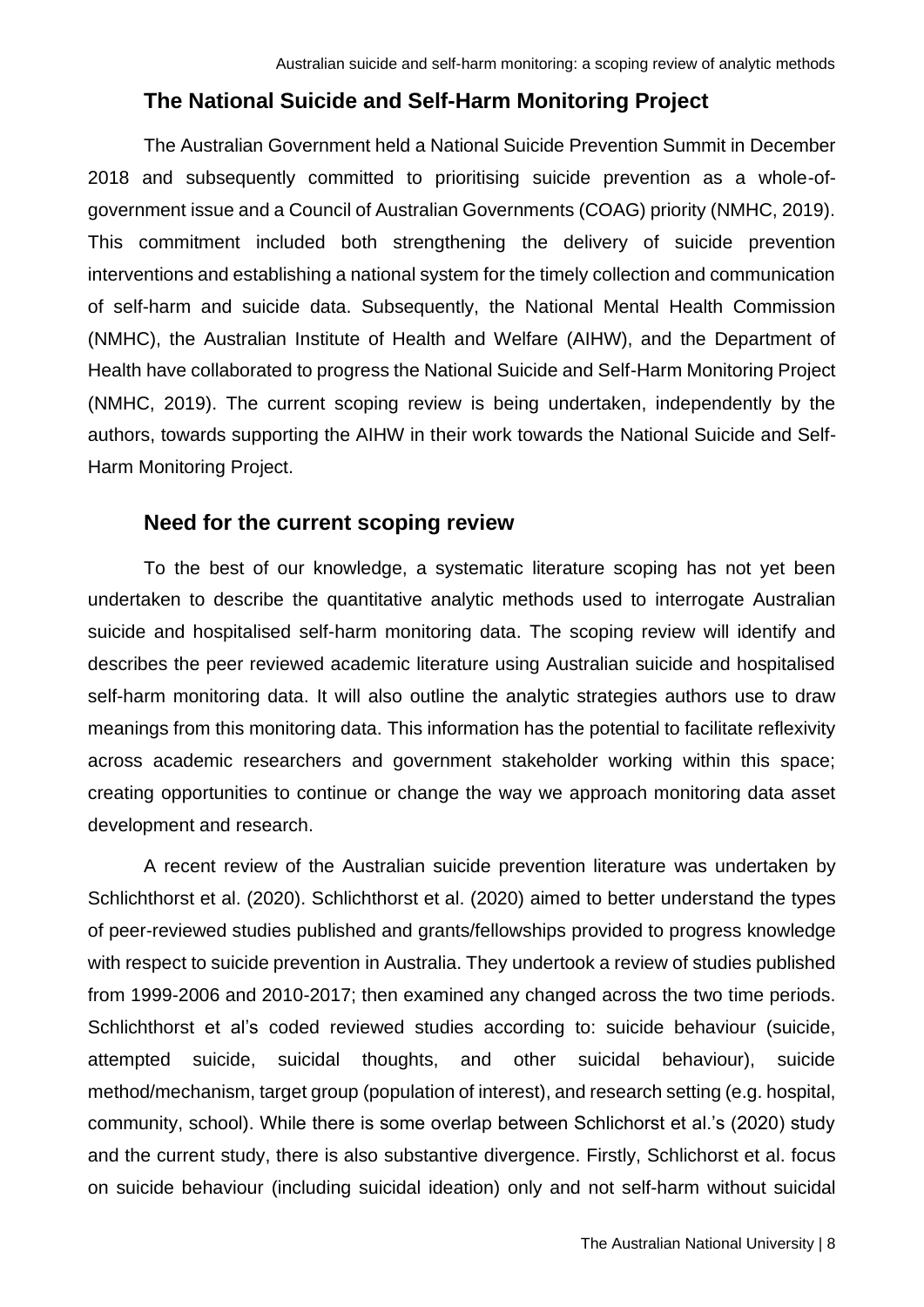intent. Whereas the current review will scope studies investigating self-harm, regardless of suicidal intent, that results either in death or hospitalisation. Secondly, while Schlichorst et al. (2020) do provide a comprehensive overview of relevant Australian peer reviewed publications, they did not seek to describe the quantitative analytic strategies utilised by the authors of studies included within their review. The current scoping review will do so. Schlichthorst et al. (2020) and the current scoping review each provide distinct and meaningful contribution towards reducing the problem of suicide and self-harm in Australia.

## **Research questions**

<span id="page-8-0"></span>Our primary research question is: 1) What quantitative methods have been used to analyse Australian, monitoring level, suicide and hospitalised self-harm data? Our secondary research questions are: 2) What quantitative methods have been used to analyse change across time in Australian, monitoring level, suicide and hospitalised self-harm data?; and 3) What quantitative methods have been used to analyse spatial variance in Australian, monitoring level, suicide and hospitalised self-harm data?

Study characteristics in addition to the specific analytic methods will also be collected used (eg. publication date, population of interest, study rationale and aims) also provide important context for reflecting on results that more directly address our review aims.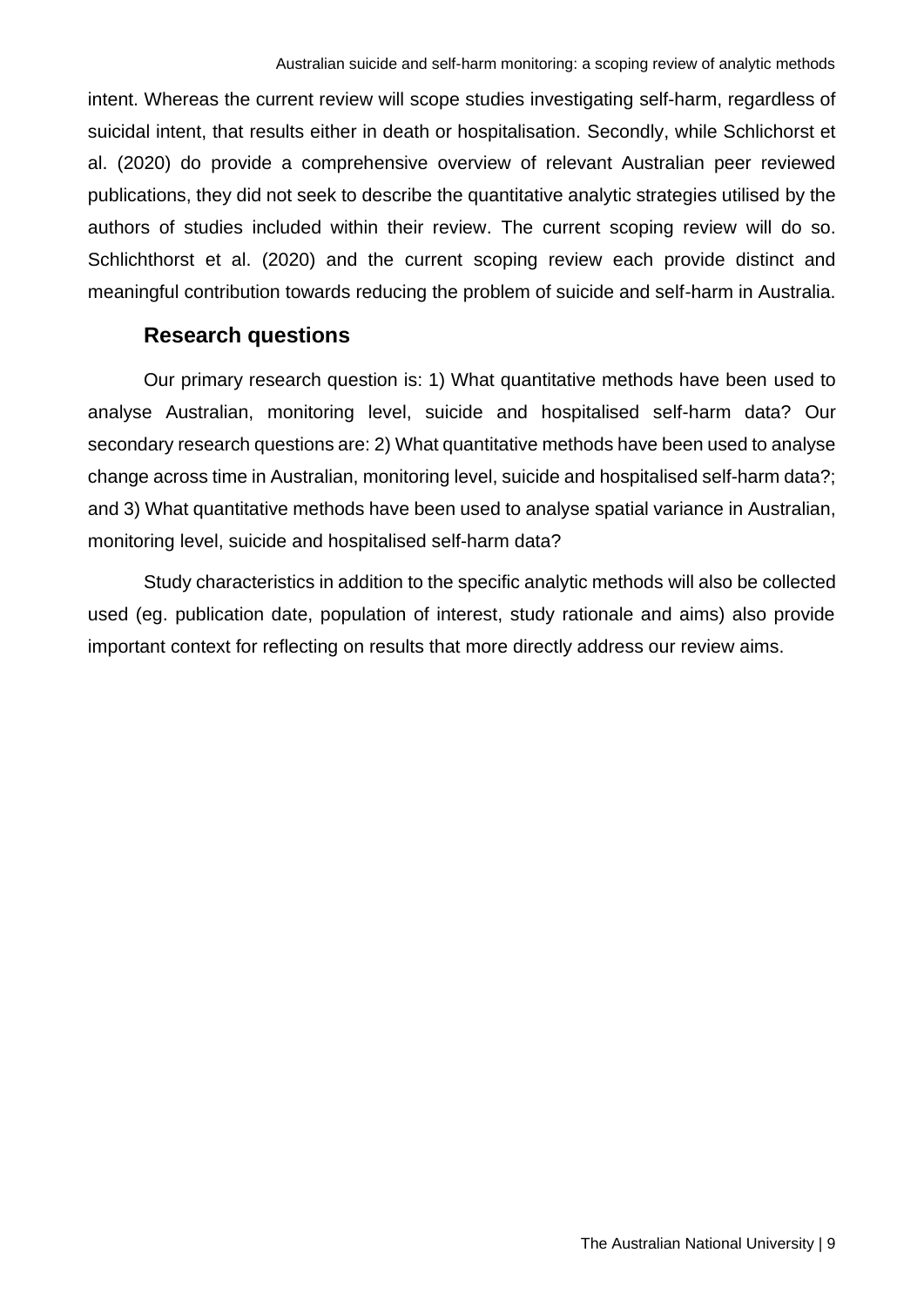# <span id="page-9-0"></span>**Methods**

# <span id="page-9-1"></span>**Defining suicide and hospitalised self-harm**

The complex nature of suicidal intent (intention to die) means that consensus has not been reached regarding the classification and nomenclature of different self-harming behaviours (with and without the intention to die) (carter et al., 2016). As such, for the purposes of this review, suicide is used to describe the death of a person subsequent to intentionally self-inflicted injury (by any mechanism). This is in line with the Australian Bureau of Statistics' production of suicide death statistics, which considers both deaths caused by intentional self-harm (ICD-10 codes X60–X84) and those that have sequelae of intentional self-harm (ICD-10 Y87.0; ABS, October 24 2020). Similarly, we define hospitalised self-harm as intentionally self-inflicted harm resulting in hospitalisation; regardless of whether the individual intended to die. The broader term 'self-harm' (not further specified) is used to describe both individuals hospitalised and dead subsequent to intentional self-harm.

The review does not address monitoring data relating to self-harm more broadly (i.e. not resulting in hospitalisation). While the monitoring of self-harm more broadly defined may have important public health implications, it is outside the scope of the current investigation. Equally, the current review does not address issues of measurement and data collection. This decision was made to constrain the scope of the review to make it more manageable, but also reflects the current policy priorities and AIHW operational need.

## <span id="page-9-2"></span>**Search Strategy**

To identify relevant peer reviewed journal articles the following electronic databases, were searched: ProQuest Central, Web of Science Core Collection, PubMed, and PsycInfo. Systematic searches were undertaken using terms to the effect of: (suicide OR (self-harm AND hospitalisation)) AND monitoring AND Australia. Full search strategy is included in Appendix A. To be included articles were: focused on the analysis of data capturing deaths and/or hospitalisations subsequent to intentional self-harm, peer reviewed, published between 2000 and 2020, and written in English. Review studies, studies including non-Australian resident data, qualitative only studies, articles not primarily focused on quantitative data analysis (for example: study protocols, or evidence-based commentaries), articles not primarily focused on suicide or hospitalised self-harm, and studies with no available full-text were excluded. Five articles returned by the search that did not strictly meet the criteria of hospitalised self-harm, were nonetheless included. Two of these studies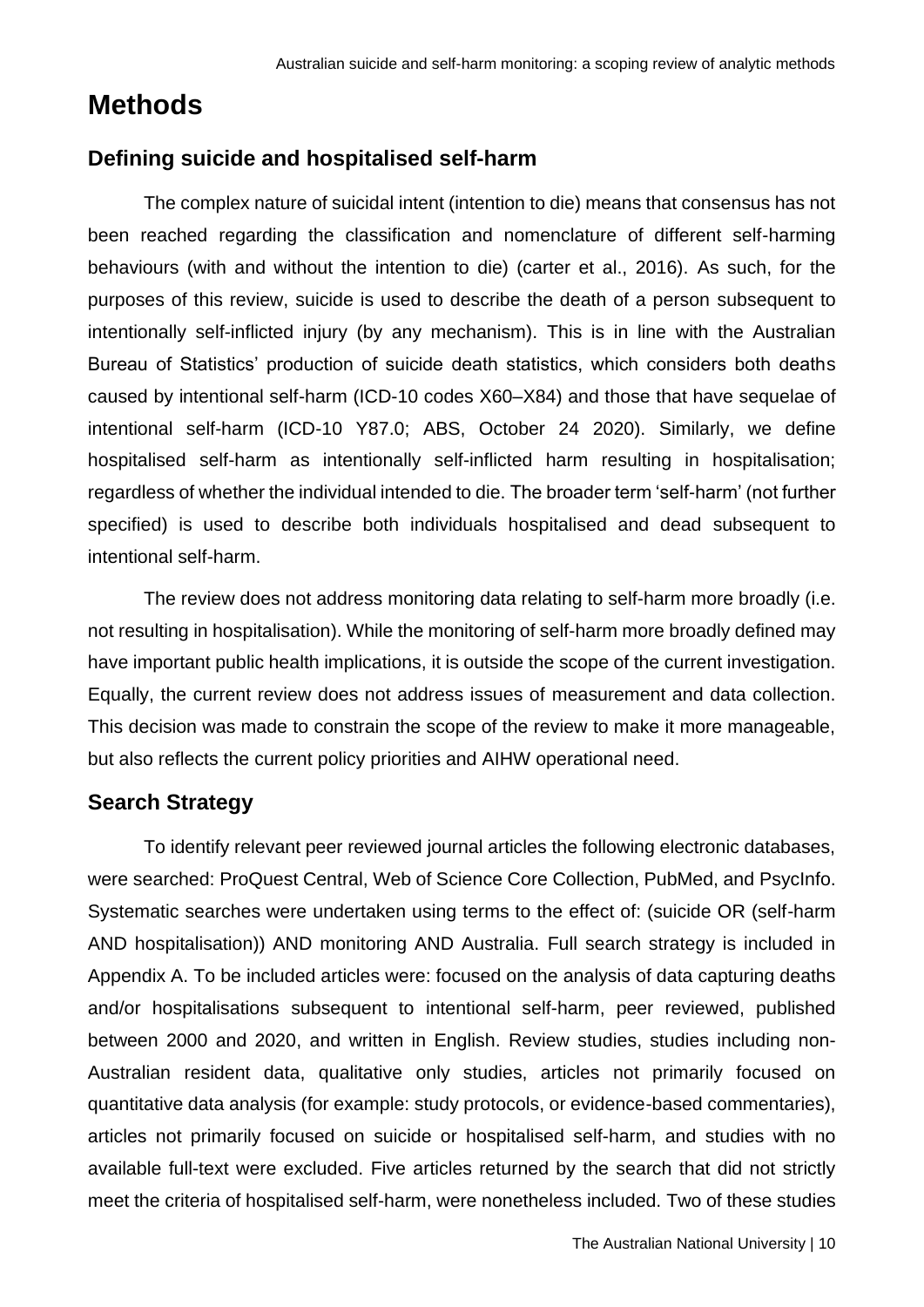included data on self-harm ambulance attendances and one included data on emergency department presentations. The remaining two studies utilized health services (primary health care centre and enhanced police mental health service) data from remote communities that do not have reasonable access (due to distance) to hospital services.

All peer reviewed journal articles returned through the implementation of the search strategy were exported to Endnote citation management software and duplicates removed. Full citations for all articles that were included in the review are listed at Appendix B.

#### **Data Collection**

<span id="page-10-0"></span>Covidence software was used to manage the publication screening and selection processes, and data extraction from selected publications. Title/abstract and then full-text screening was undertaken by a single author. Figure 1 outlines the data collection process. The full-text for each included article was then examined and data extracted by a single author. Data extraction was undertaken according to a standardised data extraction form co-designed by all authors. Data items extracted (and included in the current report) are: article focus on suicide and/or hospitalised self-harm; mechanism of self-harm; death or injury data other than intentional self-harm; spatiotemporal focus; stated primary study rationale; articulated study aims; rates used when reporting results; whether individual person level data used in analysis; whether individual personal level linked dataset used, years of self-harm data, level of geography and geographic coverage, population characteristics of interest, and quantitative data analyses used. Data describing the broader characteristics of reviewed studies was collected in order to provide context for those data points which more directly address our study aims.

When data extraction was complete, raw data were exported from Covidence to Excel for synthesis and analysis. A single author undertook thematic analysis (Braun & Clarke, 2006), grouping individual data points with the same or similar meaning into themes. Thematic analysis was undertaken within (and not across) data items. A second author was consulted where needed to ensure robust coding of data items to themes and to provide specialist knowledge of quantitative analytic methods included within the reviewed articles. Themes are largely inductive, with no themes firmly identified a priori. However, coding of themes was informed by the conventions of social science research methods. Inferential or meta-analysis was not undertaken because of broad methodological differences across studies and the descriptive nature of our research questions. Though-out the data synthesis and analysis, it became clear that more specific information was required for some data points to ensure the robustness of analysis and a specificity of findings. Consequently, data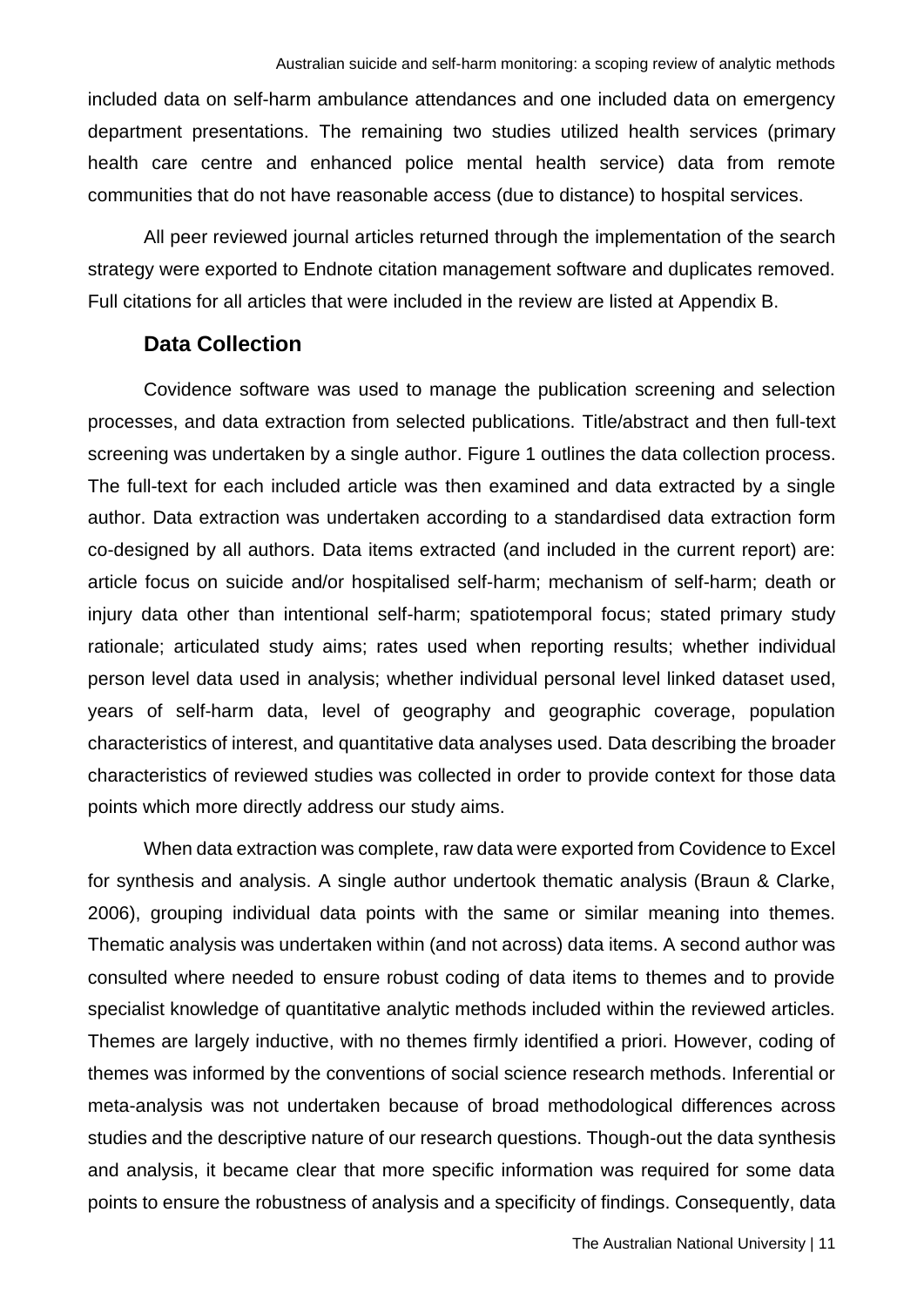extraction and analysis were somewhat iterative processes. Final data points for each article are included in the supplementary material.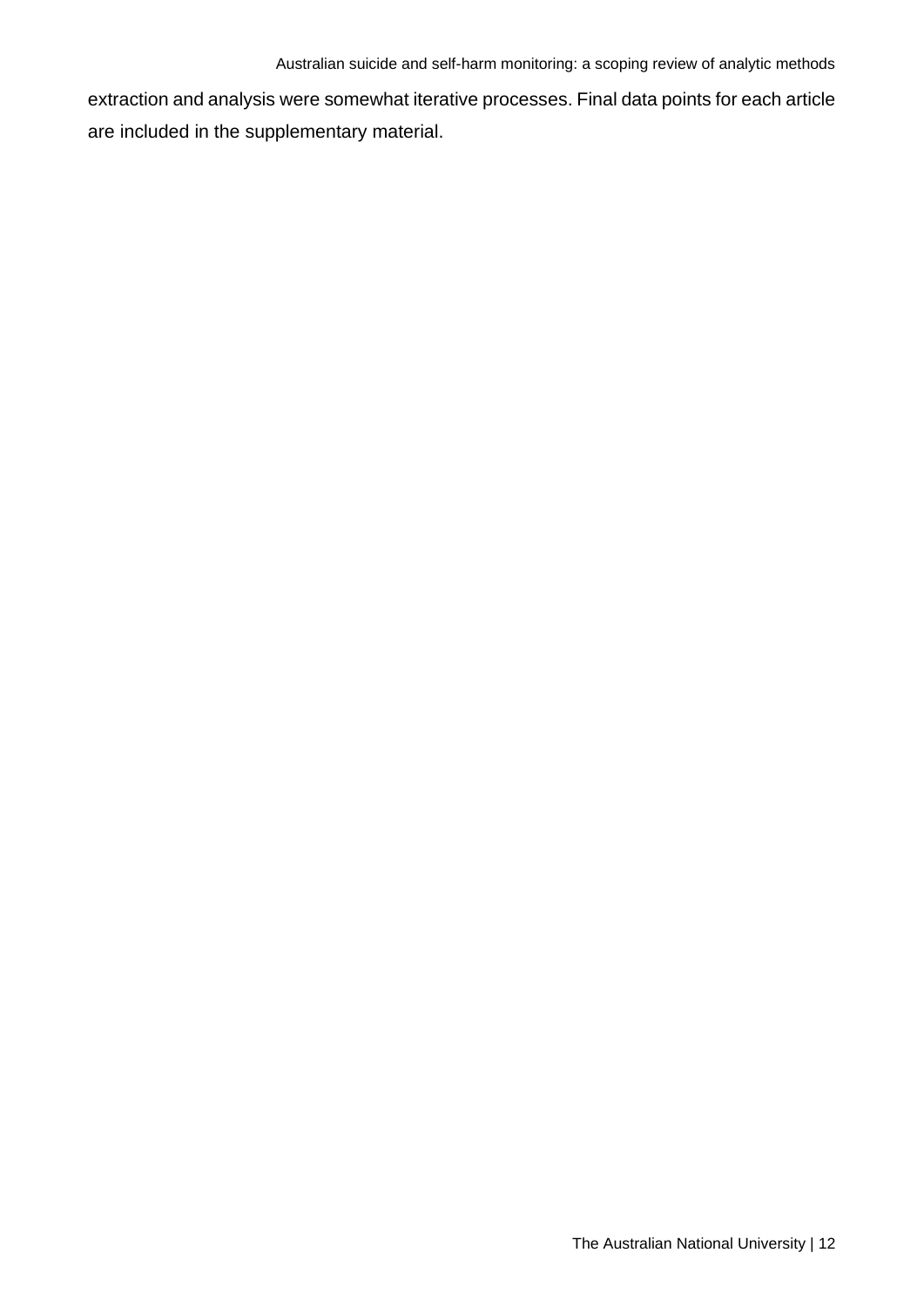Figure 1 Data Collection Flowchart

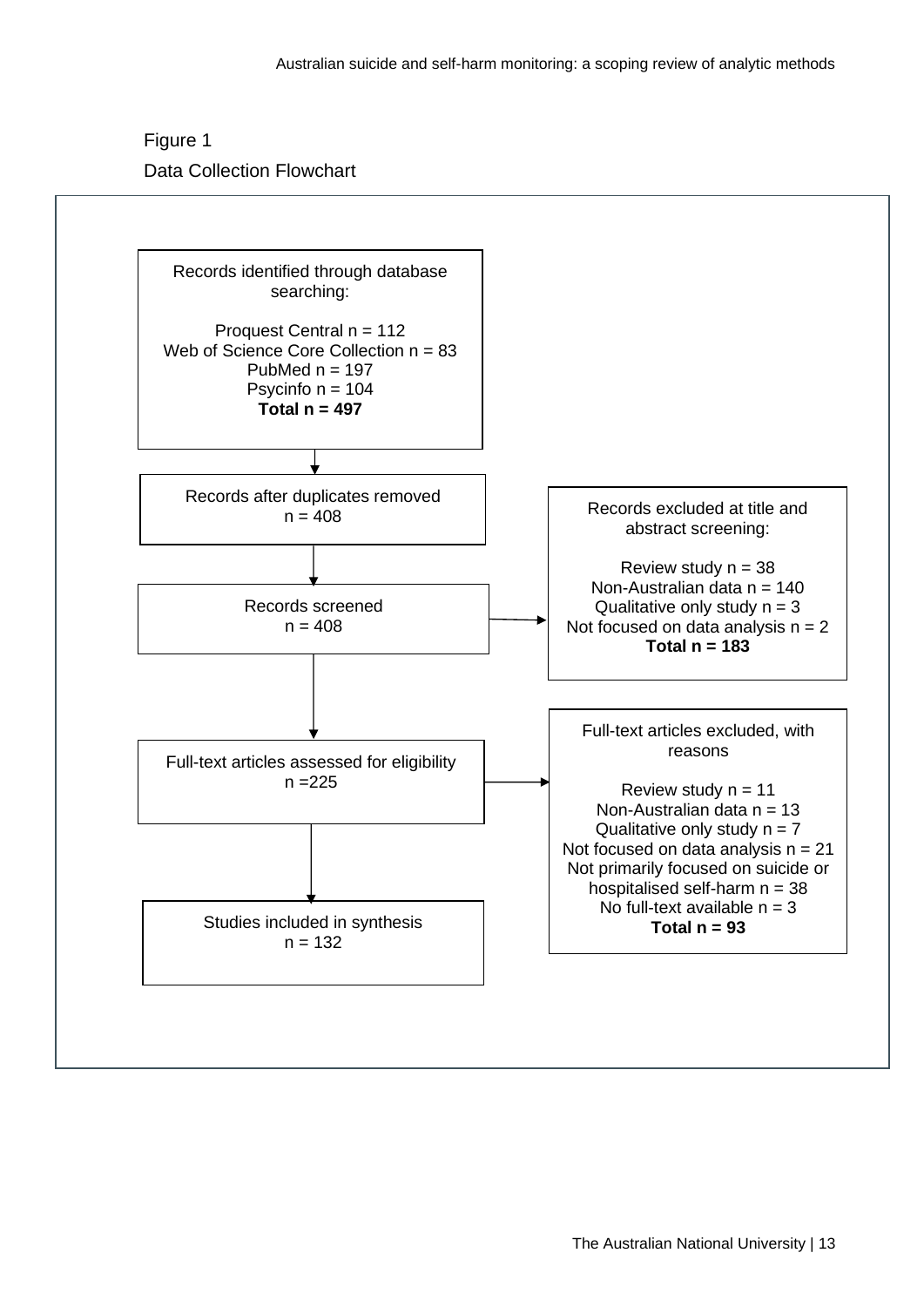# <span id="page-13-0"></span>**Results**

# <span id="page-13-1"></span>**Self-harm focus: Suicide and/or hospitalised self-harm**

Data was extracted from a total of 132 articles; 107 (81.1%) of these articles focused on analysis of population level suicide deaths data, 16 (12.1%) focused on hospitalised selfharm, and nine (6.8%) articles focused on both self-harm resulting in death and hospitalisation.

Figure 2 displays the year of publication and the suicide and/or hospitalised self-harm focus of each article. Descriptively it is clear that the total number articles published has increased between 2000 and 2020. Further, the number of articles addressing suicide only is significantly greater than the number of articles addressing only hospitalised self-harm or addressing both suicide and hospitalised self-harm. The exception to this is 2017, where there appears to be a spike in the publication of articles addressing hospitalised self-harm.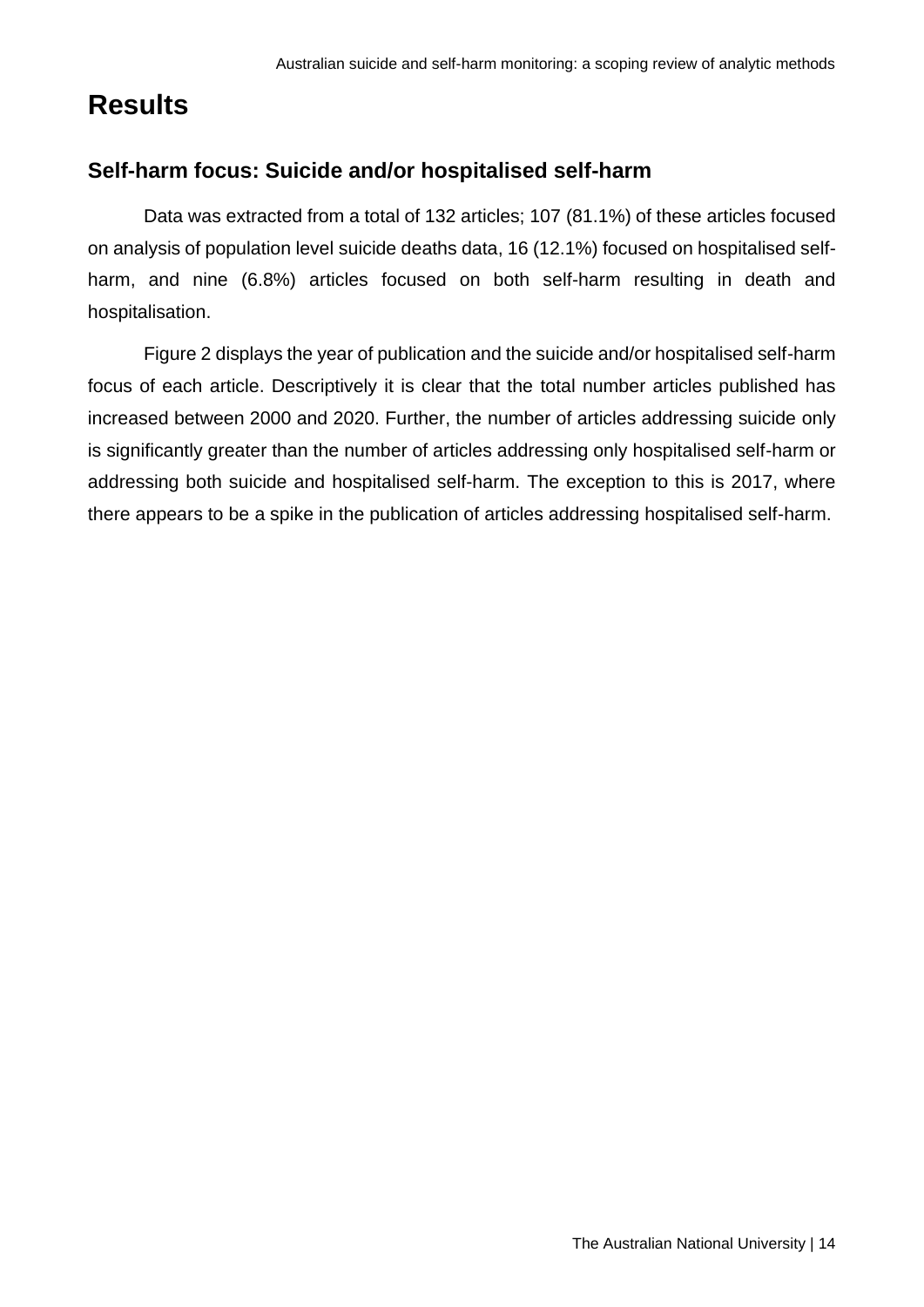# Figure 2.



### Year of Publication and Self-Harm Focus of Articles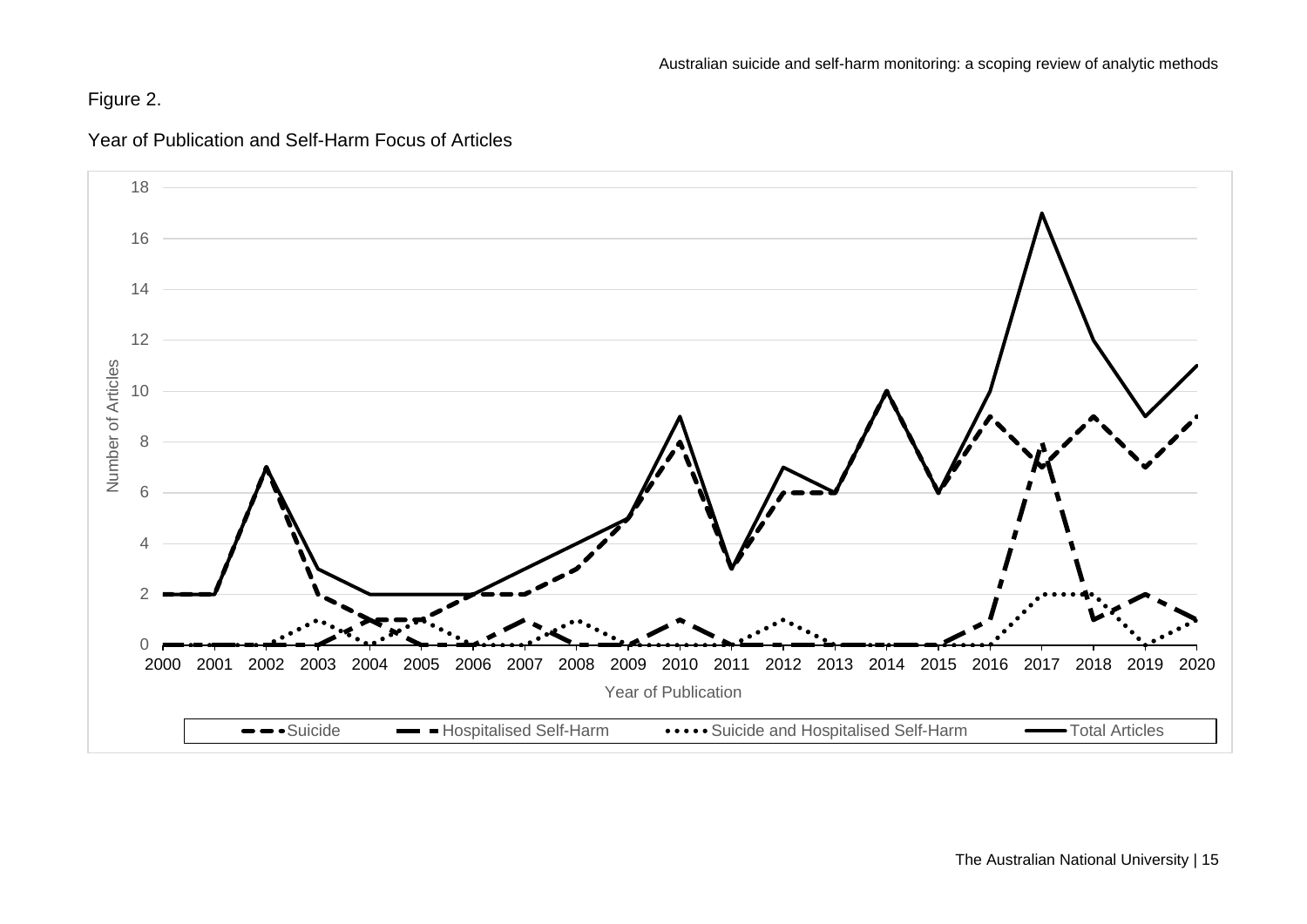Fifty-nine (44.7%) articles did not include any data indicating the method or mechanism participants used to cause intentional self-harm. Forty-two (31.8%) included data about multiple self-harm mechanisms, but was not a specific study focus. For 19 (14.4%) articles, self-harm mechanism was a specific study focus and data was included about multiple methods. Twelve (9.1%) articles focused on a single self-harm mechanism: firearm deaths (3), hospitalised self-poisoning (3), railway deaths (2), hanging deaths (1), jumping from bridges (1), motor vehicles (1), and weighted drownings (1). Self-harm method was considered to be a focus of the study if it featured within the analysis and reporting as being of particular interest to authors (not included only within the sample description or as a covariate). Consequently, an article could be coded as focusing on self-harm method even if this was not explicated by authors within their study aims. For example, the study aim of investigating the misclassification of suicide deaths could be coded to the study aim of 'improving self-harm measurement.' Investigating the misclassification of deaths may well include a thorough examination of different mechanisms of death, and subsequently also coded as focusing on self-harm method. A total of 18 (13.6%) articles included data relating to death or injury not caused by intentional self-harm (in addition self-harm data).

#### <span id="page-15-0"></span>**Spatiotemporal focus**

In total, 68 (51.5%) articles included a temporal component (but not a spatial component) in their analysis; addressing change in incidences of self-harm (resulting either in death and/or hospitalisation) across time. Nine (6.8%) articles addressed spatial variance (and not temporal variance) in self-harm incidences across different specific geographic locations (i.e. across local government areas, postal areas, statistical areas level 4, or statistical areas level 2). Five (3.8%) articles addressed both temporal and spatial variance. Fifty (37.9%) articles addressed neither temporal or spatial variance of self-harm. Twentyseven (20.5%) articles, which did not seek to address spatial variance across specific locations, did nonetheless include a general level of remoteness indicator within their analysis (e.g. the Australian Department of Health's Rural, Remote and Metropolitan Area classification).

Narrower subgroups of articles' temporal, spatial, spatiotemporal focus, or other focus are documented within Table 1. Descriptively, the two largest subgroups were articles addressing cross-sectional differences between groups of people, and those investigating changes across time without an intervention (or exposure). Figure 3 displays spatiotemporal focus by year of publication. The number of articles published with different spatiotemporal focuses does not appear to follow a clear pattern across time.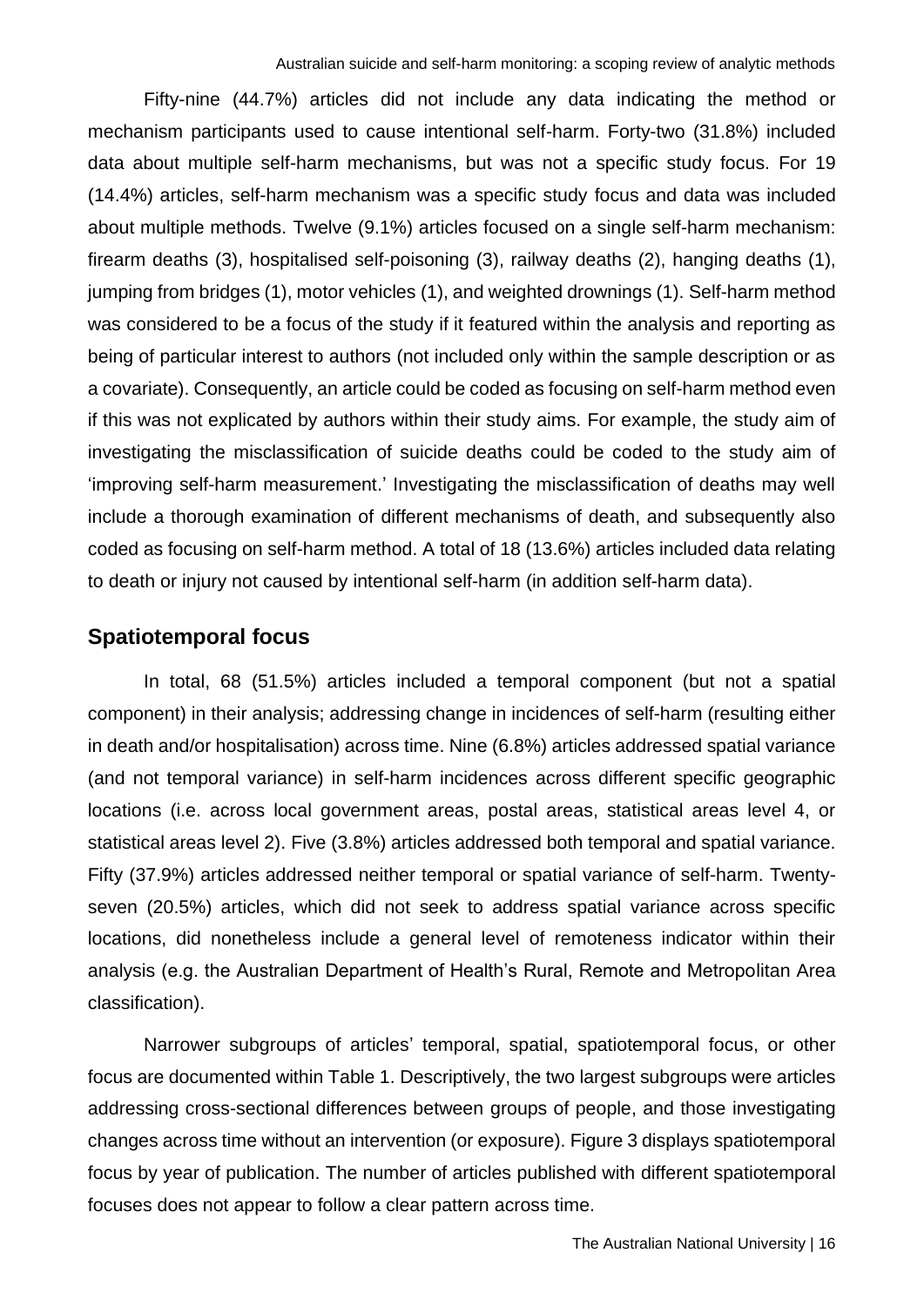# Table 1.

# *Temporal, Spatial, Spatiotemporal or Other Focus of all Articles*

| Temporal subgroups                                                 | n              | Spatial subgroups                                                        | n | Spatiotemporal<br>subgroups                                                         | n. | 'Other' subgroups                                                               | n               |
|--------------------------------------------------------------------|----------------|--------------------------------------------------------------------------|---|-------------------------------------------------------------------------------------|----|---------------------------------------------------------------------------------|-----------------|
| cohort follow-up                                                   | 19             | Spatial clustering                                                       | 3 | spatiotemporal clustering 1                                                         |    | characteristics and<br>circumstances of self-<br>harm incidences                | 12 <sup>2</sup> |
| more than two data time<br>points with no<br>exposure/intervention | 32             | spatial clustering and<br>differences between<br>cluster and non-cluster | 2 | spatiotemporal clustering<br>and differences between 3<br>clusters and non-clusters |    | differences between<br>subgroups or a subgroup<br>and the broader<br>population | 35              |
| more than two data time<br>points with<br>exposure/intervention    | 15             | associations with<br>spatially constructed<br>variables                  | 2 | differences based on<br>spatiotemporally<br>constructed variables                   |    | data quality investigation                                                      | 3               |
| two data time points -<br>with<br>exposure/intervention            | $\overline{2}$ | differences based on<br>spatially constructed<br>variables               | 2 |                                                                                     |    |                                                                                 |                 |
| <b>Temporal Total</b>                                              | 68             | <b>Spatial Total</b>                                                     | 9 | Spatiotemporal Total                                                                | 5  | <b>Other Total</b>                                                              | 50              |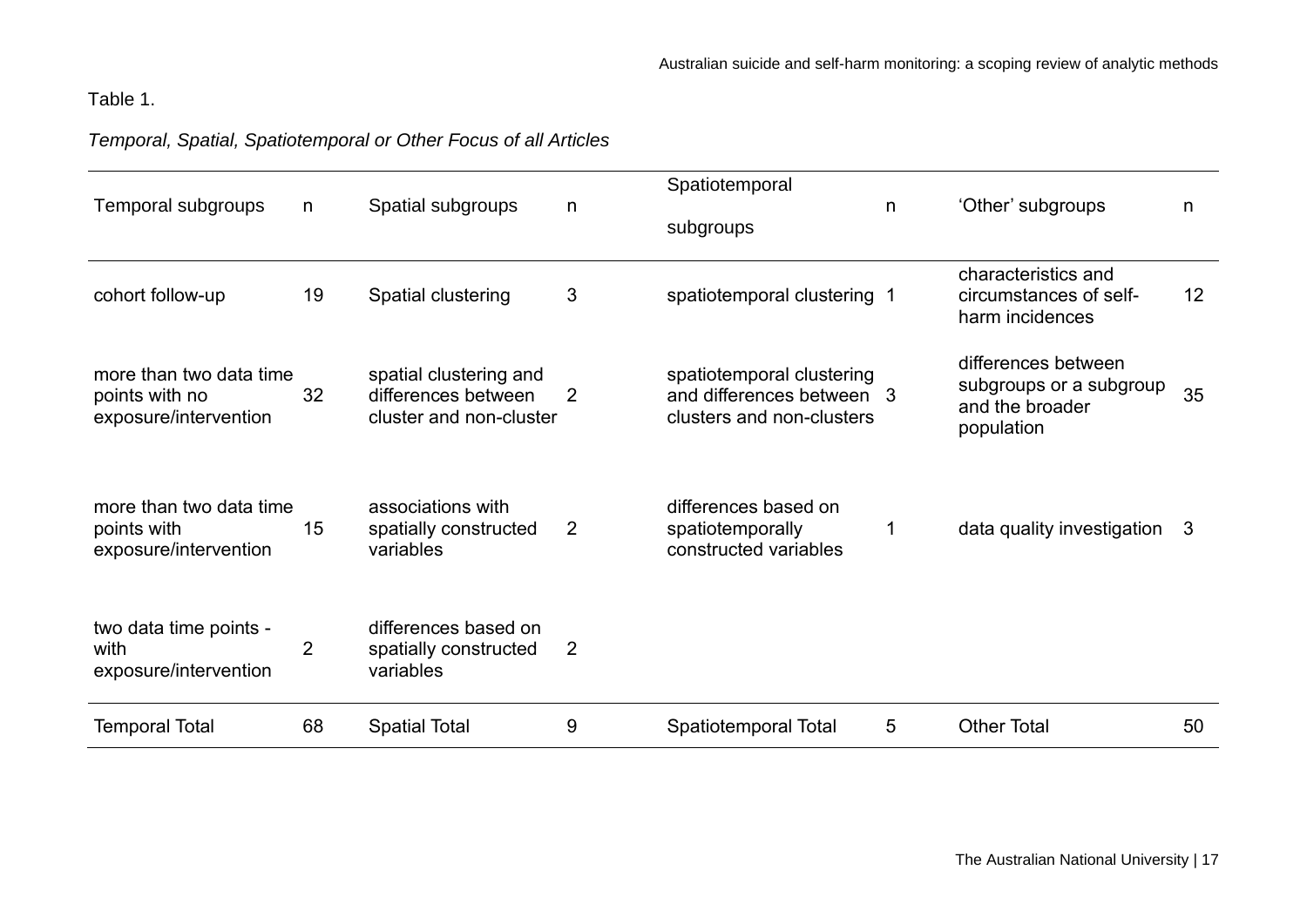# Figure 3



Year of Publication and Temporal, Spatial, Spatiotemporal or Other Focus of all Articles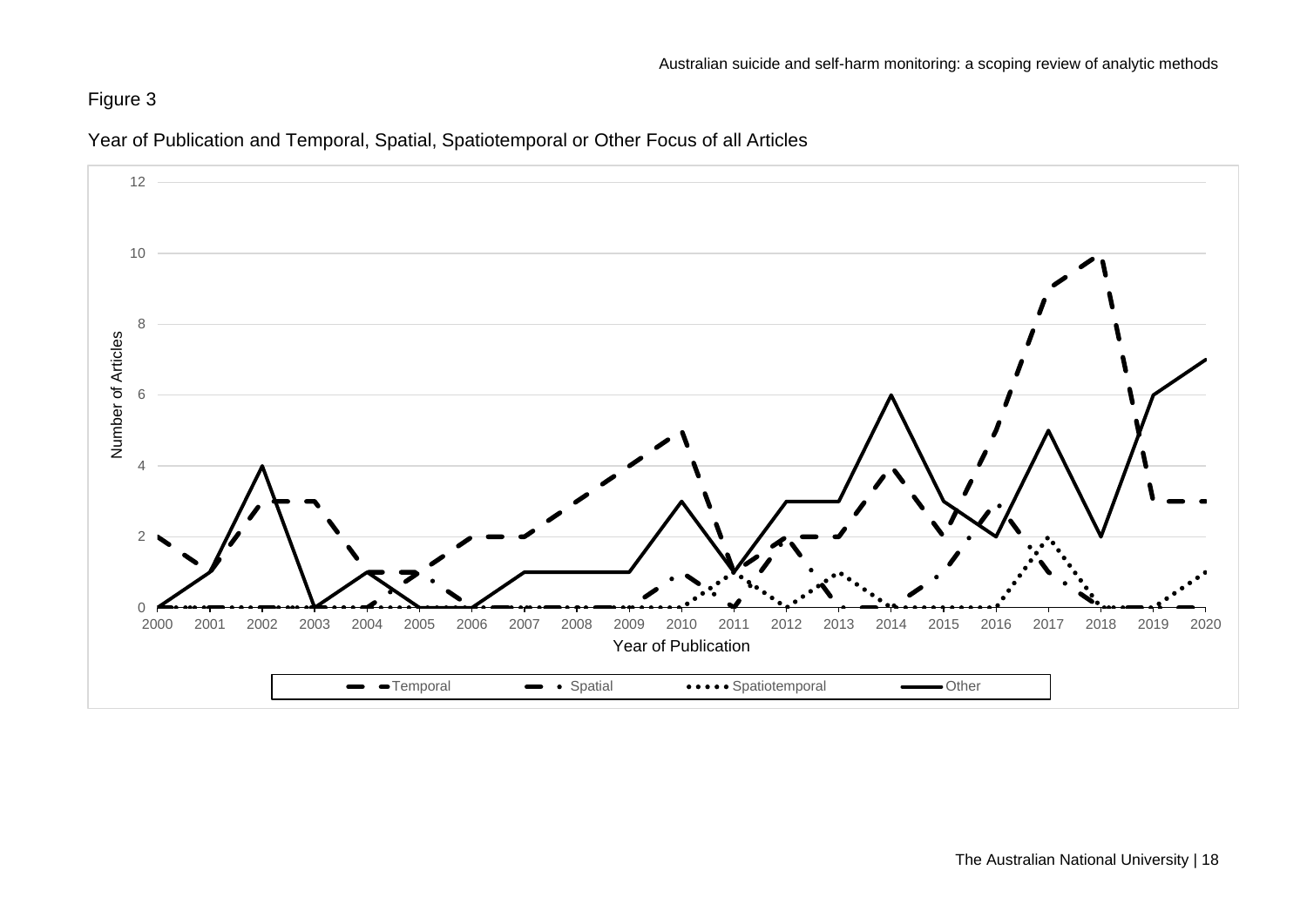#### <span id="page-18-0"></span>**Study rationale and aims**

The primary rationale for undertaking each study, as articulated by the articles author/s, was identified. Each article was coded to one rationale theme only. Where article author/s articulated more than one study rationale, articles were coded to rationale that was most salient (as determined by the coder). Study rationale themes identified were: to address a knowledge gap in the literature (43 articles, 32.6%); to assess or develop a service/intervention (26 articles, 19.7%); to address a group of people at heightened risk of self-harm (25, 18.9%); to improve data quality or improve measurement of self-harm (14, 10.6%); to extend the methodology of a previous publication (13, 9.8%); unclear or other rationale (5, 3.8%); justification based on academic theory (4, 3%) and; to identify factors associated with self-harm (2, 1.5%). Each article was coded to one or more study aims themes. The study aims were taken to be those articulated by the author/s of each article. These themes are outlined in Table 2 below.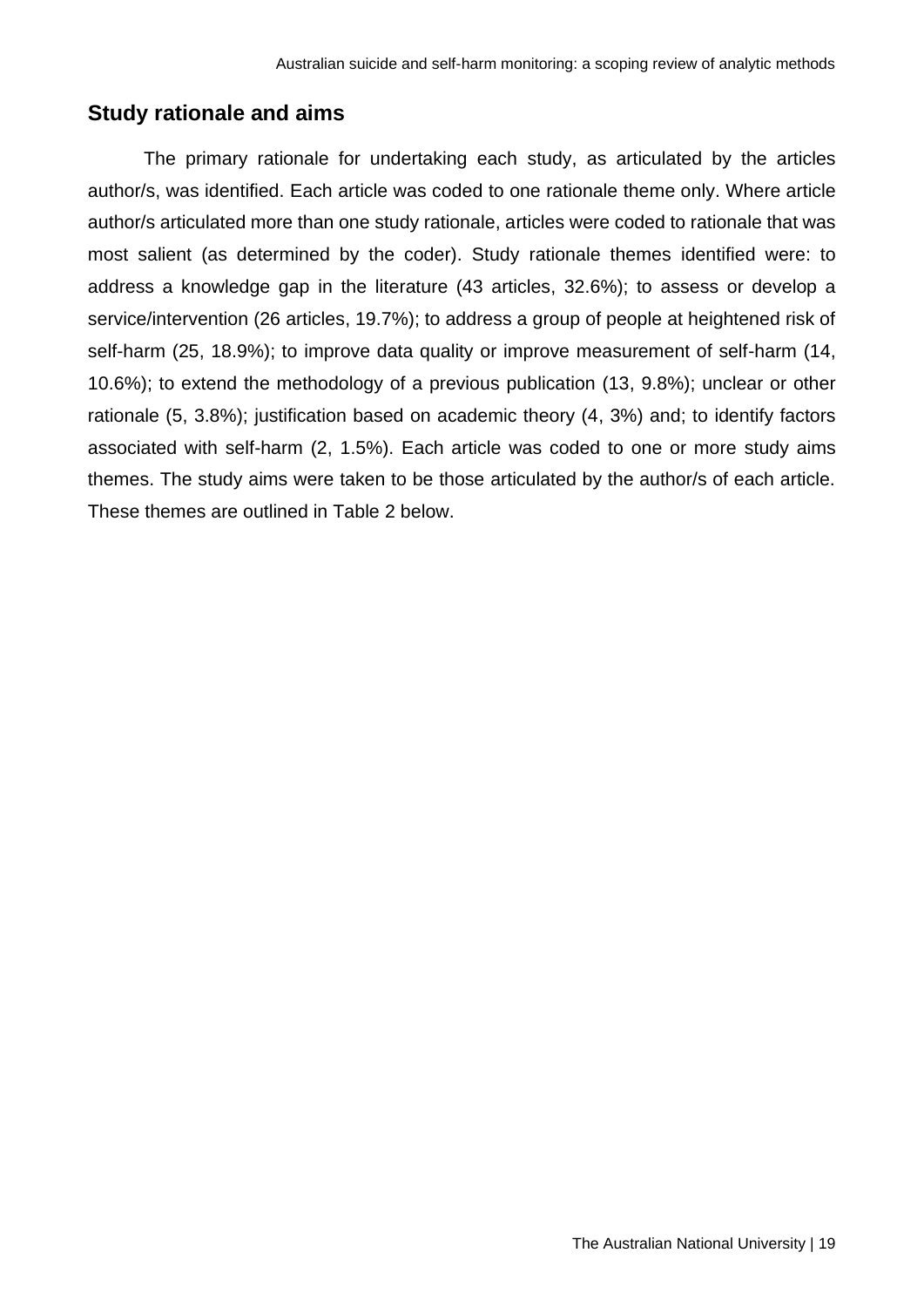Table 2.

*Study Aim Themes*

| <b>Study Aim Theme</b>                                                                                                                             | <b>Number of Articles</b><br>$n$ (%) |
|----------------------------------------------------------------------------------------------------------------------------------------------------|--------------------------------------|
| To examine individual, family, or community characteristics<br>associated with self-harm.                                                          | 33(25.0)                             |
| To examine rates/counts of self-harm, as well as individual, family,<br>or community characteristics associated with self-harm.                    | 32(24.2)                             |
| To improve the measurement of self-harm.                                                                                                           | 18 (13.6)                            |
| To examine rates/counts of self-harm in response to a community<br>level exposure or intervention.                                                 | 13(9.8)                              |
| To examine the rates/counts of self-harm.                                                                                                          | 10(7.6)                              |
| To undertake a mental health service evaluation or measurement of $8(6.1)$<br>service utilization.                                                 |                                      |
| To examine rates and methods of self-harm                                                                                                          | 6(4.5)                               |
| To investigate methods of self-harm, as well as examine individual,<br>family, or community characteristics associated with self-harm.             | 4(3.0)                               |
| To examine rates/counts of self-harm, methods of self-harm, and<br>individual, family, or community characteristics associated with self-<br>harm. | 4(3.0)                               |
| To improve the measurement of self-harm, as well as examining<br>individual, family, or community characteristics associated with self-<br>harm.   | 1(0.7)                               |
| Study aims unclear.                                                                                                                                | 3(2.3)                               |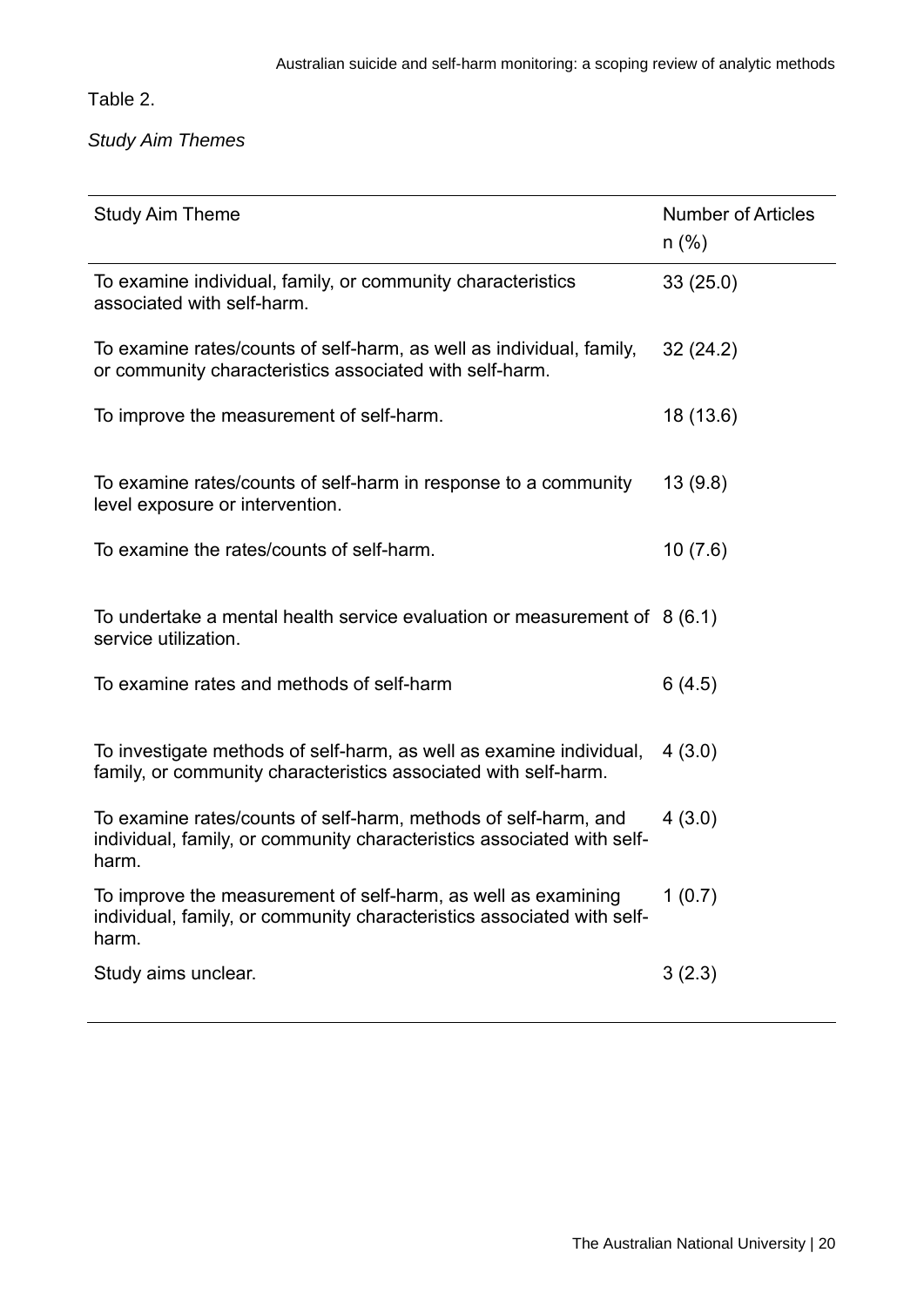#### <span id="page-20-0"></span>**Study design**

Each article was coded to one of four study design groups: case only, cohort, case control, or mixed qualitative and quantitative. Case only design studies were defined as those where subjects were selected on the basis of a disease outcome only (i.e. suicide, hospitalised self-harm, or other cause of death or injury). For case-control design studies, researchers compared subjects with a suicide or hospitalised self-harm outcome (case) to those who do not but were otherwise similar (control). Cohort studies were defined as those where subjects were sampled on the basis of exposure (e.g. adverse childhood experiences, cancer diagnosis, release from incarceration) and the occurrence of suicide or hospitalised self-harm outcomes was assessed during a specified follow-up period (Christiansen et al., 2014; Glenn et al., 2016; Mathes et al., 2017). All articles including the analysis of both qualitative and quantitative data were coded to the mixed qualitative and quantitative design group. At 97 (73.5%) articles, the very clear majority of studies were case only. Nineteen (14.4%) articles were included cohort studies, 12 (9.1%) were case control studies, and 4 (3.0%) studies were mixed qualitative and quantitative studies.

#### <span id="page-20-1"></span>**Results form: Rates and aggregation**

A total of 115 (87.1%) articles presented results in the form of a rates. The rate of per 100 000 population was the most frequently used (67 articles). Other rates utilised were: per 1 000 population (2 articles); per 10 000 population (2 articles); 1 000 000 per population  $(1)$ ; 100 person months  $(1)$ ; 1 000 person years  $(1)$ ; 10 000 person years  $(7)$ ; potential years of life lost per 100 000 (1), and per 100 000 crude bed days (1). Noting that 2 articles used more than one type of rate ratio. A total of 78 (59.1%) articles were coded as using individual person level data within analysis. Twenty-five (18.9%) articles utilised data from multiple sources that was able to be linked at the level of the individual person.

#### <span id="page-20-2"></span>**Years of self-harm data used <1990 to 2018**

Figure 4 shows the percentage of all articles published from the year following the relevant year of self-harm data that then utilised suicide and/or hospitalised self-harm data for each year. For example, the 2005 suicide data graph point shows the percentage (65.3%) of suicide focused articles published 2006-2020 and used 2005 data. Year of selfharm data could indicate hospital admission or discharge, it could also indicate year of suicide death or the year that a suicide death was registered. There appear to be a relative underutilisation of 2002-2005 data in hospitalised self-harm focused articles; and a relatively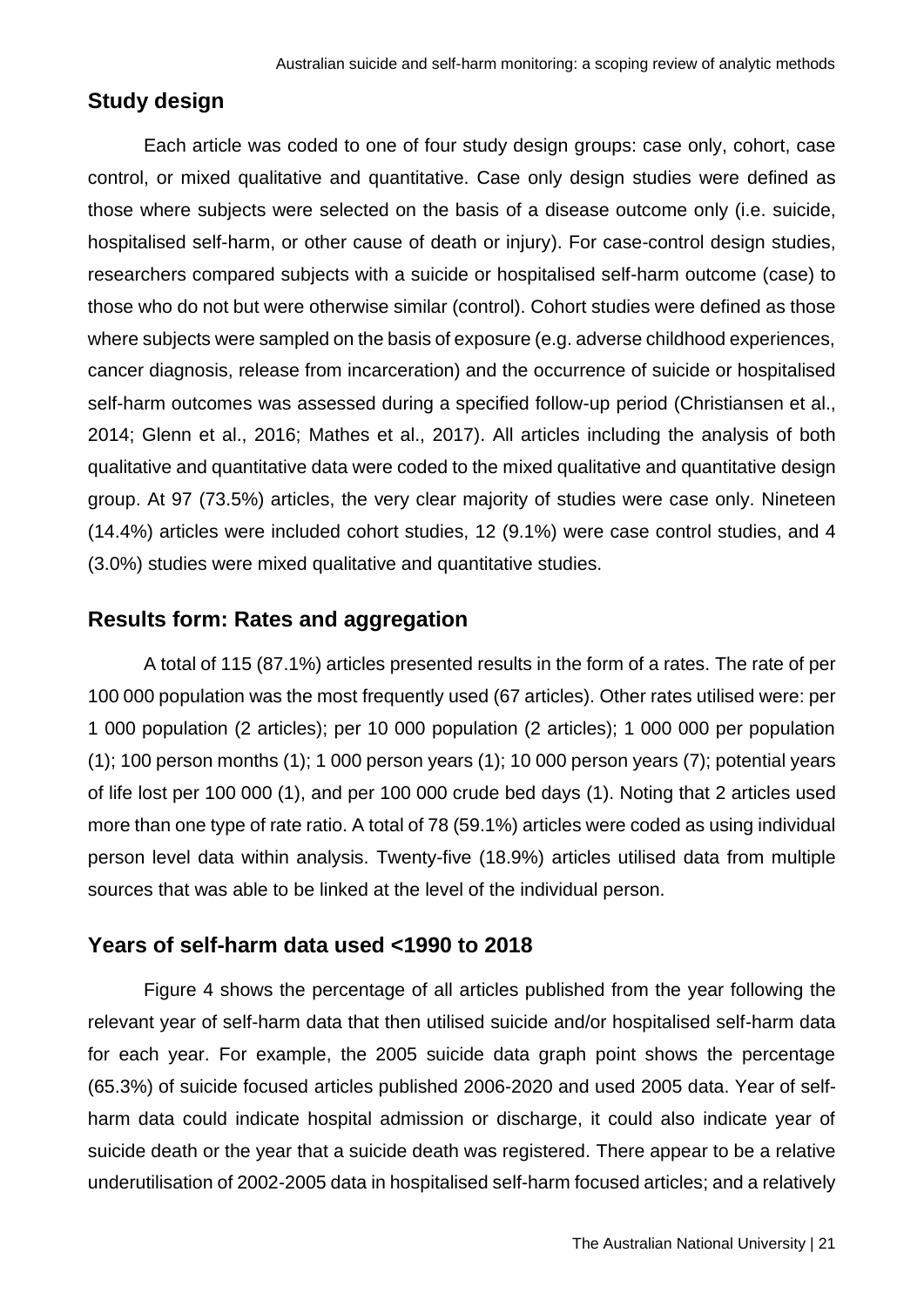high utilisation of 2001-2012 data (with the possible exception of 2008) by authors of articles focused on suicide. There is a steep reduction in the percentage of publications, regardless of self-harm focus, using data from more recent years (particularly post 2012). This could reflect increasing difficulties in accessing data on suicide and self-harm, but is as (or perhaps more) likely to reflect the significant time lag between date of death, date of data availability, and date of publication.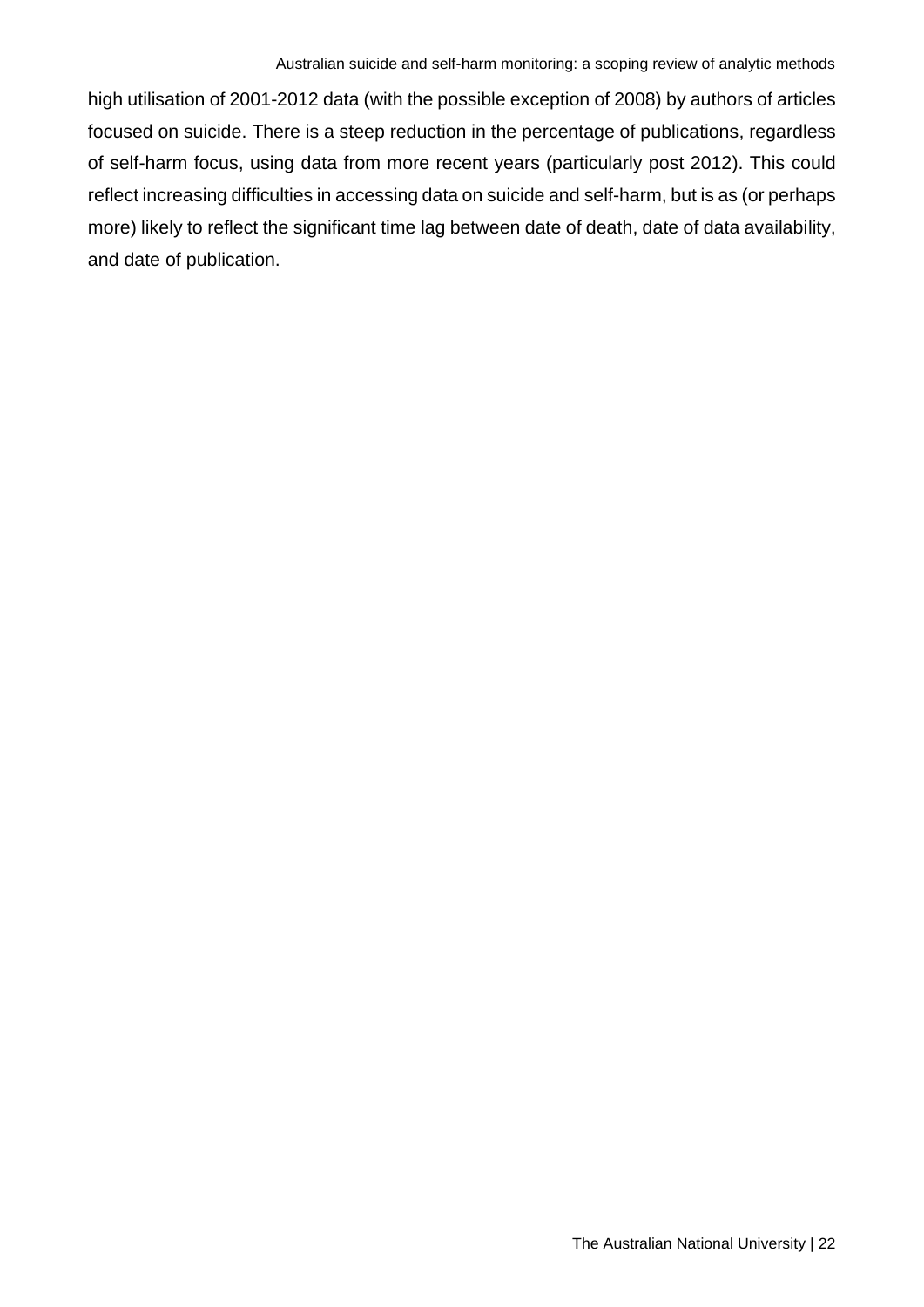# Figure 4.

### *Years of Self-Harm Utilised*

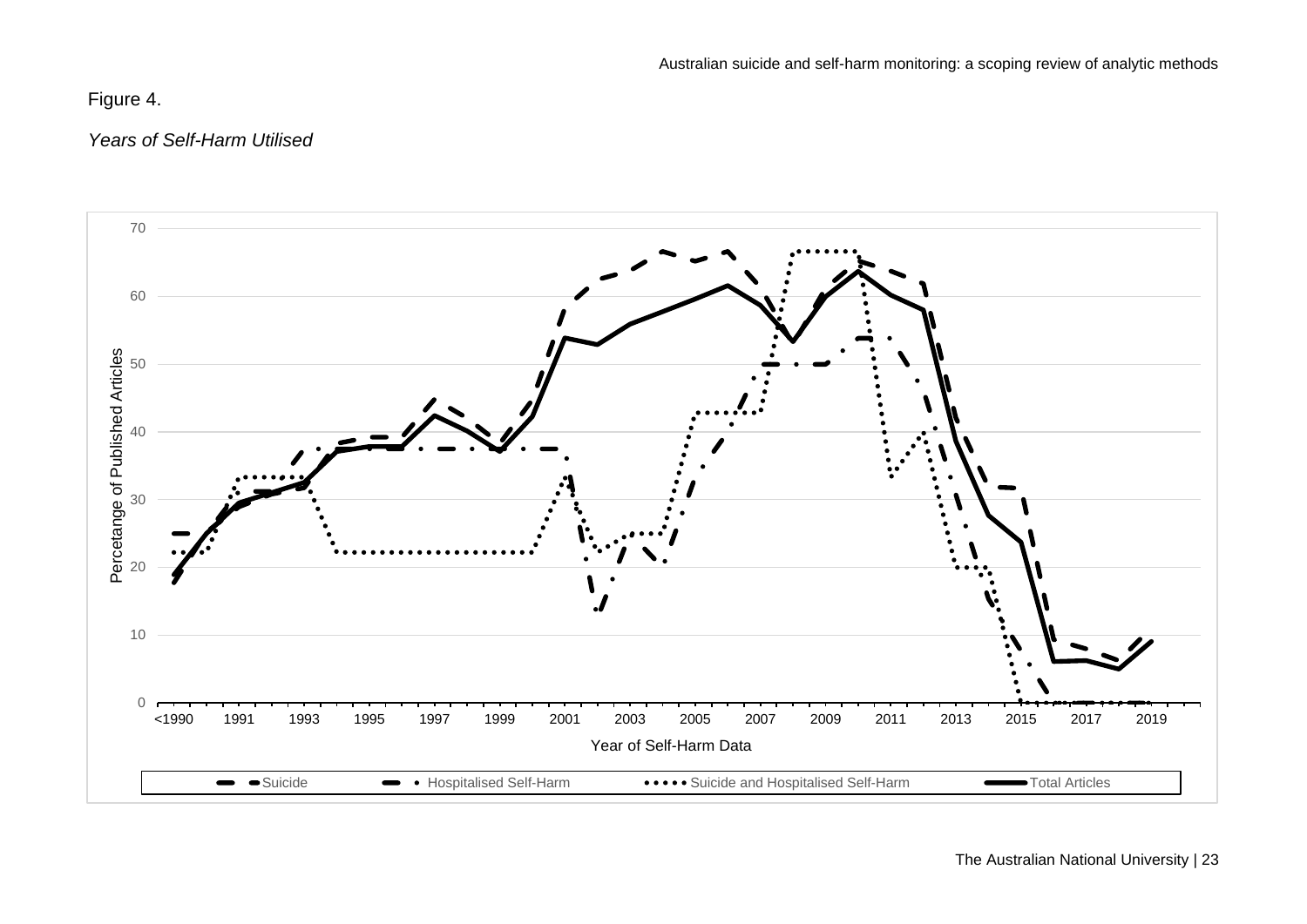# <span id="page-23-0"></span>**Level of geography used and geographic coverage across Australia**

Table 3 includes counts for the smallest level of geography used within each article, by self-harm focus of articles (and for total articles). It is clear that State or Territory level data followed by data aggregated Australia wide are most frequently utilized. Smaller levels of geography are used relatively infrequently. Figure 5 shows the numbers of articles published using smaller, State or Territory, or Australia wide level of geographies by year. No clear pattern is apparent.

Table 3

| Level of Geography*                        |             |                                       |                                                    |               |
|--------------------------------------------|-------------|---------------------------------------|----------------------------------------------------|---------------|
|                                            |             | <b>Self-Harm Focus</b>                |                                                    |               |
|                                            |             | Suicide n Hospitalised<br>Self-Harm n | Suicide and<br><b>Hospitalised Self-</b><br>harm n | Total $n(\%)$ |
| Australia wide                             | 39          | $\mathbf 0$                           | 1                                                  | 40 (30.3)     |
| State and/or Territory 47                  |             | 11                                    | 5                                                  | 63(47.7)      |
| City level                                 | 5           | $\overline{0}$                        | $\overline{0}$                                     | 5(3.8)        |
| Indigenous<br>Community                    | 0           | 1                                     | 0                                                  | 1(0.8)        |
| <b>Health Service Area</b>                 | 3           | $\overline{4}$                        | 1                                                  | 8(6.1)        |
| <b>Local Government</b><br>Area            | 1           | 0                                     | 0                                                  | 1(0.8)        |
| Postal Area                                | 5           | $\mathbf 0$                           | 1                                                  | 6(4.5)        |
| statistical Area Level 1<br>$\overline{2}$ |             | $\mathbf 0$                           | 1                                                  | 2(1.5)        |
| <b>Statistical Area Level 2</b><br>4       |             | $\overline{0}$                        | $\overline{0}$                                     | 2(1.5)        |
| <b>Statistical Divisions</b>               | $\mathbf 1$ | $\overline{0}$                        | 0                                                  | 1(0.8)        |
| <b>Statistical Local Area 2</b>            |             | $\overline{0}$                        | 0                                                  | 2(1.5)        |
| Unclear                                    | 1           | 0                                     | 0                                                  | 1(0.8)        |

*Smallest Level of Geography used by Self-Harm Focus of Articles*

\* Smallest level if multiple used.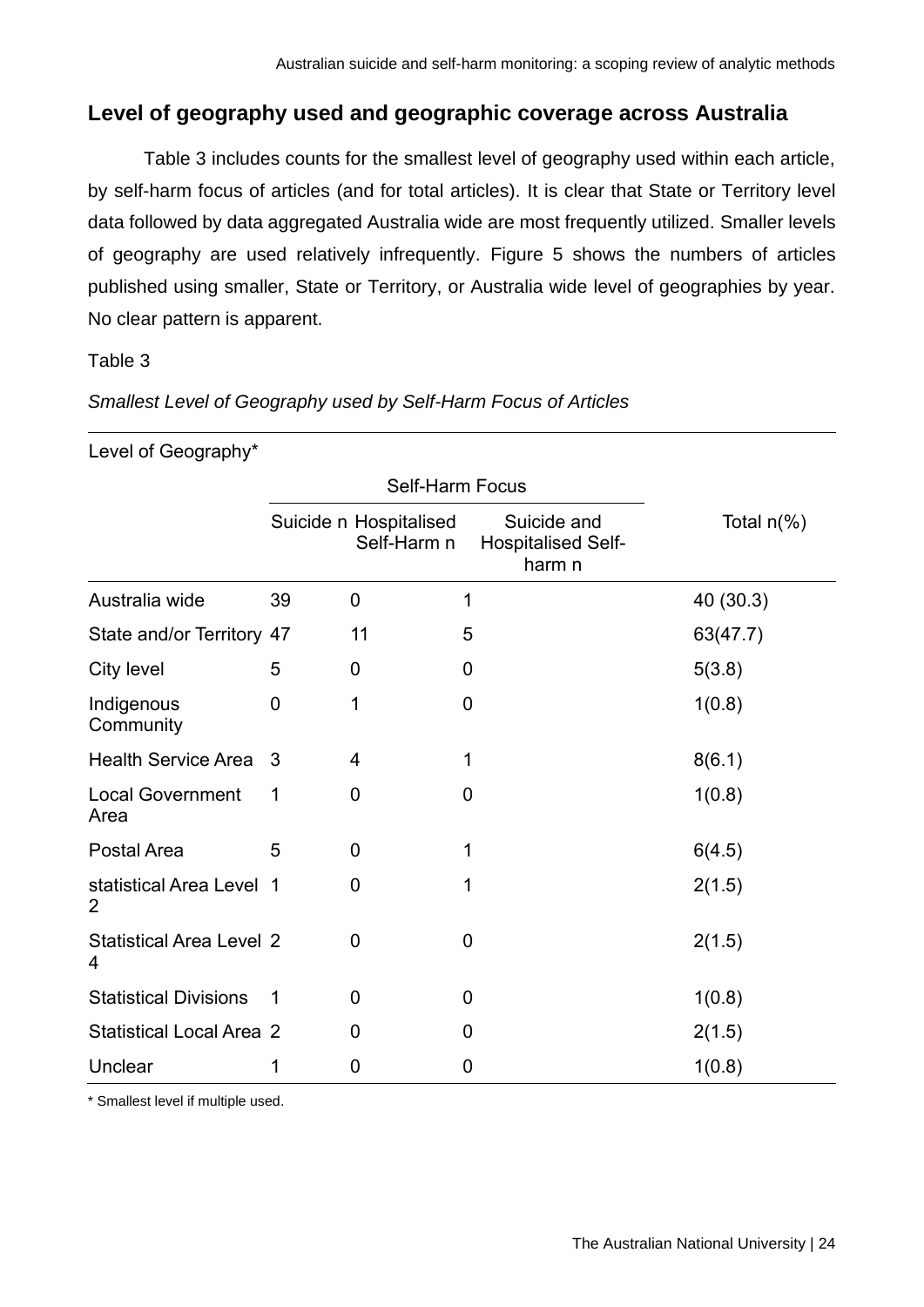# Figure 5



*Smallest Level of Geography used by Year of Publication*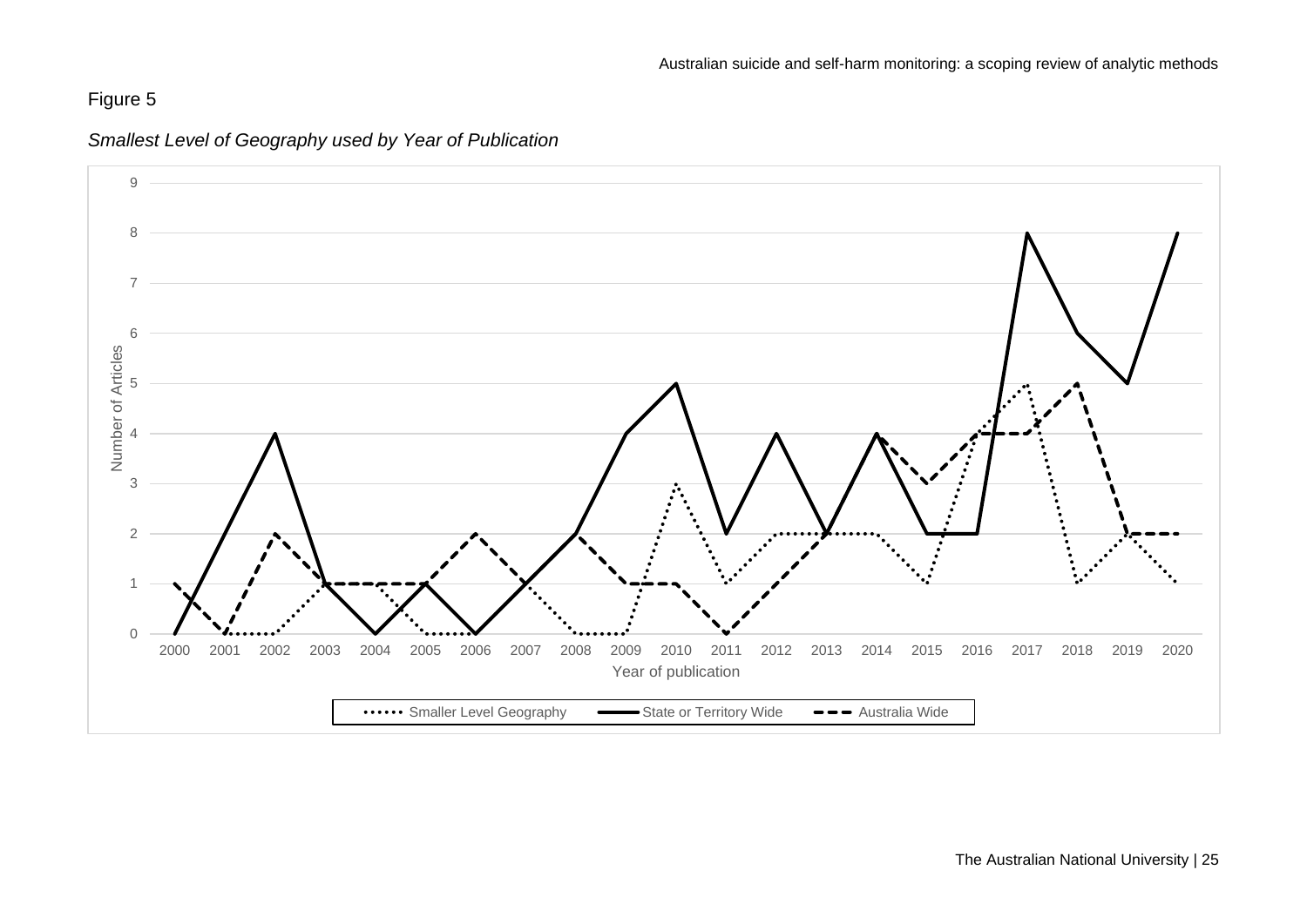Data displayed in figure 6 does not include that from articles in which the smallest level of geography used was Australia wide. Descriptively, it appear that data from Queensland has been used in the greatest proportion of total articles, followed by New South Wales, and then Victoria. New South Wales data is utilized in the greatest proportion of articles focused on hospitalised self-harm, and on both suicide and hospitalised self-harm. Data from Queensland is used in the greatest proportion of studies focused on suicide; followed by Victoria, and then by New South Wales. Data from the Australian Capital Territory and the Northern Territory are included in the lowest proportion of articles (regardless of self-harm focus).

#### Figure 6



#### *Percentage of Articles Utilizing data from each State and Territory*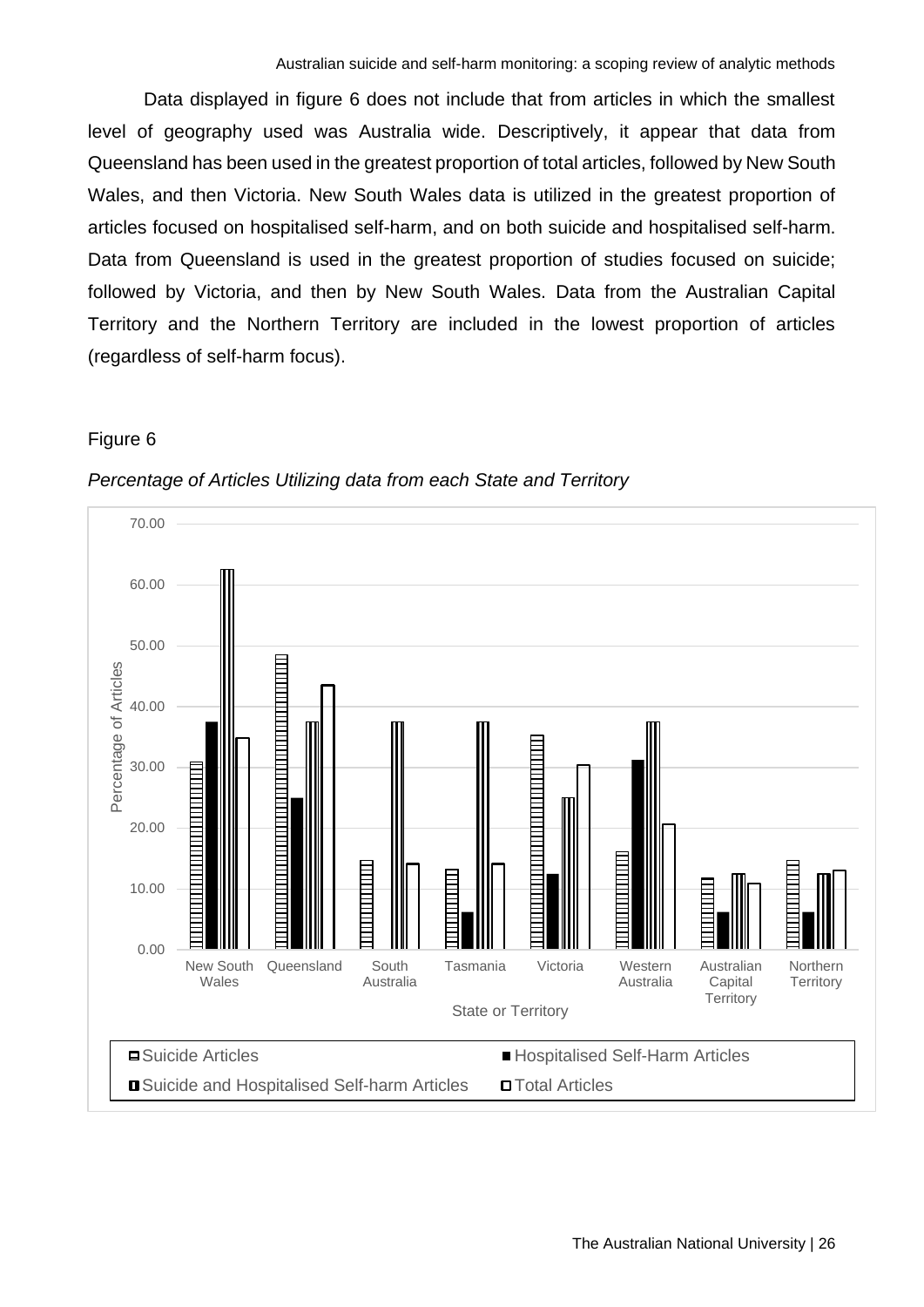# <span id="page-26-0"></span>**Population characteristics of interest**

Table 4 displays the primary population characteristic of interest to article authors. Population characteristic of interest were extracted from the study aims as articulated by article authors. Each article was primarily coded to only one population characteristic (;see table note regarding age). Occupations of interest were: farmer or related (5 articles), health care professionals (2 articles), higher or lower skilled occupations (2), higher or lower stress occupations (1), male or female dominated occupations (1), employees exposed to pesticides (1), veterinarians and vet nurses (1), emergency and protective services (1), construction industry (1), and one study investigated the impact of being employed. Age groups of interest (including where article authors selected subjects because of age an additional characteristic) were: children (2), adolescents (5), young people (4), young adults (6), and older adults (6). Specific health statuses of interest to article authors were: mental ill-heath or alcohol or other drug use (11), HIV positive status (1), dementia (1), major trauma patients (1), prostate cancer (1), recently given birth (1).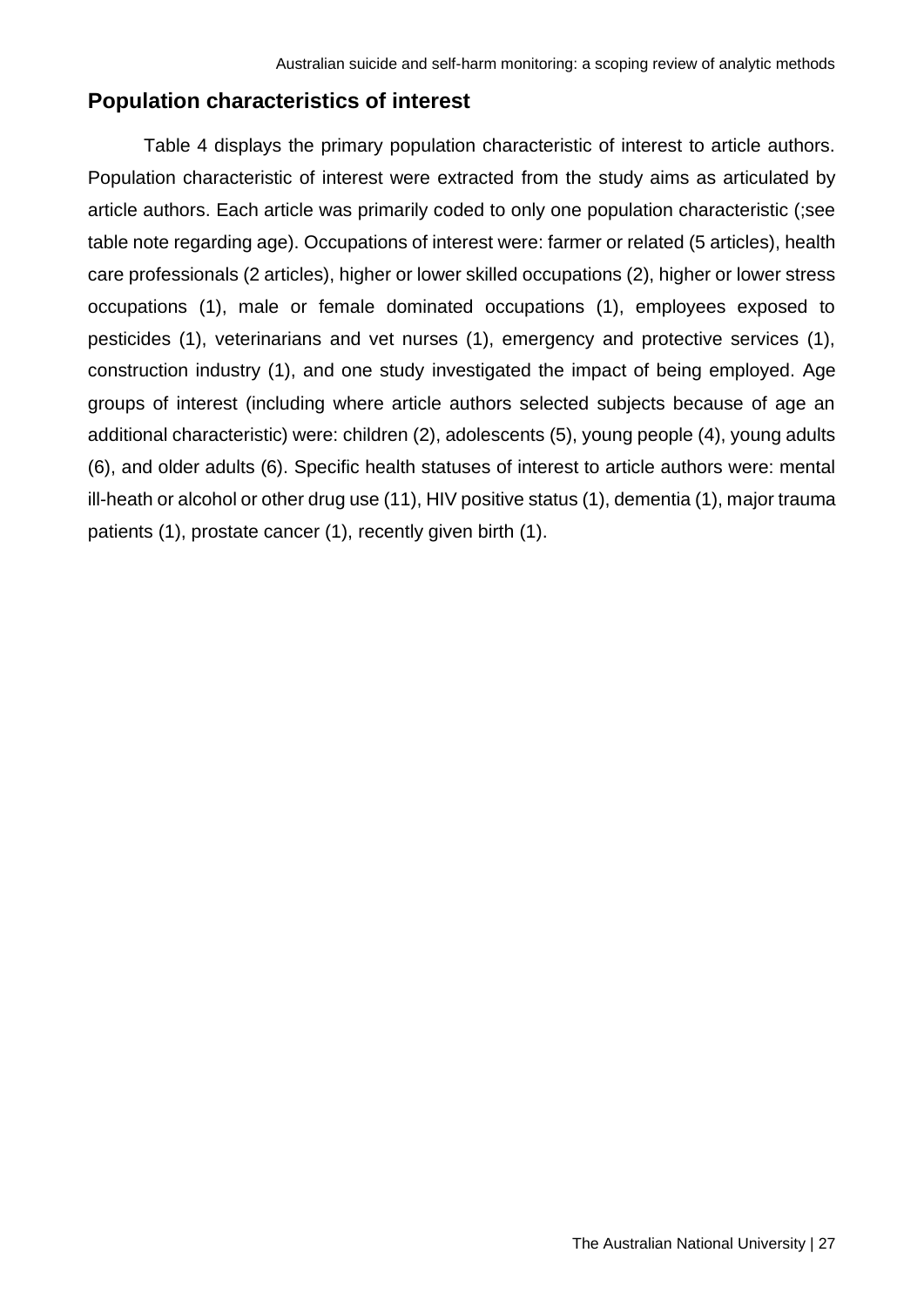#### Table 4.

#### *Primary Population Characteristic of interest by Self-Harm Focus*

| <b>Primary Population</b><br><b>Characteristic of Interest</b>          |                |                                     |                                            |                 |
|-------------------------------------------------------------------------|----------------|-------------------------------------|--------------------------------------------|-----------------|
|                                                                         |                |                                     |                                            |                 |
|                                                                         | n              | Suicide Hospitalised<br>Self-Harm n | Suicide and<br>Hospitalised<br>Self-harm n | Total $n$ $%$ ) |
| <b>Aboriginal and Torres Strait</b><br><b>Islander status</b>           | 6              | 3                                   | 1                                          | 10(7.6)         |
| Age*                                                                    | $9\,$          | 3                                   | 1                                          | 13(9.8)         |
| <b>Forensic status</b>                                                  | 3              | $\overline{2}$                      | $\mathbf 0$                                | 5(3.8)          |
| Gender                                                                  | 6              | $\mathbf 0$                         | $\mathbf 0$                                | 6(4.5)          |
| General population - no<br>specific characteristic of<br>interest       | 44             | 3                                   | 5                                          | 52(39.4)        |
| <b>Health status</b>                                                    | 11             | $\overline{4}$                      | 1                                          | 16(12.1)        |
| Interpersonal violence<br>experience                                    | $\overline{2}$ | 1                                   | $\mathbf 0$                                | 3(2.3)          |
| <b>Migrant status</b>                                                   | $\overline{2}$ | $\mathbf 0$                         | 1                                          | 3(2.3)          |
| Occupation type or skill level                                          | 16             | $\mathbf 0$                         | $\mathbf 0$                                | 16(12.1)        |
| Other (nursing home residents, 3<br>missing people, homeless<br>people) |                | $\overline{0}$                      | $\mathbf 0$                                | 3(2.3)          |
| Resident level of remoteness                                            | 5              | $\mathbf 0$                         | $\pmb{0}$                                  | 5(3.8)          |

\*where study aims articulate an interest in participants on the basis of age AND another characteristic, these studies have not been counted within the 'age' characteristic of interest group in table 4. Instead they have been grouped with the other characteristic of interest to authors. Ten articles fell into this category: 4 studies addressed age and gender, 2 addressed age and Aboriginal or Torres Strait Islander Status, 2 addressed age and experience of interpersonal violence, 2 addressed age and health status, 1 addressed age and forensic status, and 1 addressed age and nursing home residence.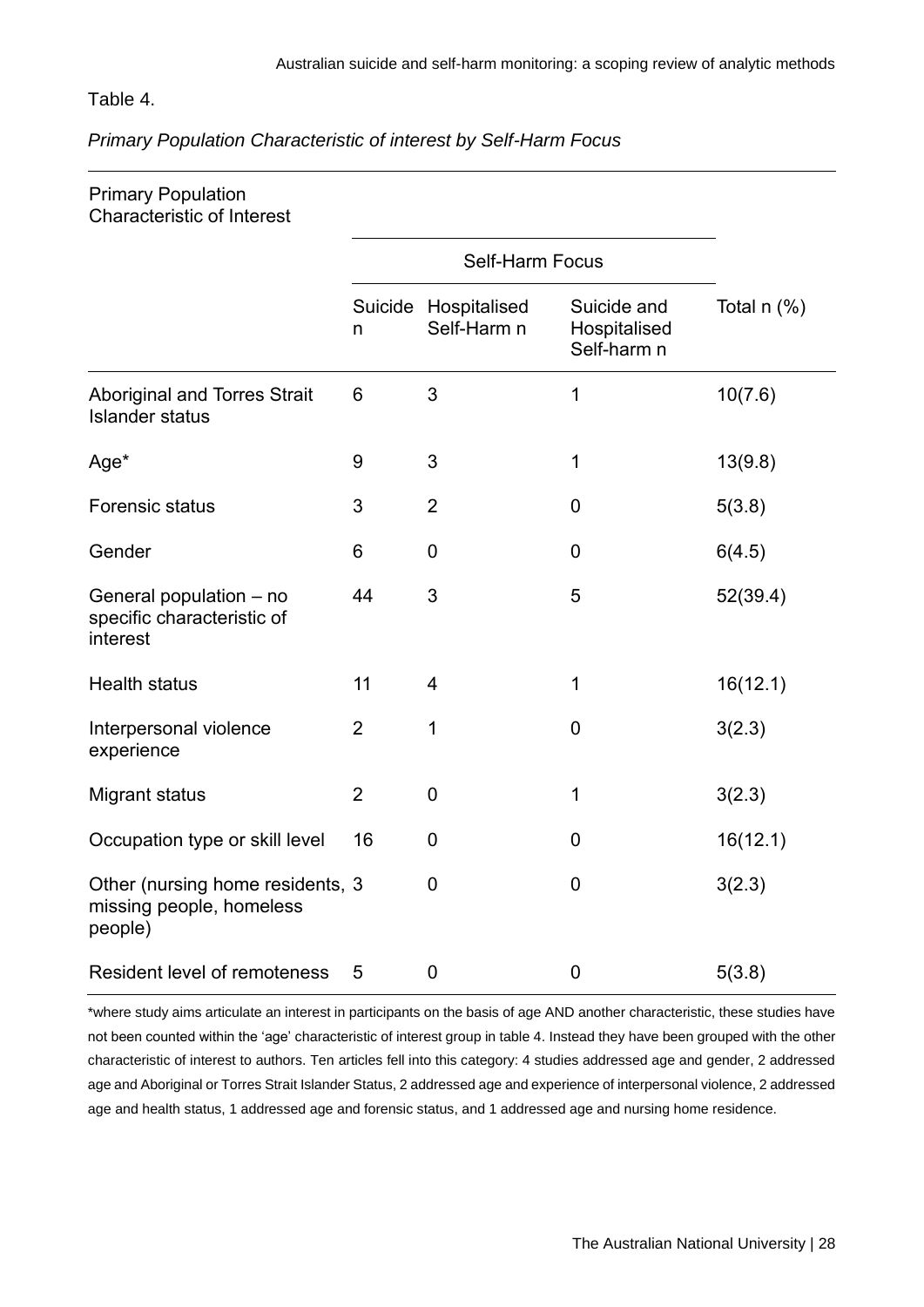#### <span id="page-28-0"></span>**Quantitative analyses utilised**

The inferential analysis used within reviewed articles were, largely, grouped into themes. Where no inferential analyses were used, this was noted. The 'Differences between Groups' included: analysis of variance (ANOVA), binomial tests, chi-squared tests, Cohen's K tests, Fishers exact likelihood test, Mantel–Haenszel tests, t-test, Wilcoxon Mann-Whitney tests, Z-tests, and comparisons between two groups which were not further specified.

The 'Relationship between Predictor and Outcome Variable(s)' group included: correlations, joinpoint regression, linear regression, logistic regression, negative binomial regression, non-parametric spline curve regression, Poisson regression, and regression analysis that was not further specified. The 'Survival Analysis on Time to Event Data' included: competing risk regression, Cox hazards regression, 'flexible parametric survival analysis', Kaplan-Meier survival analyses, life-table analysis, log-rank survival analysis, and survival plots using proc phreg (SAS Command). The 'Clustering Analysis' group included: canonical discriminant analysis, factor analysis, scan statistics, and 'two-stage cluster analysis'. The 'Time Series Specific Analyses' group included: seasonal decomposition analysis, spectral analysis, and 'standard time series methodology'. Finally, dynamic systems modelling and Bayesian hierarchical modelling were not grouped into analysis themes. Table 5. Displays the number of articles using Quantitative Analyses within each Inferential Analysis Theme, by Spatiotemporal Focus.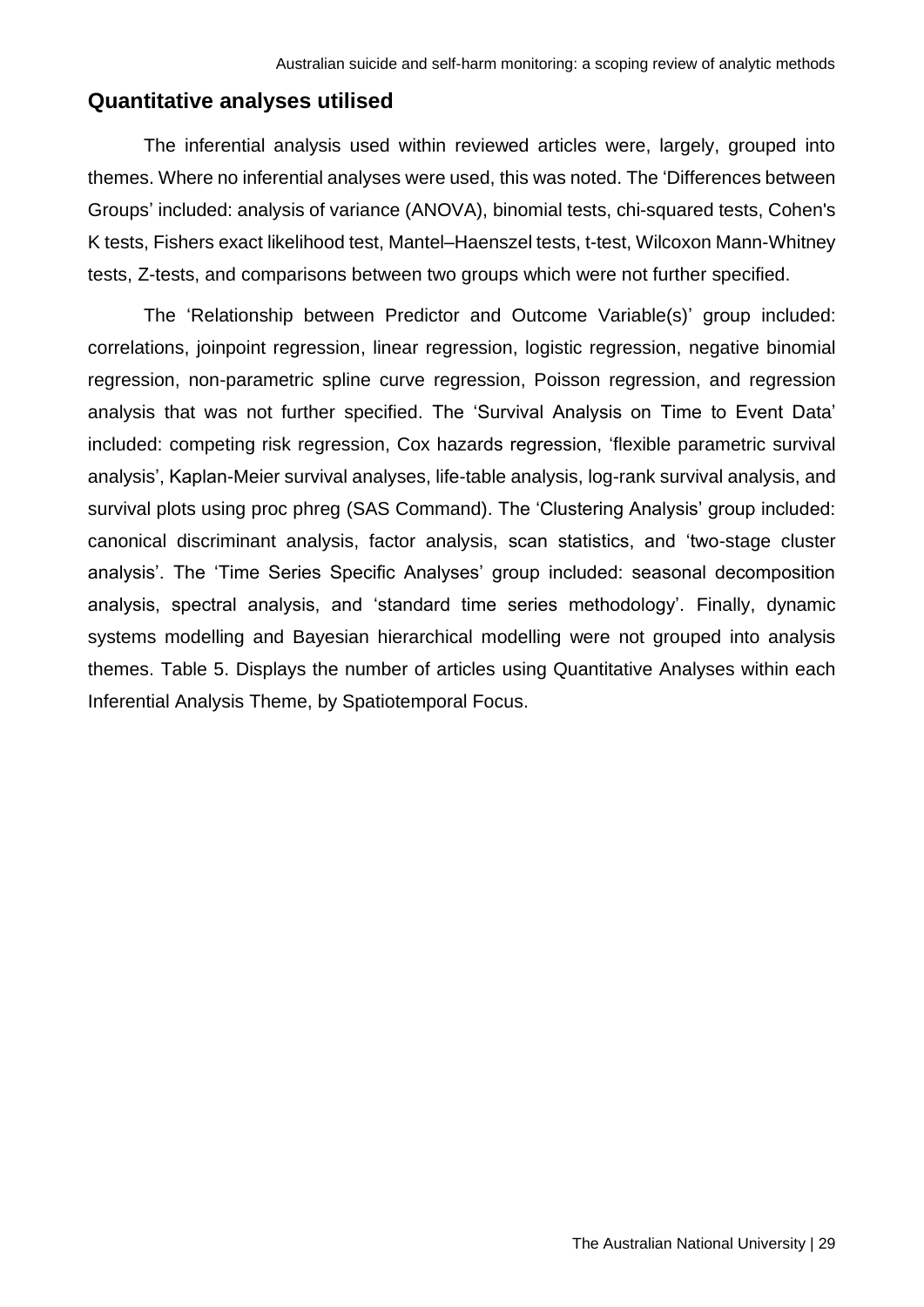#### Table 5.

*Number of Articles using Quantitative Analyses within each Inferential Analysis Theme, by Spatiotemporal Focus*.

#### Theme

|                             | <b>Spatiotemporal Focus of Articles</b> |                |                  |                |               |
|-----------------------------|-----------------------------------------|----------------|------------------|----------------|---------------|
|                             | Temporal n                              | Spatial n      | Spatiotemporal n | Other n        | Total $n(\%)$ |
| No Inferential              | 13                                      | $\mathbf 0$    | $\mathbf 0$      | 7              | 20(15.2)      |
| Analyses                    |                                         |                |                  |                |               |
| Differences Between         | 16                                      | $\overline{2}$ | $\mathbf 0$      | 21             | 39 (29.5)     |
| Groups                      |                                         |                |                  |                |               |
| Relationship between 40     |                                         | 3              | 3                | 28             | 74 (56.1)     |
| Predictor and               |                                         |                |                  |                |               |
| <b>Outcome Variables</b>    |                                         |                |                  |                |               |
| Survival Analysis on        | 13                                      | $\mathbf 0$    | $\mathbf 0$      | 0              | 13(9.8)       |
| <b>Time to Event Data</b>   |                                         |                |                  |                |               |
| <b>Clustering Analyses</b>  | 1                                       | 4              | 4                | $\overline{2}$ | 11(8.3)       |
| <b>Time Series Specific</b> | $\overline{4}$                          | 0              | $\boldsymbol{0}$ | 0              | 4(3.0)        |
| Analyses                    |                                         |                |                  |                |               |
| <b>Dynamic Systems</b>      | $\overline{2}$                          | $\mathbf 0$    | $\mathbf 0$      | $\mathbf 0$    | 2(1.5)        |
| Modelling                   |                                         |                |                  |                |               |
| Bayesian Hierarchical 0     |                                         | 1              | $\mathbf 0$      | $\mathbf 0$    | 1(0.8)        |
| Modelling                   |                                         |                |                  |                |               |

#### <span id="page-29-0"></span>**Temporal articles**

Table 6. documents the number of articles using quantitative analyses within each inferential analysis theme, by temporal subgroup. Temporally focused articles utilised analyses in the 'Relationship between Predictor and Outcome Variables' theme most commonly; with 58.8% of all temporally focused articles including at least one. A notably large proportion, 19.1%, of temporally focused studies used no interferential analyses. Table 7. shows the number temporally focused articles using each specific statistical analysis within the 'Differences between Groups' theme. Chi-Squared tests were used in 19.1% of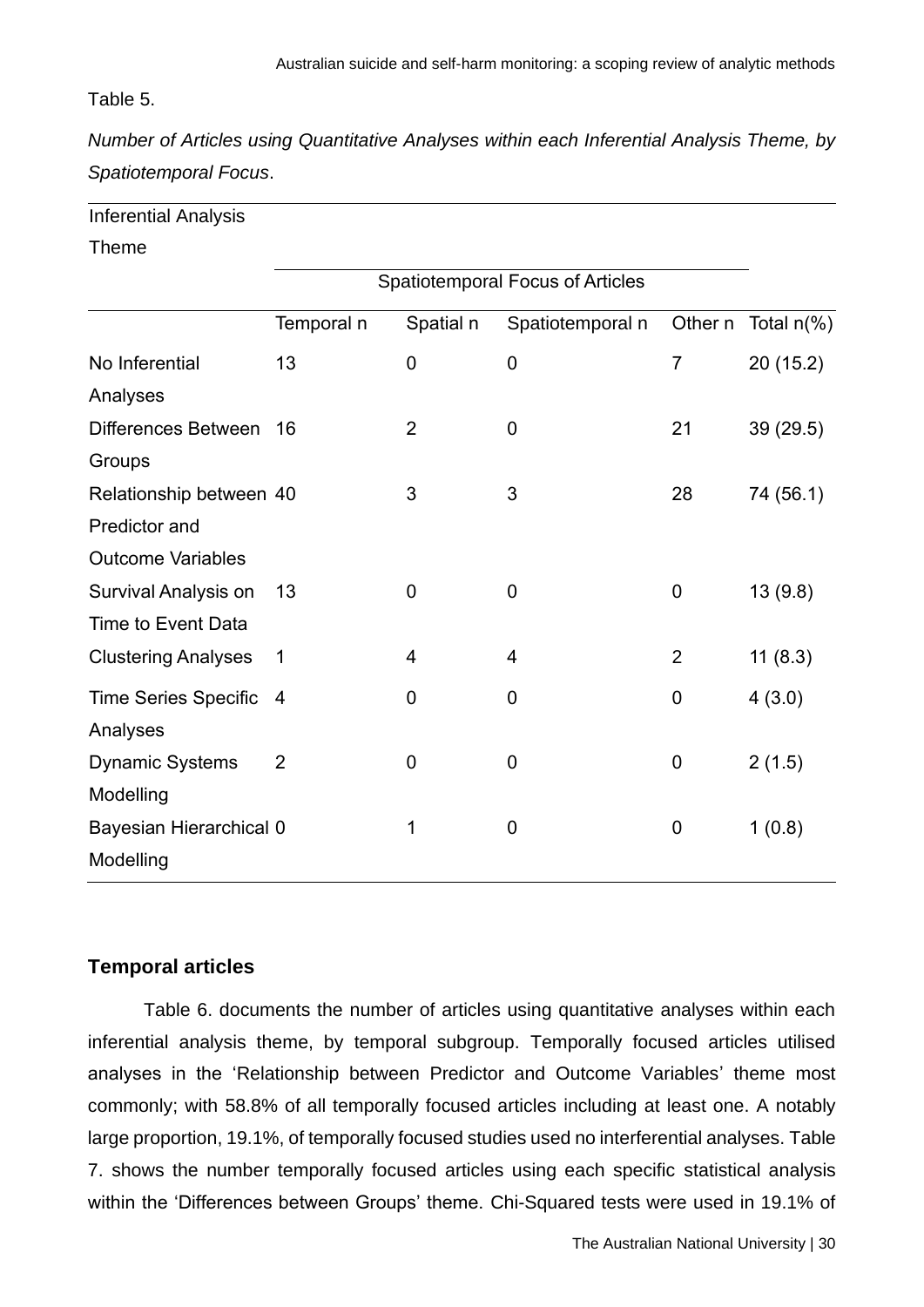temporally focused articles and was the most frequently used statistic within this theme. Table 8 provides a more detailed summary of the specific 'Relationship between Predictor and Outcome Variables' analyses used by authors of temporally focused articles. Poisson Regression, Negative Binomial Regression, and Logistic Regression were the most frequently used analyses; utilised in 20.6%, 17.6%, and 14.7% of temporally focused articles respectively. Analyses within the 'Survival Analysis on Time to Event Data' theme were only used within cohort follow-up subgroup articles. Nine articles (13.2% of all temporal articles) included Cox Hazards Regression analyses; 4 (5.9%) Kaplan –Meier Survival analyses; 3 (4.4%) Log-Rank Survival analyse; 1 (1.5%) life-table analysis; 1 (1.5%) log-rank survival analysis, and 1 (1.5%) included survival plots using proc phreg (SAS Command). Four temporally focused articles included 'Time Series Specific Analyses'; three of these articles fell within 'More than two data time points with exposure/intervention' subgroup and utilised spectral analysis 1 (1.5%), 'standard time series methodology' 1 (1.5%), and seasonal decomposition analysis 1 (1.5%). The fourth article fell within the 'a more than two data time points with exposure/intervention' study and also utilised spectral analysis 1 (1.5%).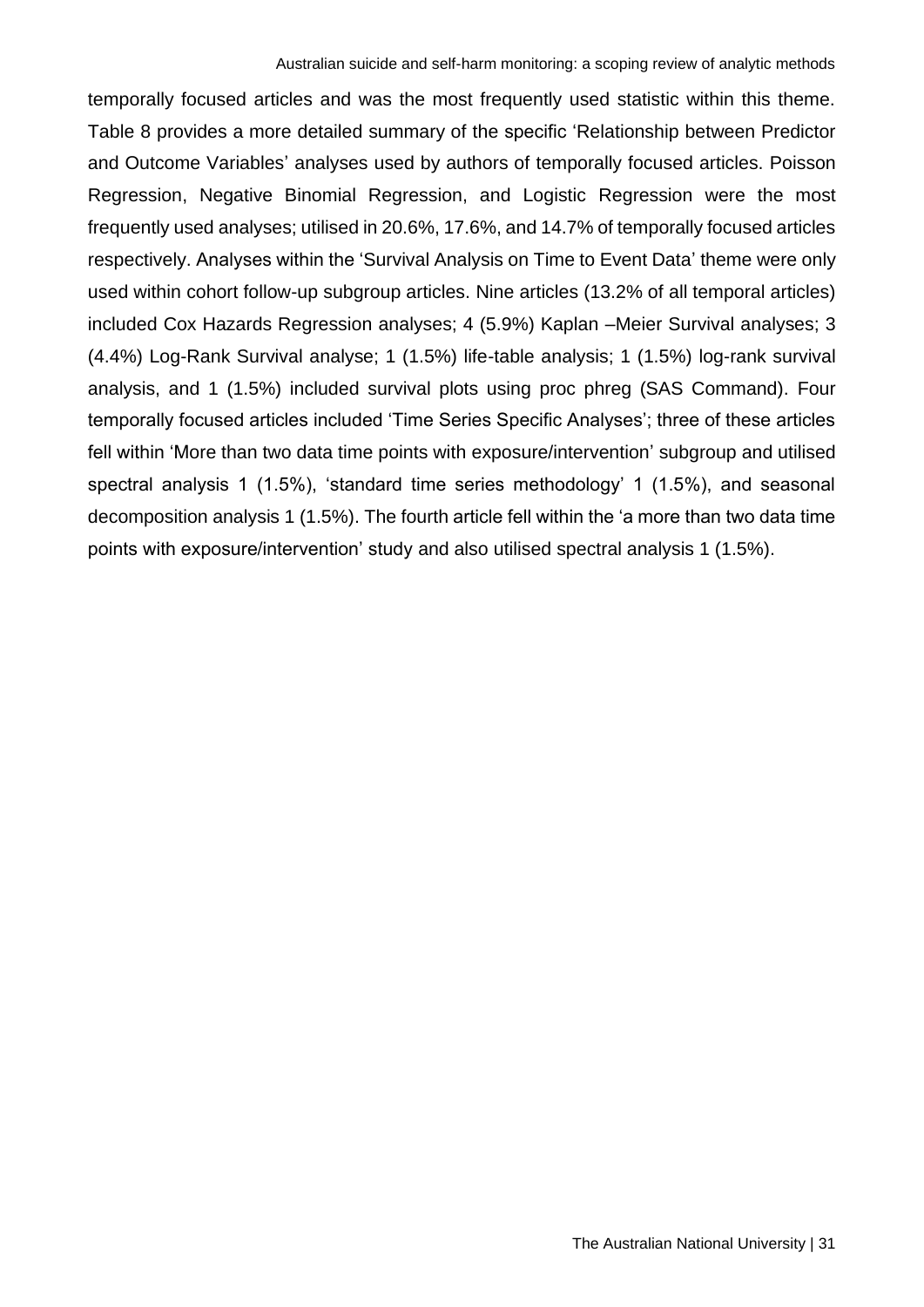# Table 6.

*Number of Articles using Quantitative Analyses within each Inferential Analysis Theme, by Temporal Subgroup*.

| <b>Inferential Analysis Theme</b>                                 |                          |                                                                      |                                                                   |                                                           |                         |
|-------------------------------------------------------------------|--------------------------|----------------------------------------------------------------------|-------------------------------------------------------------------|-----------------------------------------------------------|-------------------------|
|                                                                   |                          |                                                                      | <b>Temporal Subgroup</b>                                          |                                                           |                         |
|                                                                   | Cohort<br>follow-up<br>n | More than two data time<br>points with no<br>exposure/intervention n | More than two data time<br>points with<br>exposure/intervention n | Two data time points -<br>with<br>exposure/intervention n | Total<br>$n\frac{6}{6}$ |
| No Inferential Analyses                                           |                          | 11                                                                   | 1                                                                 | $\mathbf 0$                                               | 13<br>(19.1)            |
| <b>Differences Between</b><br>Groups                              | 6                        | $\overline{7}$                                                       | 3                                                                 | $\mathbf 0$                                               | 16<br>(23.5)            |
| Relationship between<br><b>Predictor and Outcome</b><br>Variables | 11                       | 17                                                                   | 10                                                                | 2                                                         | 40<br>(58.8)            |
| Survival Analysis on Time to<br><b>Event Data</b>                 | 13                       | $\overline{0}$                                                       | $\mathbf 0$                                                       | $\overline{0}$                                            | 13<br>(19.1)            |
| <b>Clustering Analyses</b>                                        | $\mathbf 0$              | 1                                                                    | $\boldsymbol{0}$                                                  | $\mathbf 0$                                               | (1.5)                   |
| <b>Time Series Specific</b><br>Analyses                           | $\mathbf 0$              | 3                                                                    | 1                                                                 | $\mathbf 0$                                               | 4<br>(5.9)              |
| <b>Dynamic Systems Modelling</b>                                  | $\overline{0}$           | $\mathbf 0$                                                          | $\overline{2}$                                                    | $\mathbf 0$                                               | $\overline{2}$<br>(2.9) |
| <b>Bayesian Hierarchical</b><br>Modelling                         | $\mathbf 0$              | $\mathbf 0$                                                          | $\mathbf 0$                                                       | $\mathbf 0$                                               | 0<br>(0.0)              |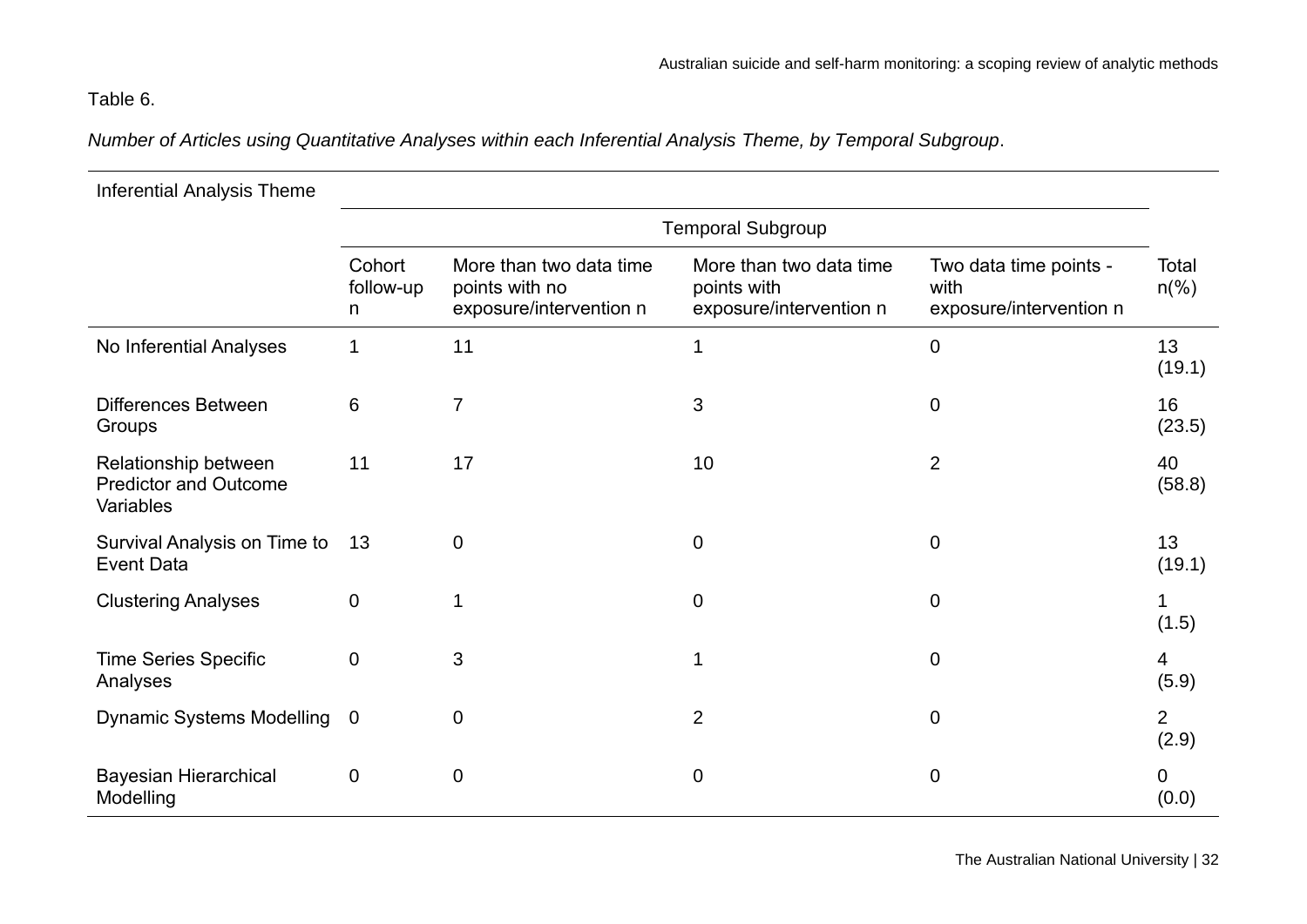# Table 7

*Number of Articles using Differences between Group Quantitative Analyses, by Temporal Subgroup.*

| <b>Inferential Analyses</b>         |                          |                                                                      |                                                                   |                                                           |                         |
|-------------------------------------|--------------------------|----------------------------------------------------------------------|-------------------------------------------------------------------|-----------------------------------------------------------|-------------------------|
|                                     |                          |                                                                      | <b>Temporal Subgroup</b>                                          |                                                           |                         |
|                                     | Cohort<br>follow-up<br>n | More than two data time<br>points with no<br>exposure/intervention n | More than two data time<br>points with<br>exposure/intervention n | Two data time points -<br>with<br>exposure/intervention n | Total<br>$n\frac{6}{6}$ |
| <b>ANOVA</b>                        | $\overline{0}$           | $\mathbf 0$                                                          |                                                                   | 0                                                         | 1(1.5)                  |
| <b>Binomial Tests</b>               | 0                        |                                                                      | $\mathbf{0}$                                                      | 0                                                         | 1(1.5)                  |
| <b>Chi-Squared Tests</b>            | 4                        | 7                                                                    | 2                                                                 | 0                                                         | 13(19.1)                |
| Cohen's K test                      |                          | $\mathbf 0$                                                          | 0                                                                 | 0                                                         | 1(1.5)                  |
| <b>Fishers Exact Test</b>           |                          | $\overline{0}$                                                       |                                                                   | $\Omega$                                                  | 2(2.9)                  |
| <b>Mantel-Haenszel Tests</b>        | $\mathbf 0$              | $\overline{0}$                                                       | $\overline{0}$                                                    | 0                                                         | 0(0.0)                  |
| T-test                              | $\overline{2}$           | $\overline{0}$                                                       | $\Omega$                                                          | 0                                                         | 2(2.9)                  |
| Wilcoxon<br>Mann-Whitney 0<br>tests |                          |                                                                      |                                                                   | $\mathbf 0$                                               | 2(2.9)                  |
| Z-test                              | $\mathbf 0$              |                                                                      | 0                                                                 | 0                                                         | 1(1.5)                  |
| Not further specified               |                          | 0                                                                    | 0                                                                 | 0                                                         | 1(1.5)                  |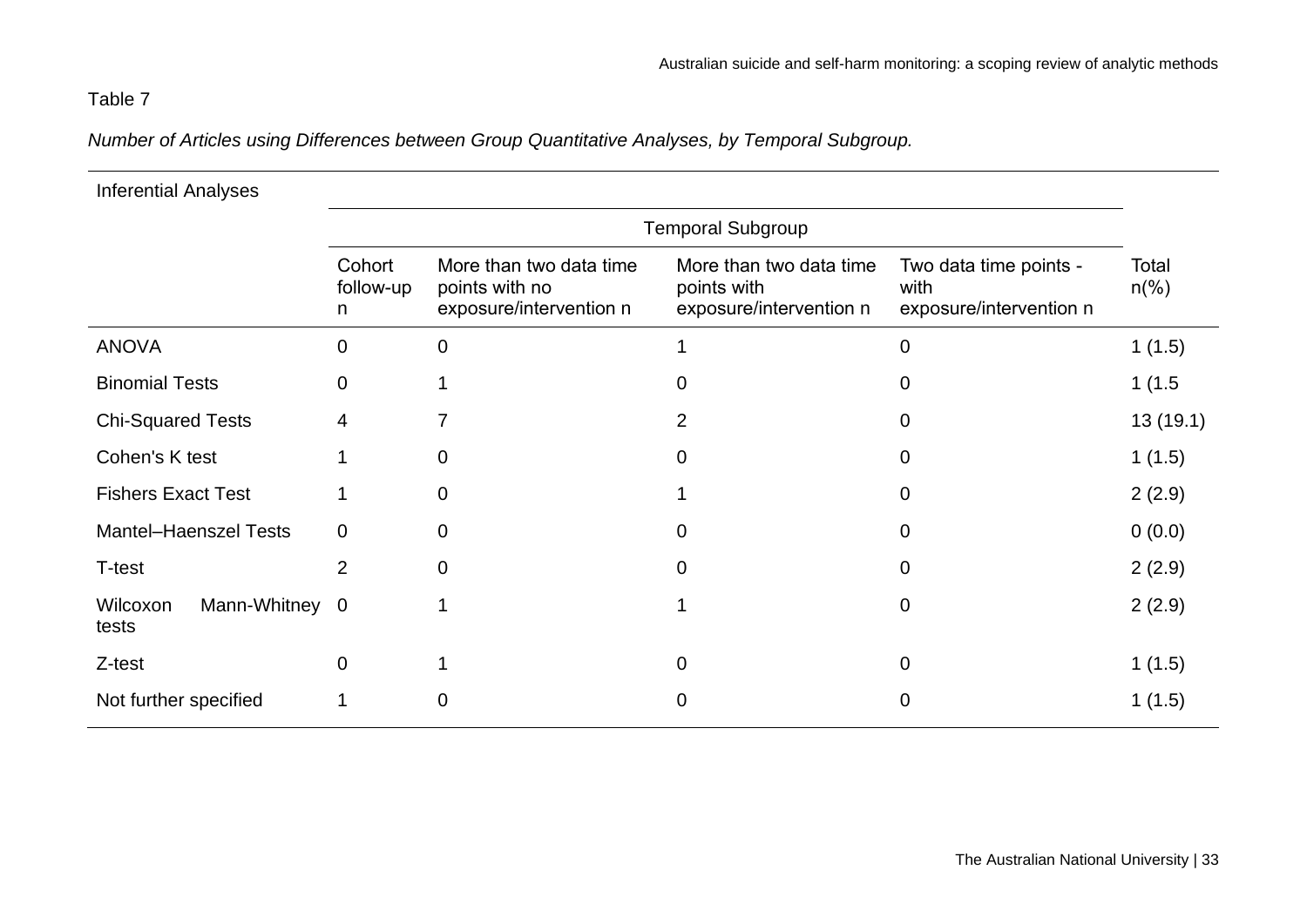# Table 8.

*Number of Articles using Relationship between Predictor and Outcome Variables Quantitative Analyses, by Temporal Subgroup.*

| <b>Inferential Analyses</b>                      |                          |                                                                      |                                                                   |                                                           |                         |  |  |  |
|--------------------------------------------------|--------------------------|----------------------------------------------------------------------|-------------------------------------------------------------------|-----------------------------------------------------------|-------------------------|--|--|--|
|                                                  | <b>Temporal Subgroup</b> |                                                                      |                                                                   |                                                           |                         |  |  |  |
|                                                  | Cohort<br>follow-up<br>n | More than two data time<br>points with no<br>exposure/intervention n | More than two data time<br>points with<br>exposure/intervention n | Two data time points -<br>with<br>exposure/intervention n | Total<br>$n\frac{6}{6}$ |  |  |  |
| Correlations                                     | $\overline{0}$           | 3                                                                    |                                                                   | 0                                                         | 4(5.9)                  |  |  |  |
| Joinpoint Regression                             | $\mathbf 0$              | 3                                                                    | 0                                                                 | 0                                                         | 3(4.4)                  |  |  |  |
| <b>Linear Regression</b>                         | 3                        | 2                                                                    | 0                                                                 |                                                           | 6(8.8)                  |  |  |  |
| Logistic Regression                              | 6                        | 4                                                                    | $\overline{0}$                                                    | 0                                                         | 10(14.7)                |  |  |  |
| <b>Negative Binomial</b><br>Regression           | 3                        | 4                                                                    | 5                                                                 | 0                                                         | 12(17.6)                |  |  |  |
| Non-Parametric Spline<br><b>Curve Regression</b> | 1                        | $\overline{0}$                                                       | $\mathbf 0$                                                       | $\boldsymbol{0}$                                          | 1(1.5)                  |  |  |  |
| Poisson Regression                               | 1                        | 7                                                                    | 5                                                                 | 1                                                         | 14(20.6)                |  |  |  |
| <b>Regression - Not Further</b><br>Specified     | $\mathbf 0$              |                                                                      | 0                                                                 | 0                                                         | 1(1.5)                  |  |  |  |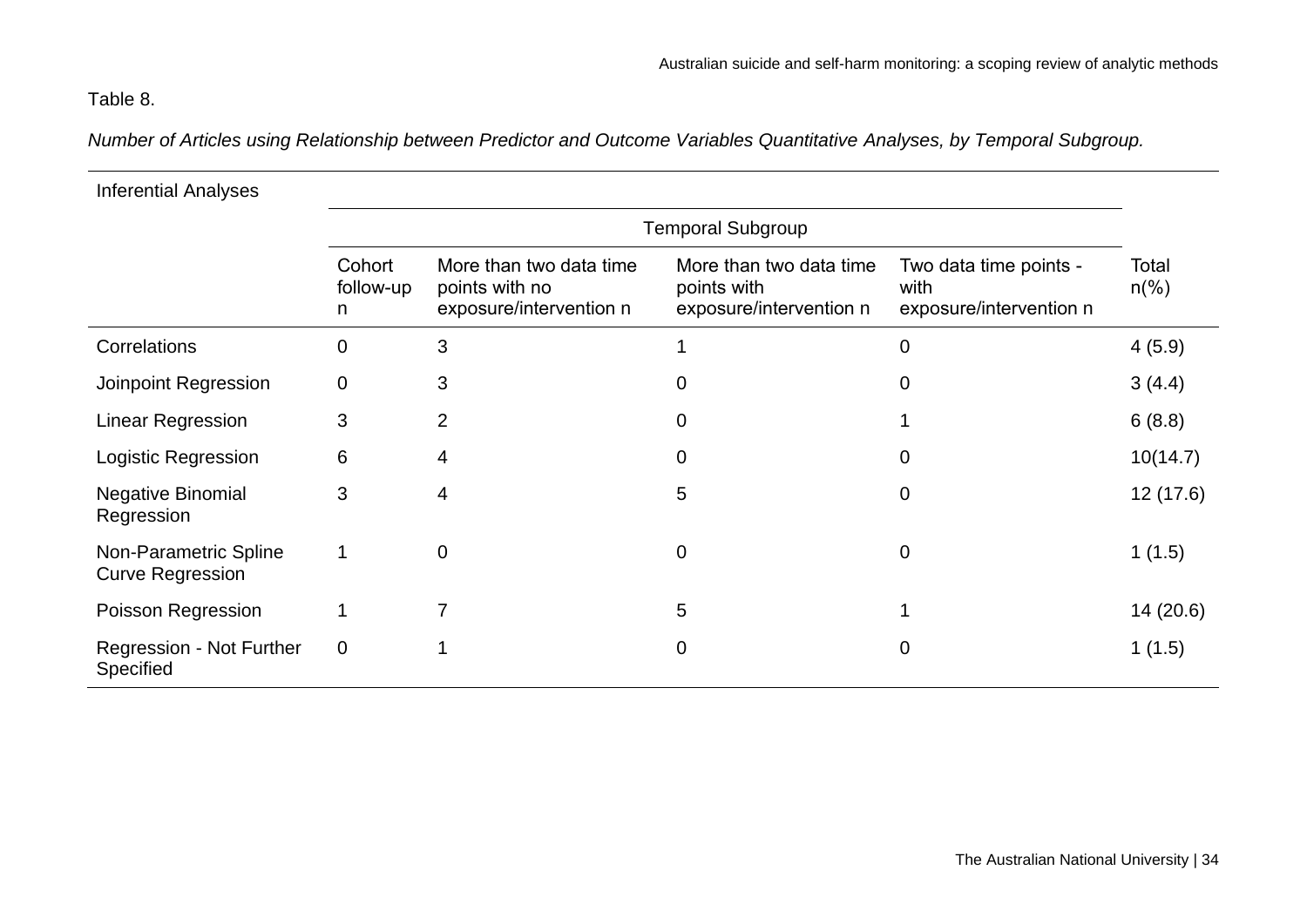#### <span id="page-34-0"></span>**Spatial articles**

Table 9 shows the number of articles using quantitative analyses within each inferential analysis theme, by spatial subgroup. In contrast to temporally focused studies, none of spatially focused studies used descriptive statistics only. However, there are far fewer spatially focused studies. All spatially focused articles using 'Cluster Analysis' theme methods, utilised Scan Statistics. One article within the 'spatial clustering and differences between cluster and non-cluster' spatial subgroup used both Chi-Squared tests and Fishers Exact test (which fall within the 'Differences between Groups' analytic theme). One 'differences based on spatially constructed variables' subgroup article within the same spatial subgroup used both T-Test and Chi-Squared analyses (which fall within the 'Differences between Groups' analytic theme). Another article within the same subgroup used both Logistic and Poisson regressions (which fall within the 'Relationship between Predictor and Outcome Variables' analytic theme). Both articles within the 'associations with spatially constructed variables' subgroup 'Relationship between Predictor and Outcome Variables' analytic theme analyses. One of these articles used Poisson Regression and the other used Negative Binomial Regression.

#### <span id="page-34-1"></span>**Spatiotemporal articles**

Table 10 shows the number of articles using quantitative analyses within each inferential analysis theme, by spatiotemporal subgroup. The only specific type of 'Cluster Analysis' used within spatiotemporal subgroups was scan statistics. The only specific 'Relationship between Predictor and Outcome Variables' analyses utilised within 'spatiotemporal clustering and differences between clusters and non-clusters' articles was logistic regression. Negative binomial regression was used within the 'differences based on spatiotemporally constructed variables' subgroup article.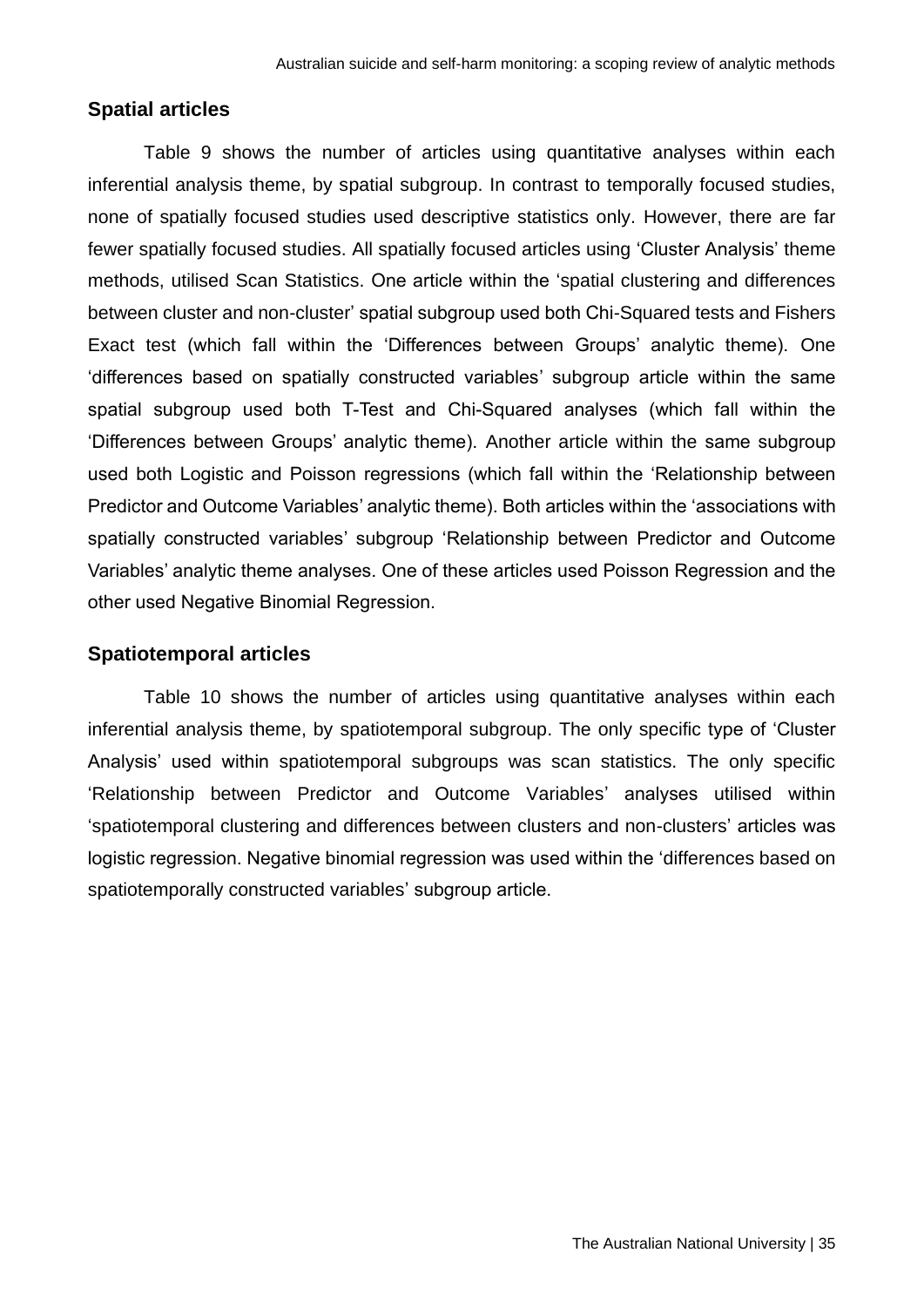# Table 9.

*Number of Articles using Quantitative Analyses within each Inferential Analysis Theme, by Spatial Subgroup.*

| <b>Inferential Analyses</b>                                    |                         |                                                                            |                                                              |                                                           |                         |
|----------------------------------------------------------------|-------------------------|----------------------------------------------------------------------------|--------------------------------------------------------------|-----------------------------------------------------------|-------------------------|
|                                                                |                         |                                                                            | <b>Spatial Subgroup</b>                                      |                                                           |                         |
|                                                                | Spatial<br>clustering n | spatial clustering and<br>differences between<br>cluster and non-cluster n | differences based on<br>spatially constructed<br>variables n | associations with<br>spatially constructed<br>variables n | Total<br>$n\frac{6}{6}$ |
| No Inferential Analyses                                        | 0                       | 0                                                                          | 0                                                            |                                                           | 0(0.0)                  |
| Differences Between Groups                                     | 0                       |                                                                            |                                                              | O                                                         | 2(22.2)                 |
| Relationship between Predictor and<br><b>Outcome Variables</b> | 0                       | 0                                                                          |                                                              | 2                                                         | 3(33.3)                 |
| Survival Analysis on Time to Event Data                        | $\mathbf 0$             | 0                                                                          | O                                                            | 0                                                         | 0(0.0)                  |
| <b>Clustering Analyses</b>                                     | 2                       |                                                                            | 0                                                            |                                                           | 4(44.4)                 |
| <b>Time Series Specific Analyses</b>                           | 0                       | 0                                                                          | 0                                                            | 0                                                         | 0(0.0)                  |
| <b>Dynamic Systems Modelling</b>                               | 0                       | 0                                                                          | Ω                                                            | 0                                                         | 0(0.0)                  |
| <b>Bayesian Hierarchical Modelling</b>                         |                         | 0                                                                          | O                                                            |                                                           | 1(11.1)                 |

The Australian National University | 36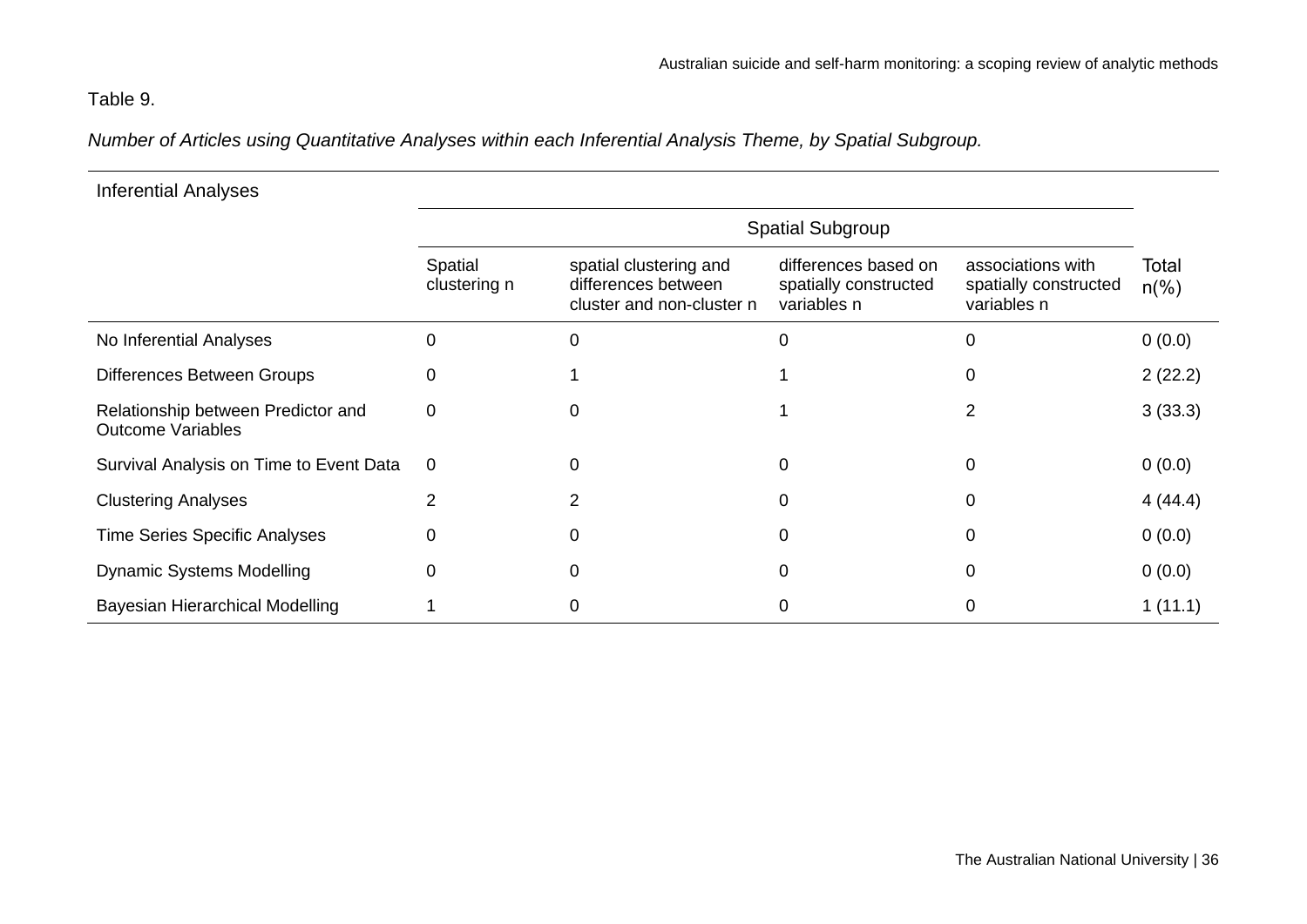## Table 10

*Number of Articles using Quantitative Analyses within each Inferential Analysis Theme, by Spatiotemporal subgroup*

| <b>Inferential Analyses</b>                                    |                         |                                                                            |                                                              |               |  |  |
|----------------------------------------------------------------|-------------------------|----------------------------------------------------------------------------|--------------------------------------------------------------|---------------|--|--|
|                                                                | <b>Spatial Subgroup</b> |                                                                            |                                                              |               |  |  |
|                                                                | Spatial clustering n    | spatial clustering and<br>differences between cluster and<br>non-cluster n | differences based on<br>spatially constructed<br>variables n | Total $n(\%)$ |  |  |
| No Inferential Analyses                                        | 0                       | $\mathbf 0$                                                                | 0                                                            | 0(0.0)        |  |  |
| <b>Differences Between Groups</b>                              | 0                       | 0                                                                          | 0                                                            | 0(0.0)        |  |  |
| Relationship between Predictor and<br><b>Outcome Variables</b> | $\overline{0}$          | 2                                                                          |                                                              | 3(60.0)       |  |  |
| Survival Analysis on Time to Event Data                        | $\mathbf 0$             | $\mathbf 0$                                                                | 0                                                            | 0(0.0)        |  |  |
| <b>Clustering Analyses</b>                                     |                         | 3                                                                          | 0                                                            | 4(80.0)       |  |  |
| <b>Time Series Specific Analyses</b>                           | 0                       | $\mathbf 0$                                                                | 0                                                            | 0(0.0)        |  |  |
| <b>Dynamic Systems Modelling</b>                               | $\Omega$                | $\overline{0}$                                                             | 0                                                            | 0(0.0)        |  |  |
| <b>Bayesian Hierarchical Modelling</b>                         | 0                       | 0                                                                          | 0                                                            | 0(0.0)        |  |  |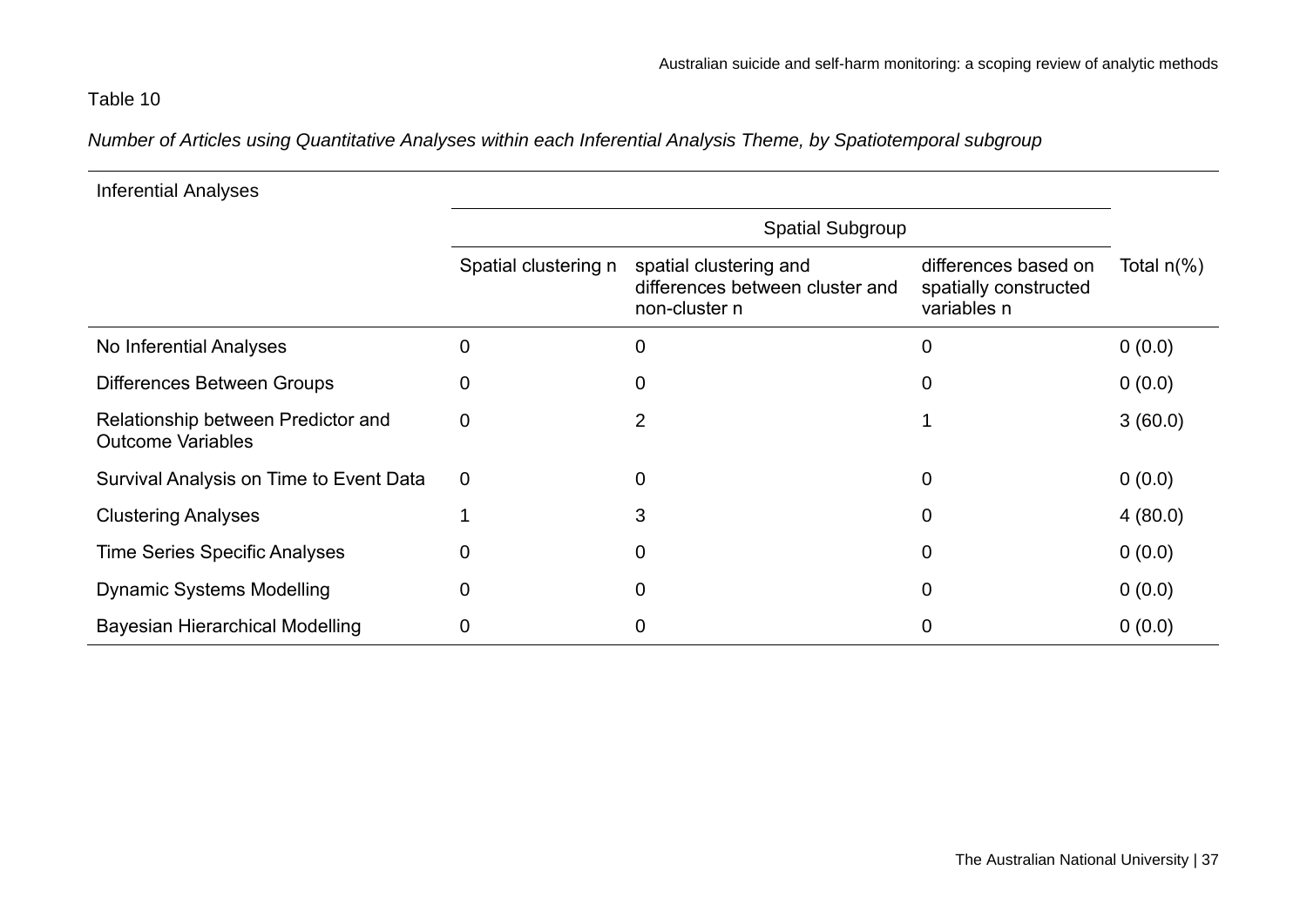#### **Scan Statistics**

Scan statistics, a specific clustering statistics method, was used in eight of the 14 spatial or spatiotemporal articles reviewed. Key details about the scan statistic methodology and particular specifications used within each of these articles is outline in Table 11. Scan statistics analyses were specific to spatial or spatiotemporally focused articles, and was not used within any temporally nor 'other' focused articles. Too, Pirkis, Milner, & Spittal, (2017) used scan statistics to examine spatial-temporal clustering of both deaths and hospitalisations resulting from intentional self-harm. Torok et al. (2017) used scan statistics to investigate spatial only clustering of deaths and hospitalisations resulting from intentional self-harm. The remaining articles utilizing scan statistics addressed intentional self-harm deaths only, clustered spatially or spatial-temporally.

SaTScan<sup>1</sup> scan statistics is used to detect and evaluate clusters of case either temporally, spatially, or spatial-temporally (Kulldorff & Information Management Services, Inc, 2021; Kulldorff, 2021). Only one article within this review investigated purely temporal clusters of suicidal behaviour; though they also tested for purely spatial and spatial-temporal clusters (Too, Pirkis, Milner, Bugeja, & Spittal, 2017). The detection of clusters is done by gradually scanning a window across space and/or time, noting the number of observed and expected observations inside the window at each location. The window with the maximum likelihood is most likely to be a cluster, that is, least likely to have occurred by chance, and is assigned a p-value. Depending of the nature of the data researchers can implement different probability models. Author for all of the articles currently under review, and made use of SatScan, implemented a Poisson model.

The authors of all articles implementing scan statistics used the SaTScan software package. SatScan is a software designed specifically for scan statistics. Torok et al. (2017) used the Hot Spot Analysis (Getis-Ord Gi\*) tool in addition to SaTScan. MapInfo (Qi & Hu., 2010), ArcGIS (Cheung et al., 2013; Robinson et al., 2016; Too, Pirkis, Milner, Bugeja, & Spittal, 2017; Too, Pirkis, Milner, & Spittal, 2017; & Torok et al., 2017), and R (Hill et al., 2020) software were used to calculate coordinates for the centroids for the spatial unit of analysis and generate the mapped display of results.

SatScan's spatial only scan imposes circular or elliptic spatial window on the map. For all studies under review the scan window was circular and was in turn centred of the

<sup>&</sup>lt;sup>1</sup> SaTScan™ is a trademark of Martin Kulldorff. The SaTScan™ software was developed under the joint auspices of (i) Martin Kulldorff, (ii) the National Cancer Institute, and (iii) Farzad Mostashari of the New York City Department of Health and Mental Hygiene.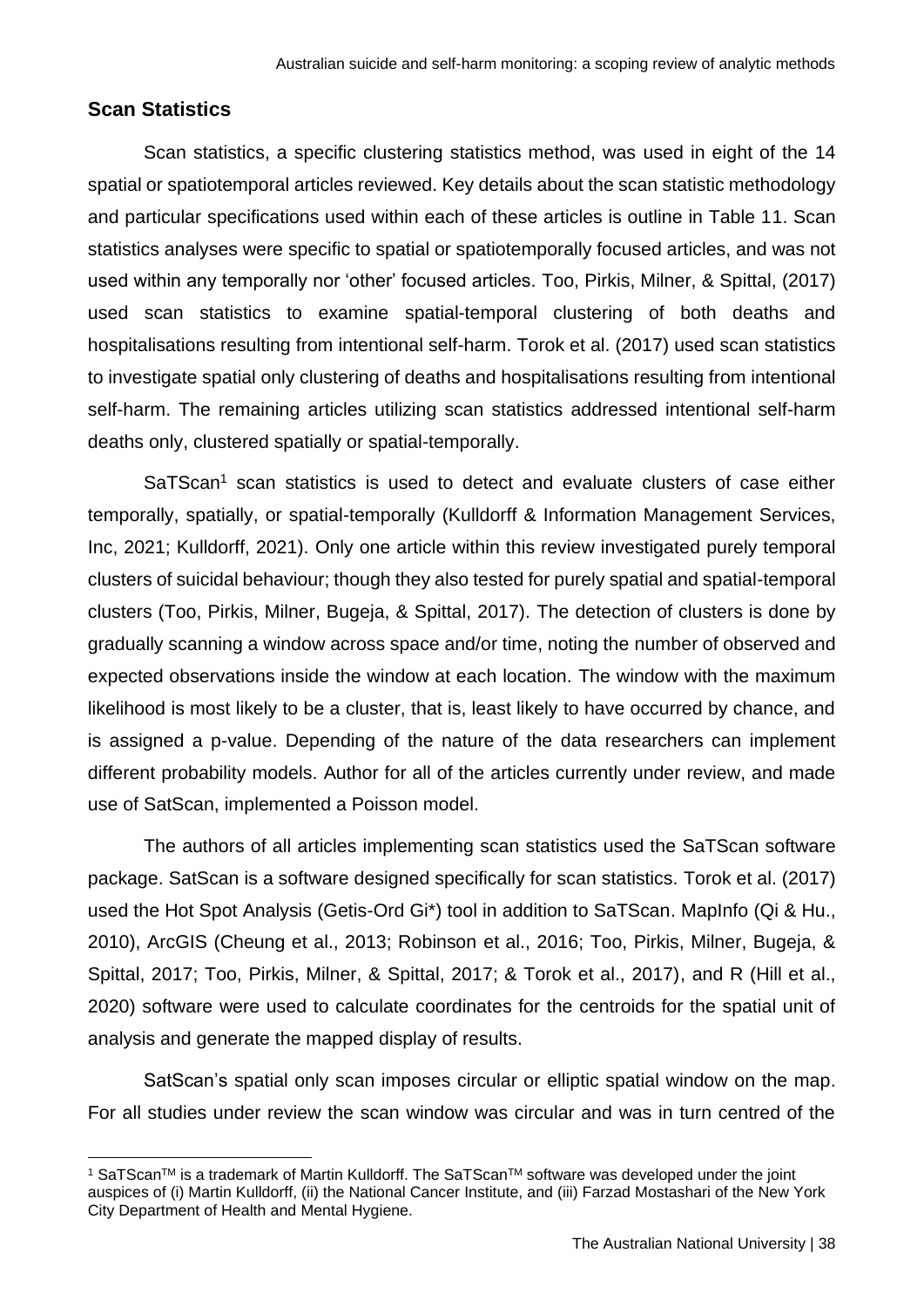centroid (crude or population weighted) for each of the spatial units (ie. Local government areas, statistical area levels, postal areas ect). The radius of the window also varies continuously in size from zero to an upper limit/s specified by the researcher. This upper limit can be defined as geographical radius distance, as a percent of the study population, or as a percent of some other specified population. The maximum radius set by authors of the reviewed studies varied as outlined in table 11.

SatScan defines the spatial-temporal (or space-time) scan statistic using a cylindrical window, with circular or elliptic base, and a height corresponding to the time dimension. All studies reviewed that used SaTScan space-time analysis implemented a circular spatial window. The maximum size of the base is defined in the same way as the spatial only scan window. The minimum and maximum temporal lengths are set by the research, and can be defined as a percentage of the whole study period, day, months or years. The cylindrical window is this then moved through time and space. For each possible geographic location (defined centroid) and size, it also visits each possible time period.

Getis-Ord Gi\* hot spot analysis (ArcGIS Pro 2.7, 2021; Getis & Ord, 1992; Ord & Getis, 1995) was used by authors of one reviewed article, Torok et al. 2017, who described it as a scan statistic. This tool looks at a feature of the data (i.e. suicide deaths occurring within a particular geographic area) in the context of neighbouring features. The sum of feature and its neighbours is compared to the sum of all features. When this local sum is very different from the expected local sum and too large to be the result of random chance, a statistically significant z-score results. Results are adjusted to account for multiple testing and spatial dependency.

Torok et al. (2017) undertook Hot Spot Analysis using Getis-Ord Gi\* and Spatial Cluster analysis using SaTScan. They do so, in part, to assess differences in their utility for identifying clustering and hot-spots. However, no conclusions are provided by the authors regarding potential differential utility of each tool. These authors also devised a method for using the results of both to compute a single composite score for each SA2 area.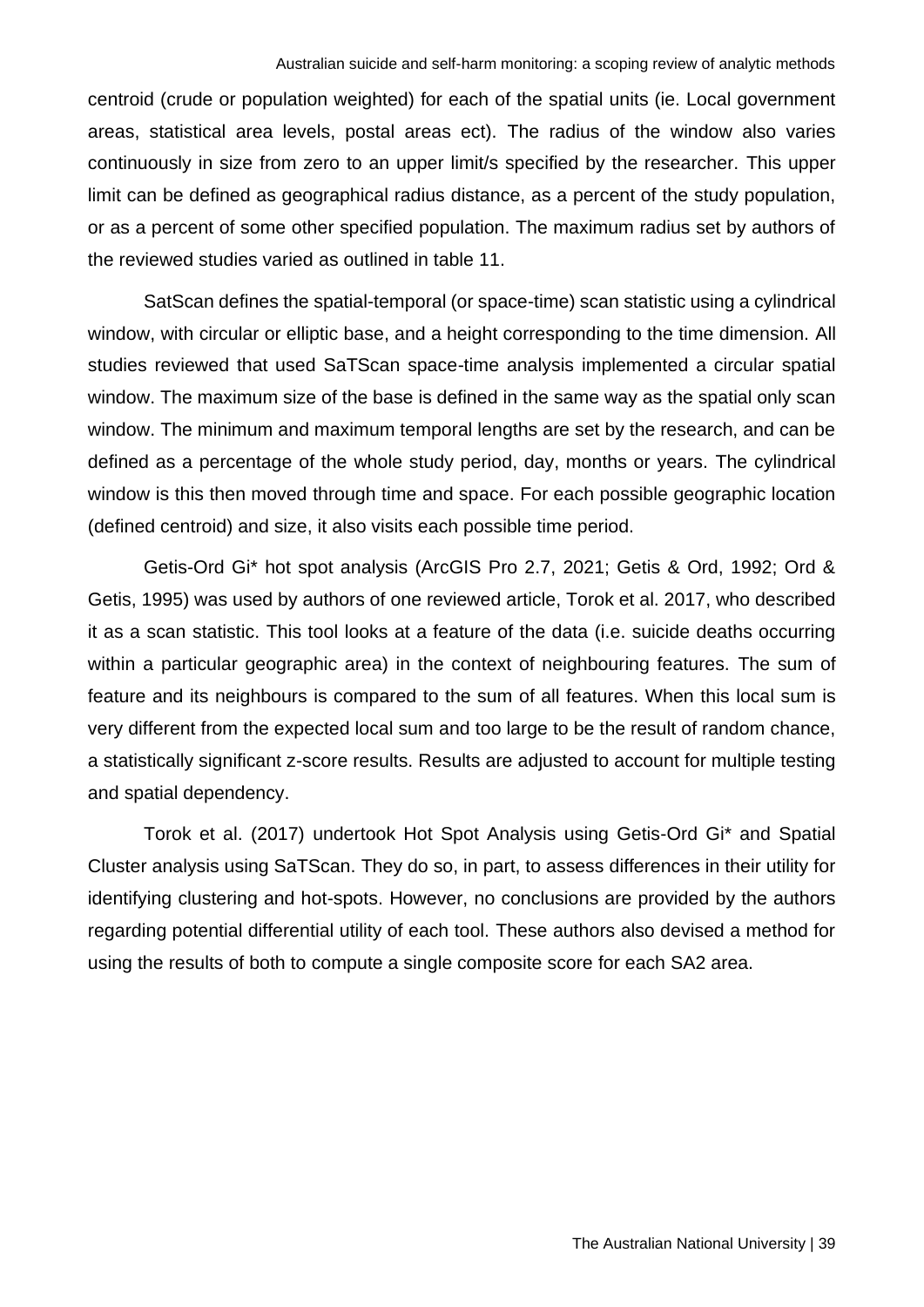# Table 11.

*Key Methodological Specifications for Articles using Scan Statistics.* 

| <b>Authors</b>                   | Spatial<br>units                         | Centroid<br>Method     | Scan<br>statistics<br>software | <b>GIS</b><br>software | SaTScan<br>maximum<br>spatial scan<br>window radius       | SaTScan<br>temporal<br>scan<br>window          | SaTScan<br>probability<br>model | All<br>population<br>suicide<br>deaths | by<br>sex | by age                              |
|----------------------------------|------------------------------------------|------------------------|--------------------------------|------------------------|-----------------------------------------------------------|------------------------------------------------|---------------------------------|----------------------------------------|-----------|-------------------------------------|
| Cheung et al., Australia<br>2013 | wide PA**                                | unclear                | SaTScan                        | <b>ArcGIS</b>          | 10%, 25% and<br>50% total<br>population.                  | fixed at 1, 2, discrete<br>or 3 months Poisson |                                 | X                                      |           |                                     |
| Hill et al.,<br>2020             | Australia<br>wide<br>excluding<br>$SA^*$ | R - ggmap<br>package   | SaTScan                        | unclear                | 100km. 10%<br>population.                                 | min 7 days<br>max 730<br>days                  | discrete<br>Poisson             | $10-24$ yrs<br>old only                |           |                                     |
| Qi et al., 2010 QLD LGA          |                                          | crude area<br>centroid | SaTScan                        | MapInfo                | 200km, 400km.<br>10%, 25% and<br>50% total<br>population. |                                                | discrete<br>Poisson             | $\sf X$                                | X         |                                     |
| Qi et al, 2012                   | Australia<br>wide SLA*                   | unclear                | SaTScan                        | <b>ArcGIS</b>          | 100km, 400km.<br>10%, 25% and<br>50% total<br>population. |                                                | discrete<br>Poisson             | X                                      | X         | $15 -$<br>34yrs,<br>$35-$<br>54yrs. |
| Robinson et<br>al., 2016         | Australia<br>wide PA*                    | unclear                | SaTScan                        | <b>ArcGIS</b>          | maximum<br>suicide rate<br>within postcodes               |                                                | discrete<br>Poisson             | X                                      |           | $<$ 25yrs,<br>$25 + yrs$            |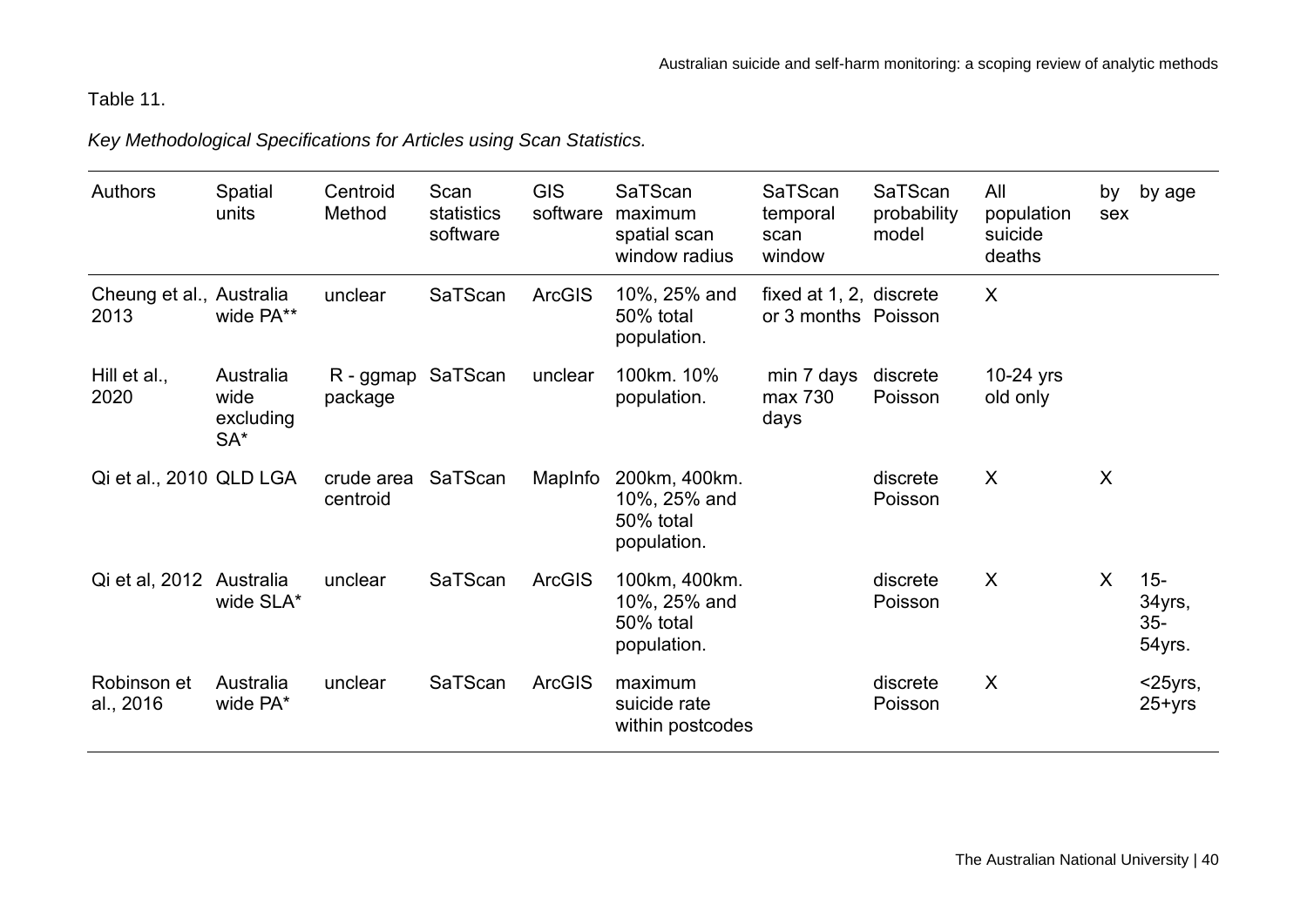Australian suicide and self-harm monitoring: a scoping review of analytic methods

| <b>Authors</b>                                        | Spatial<br>units | Centroid<br>Method     | Scan<br>statistics<br>software       | <b>GIS</b><br>software | SaTScan<br>maximum<br>spatial scan<br>window radius | SaTScan<br>temporal<br>scan<br>window | SaTScan<br>probability<br>model | All<br>population<br>suicide<br>deaths | by<br>sex | by age |
|-------------------------------------------------------|------------------|------------------------|--------------------------------------|------------------------|-----------------------------------------------------|---------------------------------------|---------------------------------|----------------------------------------|-----------|--------|
| Too, Pirkis,<br>Milner,<br>Bugeja, &<br>Spittal, 2017 | <b>VIC PA</b>    | crude area<br>centroid | SaTScan                              | <b>ArcGIS</b>          | maximum rate<br>within spatial<br>unit areas        | min 1 max<br>12 months                | discrete<br>Poisson             | Railway<br>suicide<br>deaths only.     |           |        |
| Too, Pirkis,<br>Milner, &<br>Spittal, 2017            | <b>WA SLA</b>    | population<br>weighted | SaTScan                              | <b>ArcGIS</b>          | maximum rate<br>within spatial<br>unit areas        | min 1 max<br>12 months                | discrete<br>Poisson             | $\boldsymbol{\mathsf{X}}$              |           |        |
| Torok et al.,<br>2017                                 | <b>NSW SA2</b>   | unclear                | SaTScan & ArcGIS<br>Getis-Ord<br>Gi* |                        | 10%, 20% and<br>50% of the total<br>population      |                                       | discrete<br>Poisson             | X                                      |           |        |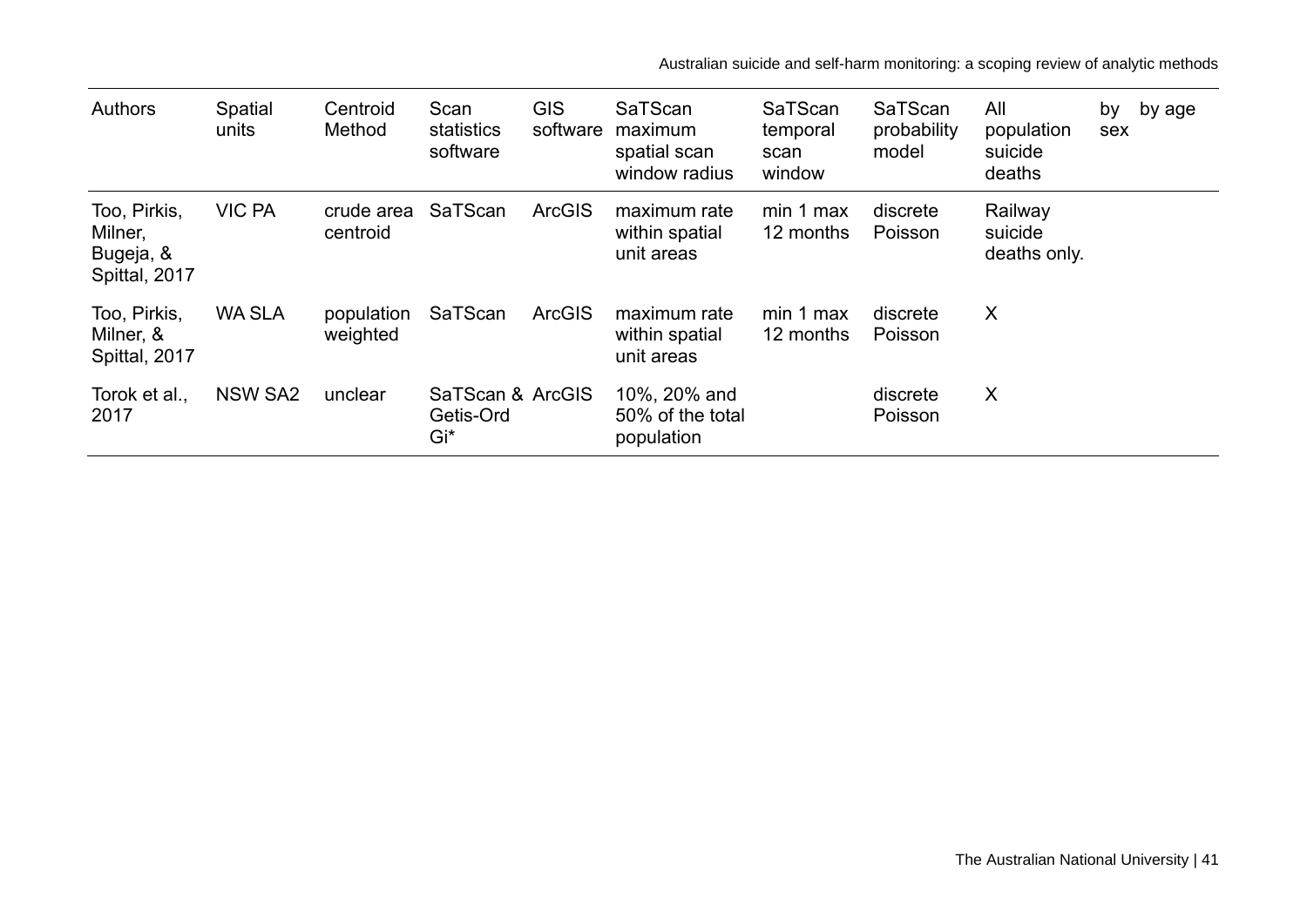### **Neither temporally nor spatially focused articles**

Table 12 outlines shows that number of articles using analyse included within each inferential analysis theme, by 'other' subgroup. The 'other' article focus theme includes all articles that do not have a temporal, spatial, or spatiotemporal focus when analysing selfharm data. Articles that addressed difference in self-harm between subgroups or a subgroup and the broader population, primarily utilised analyses within the 'Differences Between Groups', and 'Relationship between Predictor and Outcome Variable' themes. One of these articles used clustering analysis (factor analysis). Three articles were primarily data quality investigations, and none utilised inferential analyses. Additionally, four articles describing characteristics and circumstances of self-harm used no Inferential Analyse. Three articles describing characteristics and circumstances of self-harm used analysis within the 'Differences Between Groups' theme; four used 'Relationship between Predictor and Outcome Variable' theme, and one used a Cluster Analyses strategy (two-stage cluster analysis).

Table 13 shows that for articles addressing differences in self-harm between subgroups or a subgroup and the broader population; Chi-Squared test (13) is clearly the most frequently utilized specific 'Differences Between Group' theme analysis used. Table 14 shows that logistic regression is clearly the most frequently used specific 'Relationship between Predictor and Outcome Variable' analysis used for this subgroup of articles. Tables and 13 and 14 also show which specific 'Differences Between Group' and 'Relationship between Predictor and Outcome Variable' analyses were used by authors of 'describe characteristics and circumstances' subgroup articles.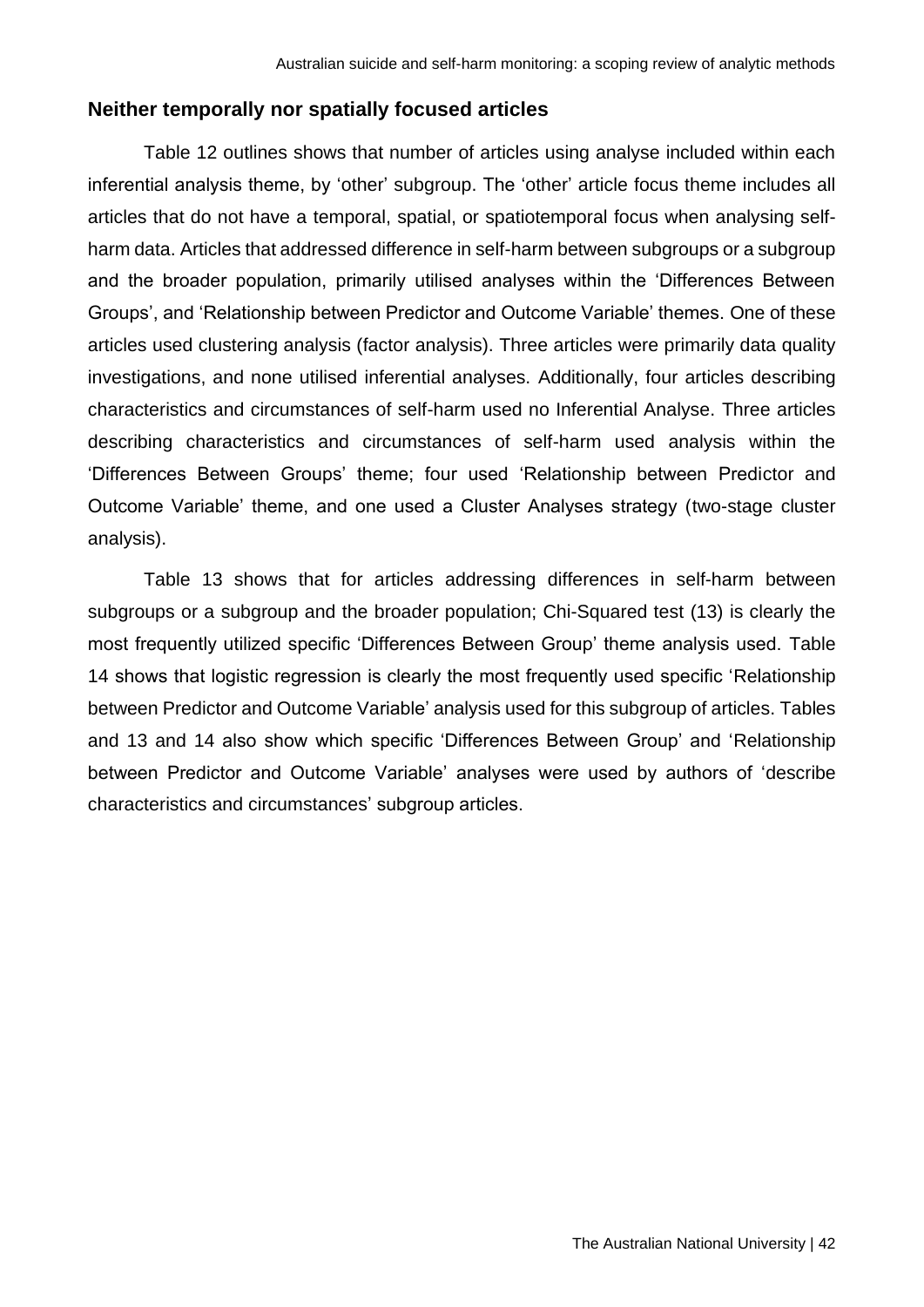# Table 12.

*Number of Articles using Quantitative Analyses within each Inferential Analysis Theme, by 'Other' Subgroup*

| <b>Inferential Analysis Theme</b>                       |                                                                           |                               |                                               |                         |  |  |
|---------------------------------------------------------|---------------------------------------------------------------------------|-------------------------------|-----------------------------------------------|-------------------------|--|--|
|                                                         | 'Other' Subgroup                                                          |                               |                                               |                         |  |  |
|                                                         | differences between subgroups or a<br>subgroup and the broader population | data quality<br>investigation | describe characteristics<br>and circumstances | All 'Other'<br>articles |  |  |
|                                                         | $\mathsf{n}$                                                              | n                             | $\mathsf{n}$                                  | $n$ (%)                 |  |  |
| No Inferential Analyses                                 | $\mathbf 0$                                                               | 3                             | 4                                             | 7(14.0)                 |  |  |
| <b>Differences Between Groups</b>                       | 18                                                                        | $\mathbf 0$                   | 3                                             | 21(42.0)                |  |  |
| Relationship between Predictor<br>and Outcome Variables | 24                                                                        | 0                             | 4                                             | 28 (56.0)               |  |  |
| Survival Analysis on Time to<br><b>Event Data</b>       | $\mathbf 0$                                                               | $\mathbf 0$                   | $\mathbf 0$                                   | 0(0.0)                  |  |  |
| <b>Clustering Analyses</b>                              |                                                                           | $\mathbf 0$                   |                                               | 2(4.0)                  |  |  |
| <b>Time Series Specific Analyses</b>                    | $\boldsymbol{0}$                                                          | $\Omega$                      | $\overline{0}$                                | 0(0.0)                  |  |  |
| <b>Dynamic Systems Modelling</b>                        | $\mathbf 0$                                                               | $\Omega$                      | $\mathbf 0$                                   | 0(0.0)                  |  |  |
| <b>Bayesian Hierarchical Modelling</b>                  | $\overline{0}$                                                            | 0                             | $\mathbf 0$                                   | 0(0.0)                  |  |  |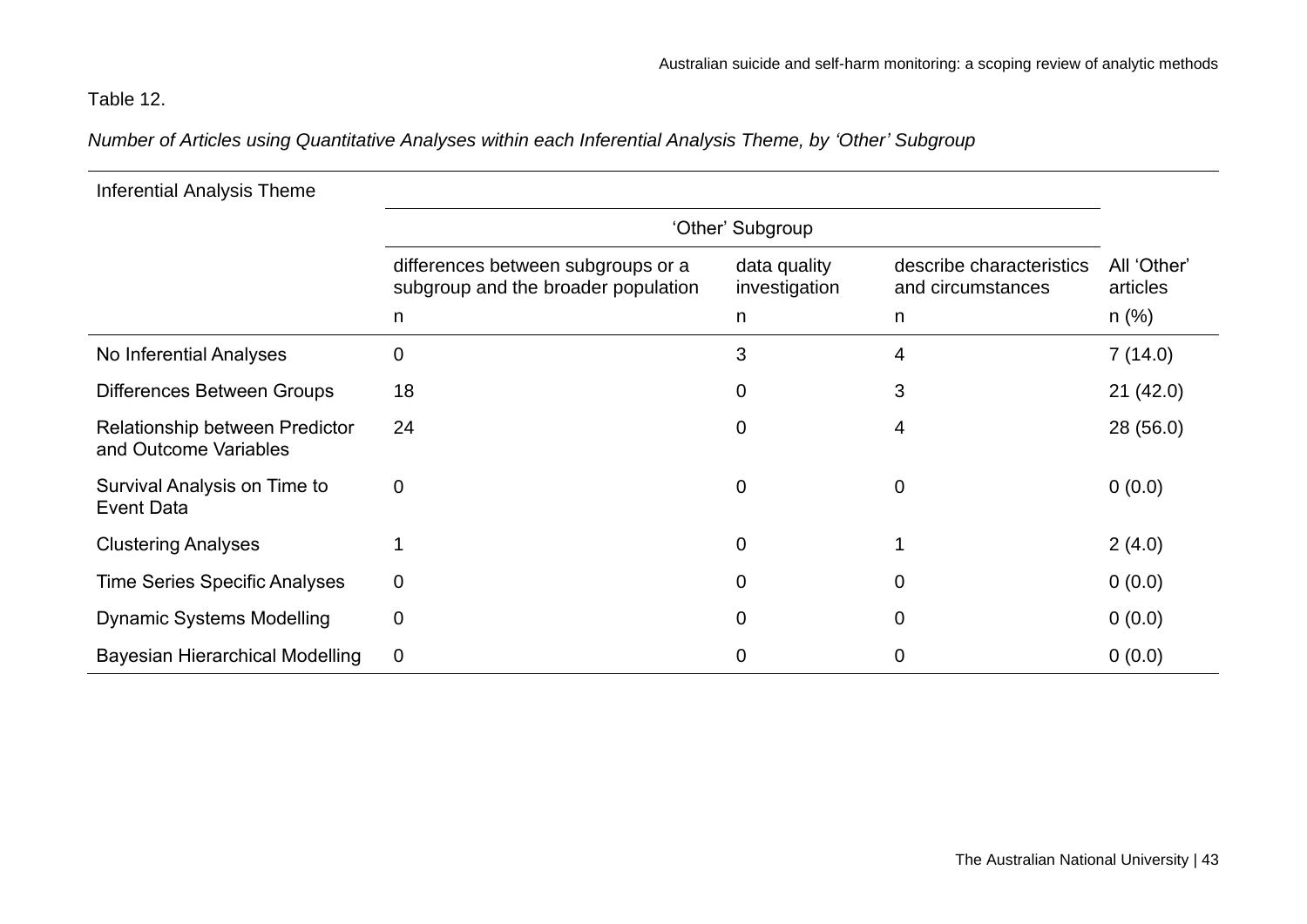# Table 13.

*Number of Articles using Differences between Group Quantitative Analyses, by 'Other' Subgroup.*

| <b>Inferential Analyses</b>           |                                                                             |                                                 |                                    |
|---------------------------------------|-----------------------------------------------------------------------------|-------------------------------------------------|------------------------------------|
|                                       |                                                                             |                                                 |                                    |
|                                       | differences between subgroups or a subgroup and<br>the broader population n | describe characteristics and<br>circumstances n | All 'Other'<br>articles $n$ $(\%)$ |
| <b>ANOVA</b>                          | $\overline{2}$                                                              | $\mathbf 0$                                     | 2(4)                               |
| <b>Binomial Tests</b>                 | 0                                                                           | $\overline{0}$                                  | 0(0)                               |
| <b>Chi-Squared Tests</b>              | 13                                                                          | 3                                               | 16 (32)                            |
| Cohen's K test                        | 0                                                                           |                                                 | 1(2)                               |
| <b>Fishers Exact Test</b>             | 4                                                                           |                                                 | 5(10)                              |
| <b>Mantel-Haenszel Tests</b>          | $\mathbf 0$                                                                 |                                                 | 5(10)                              |
| T-test                                | 3                                                                           | $\overline{2}$                                  | 1(2)                               |
| <b>Wilcoxon Mann-Whitney</b><br>tests | 0                                                                           | $\overline{0}$                                  | 0(0)                               |
| Z-test                                | $\overline{2}$                                                              | $\overline{0}$                                  | 2(4)                               |
| Not further specified                 | 2                                                                           | 0                                               | 2(4)                               |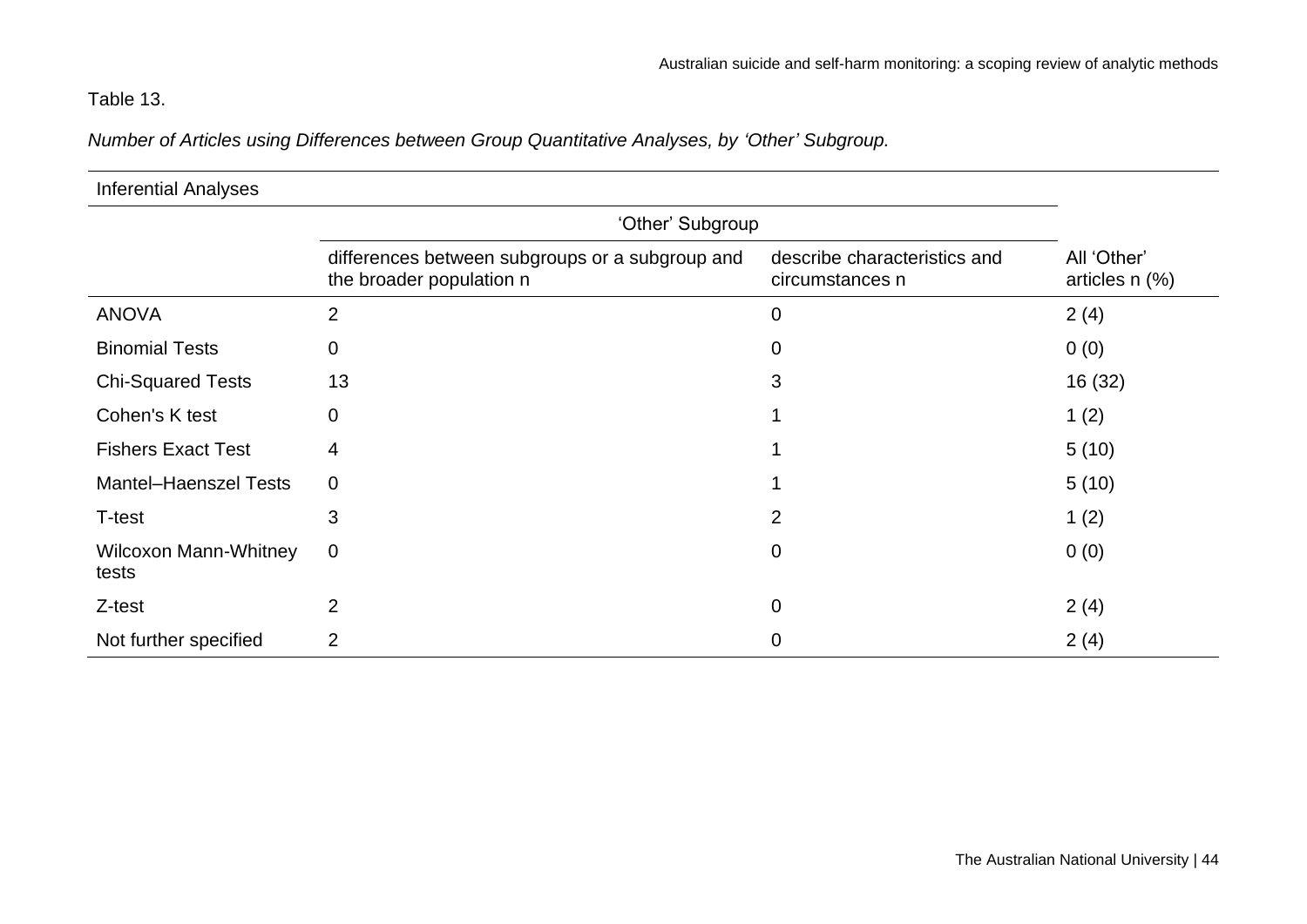# Table 14.

*Number of Articles using Relationship between Predictor and Outcome Variables Quantitative Analyses, by 'Other' Subgroup*

| <b>Inferential Analyses</b>                      |                                                                             |                                                 |                            |
|--------------------------------------------------|-----------------------------------------------------------------------------|-------------------------------------------------|----------------------------|
|                                                  | 'Other' Subgroup                                                            |                                                 |                            |
|                                                  | differences between subgroups or a subgroup<br>and the broader population n | describe characteristics<br>and circumstances n | All 'Other' articles n (%) |
| Correlations                                     | $\mathbf 0$                                                                 | $\overline{2}$                                  | 2(4)                       |
| Joinpoint Regression                             | $\mathbf 0$                                                                 | 0                                               | 0(0)                       |
| <b>Linear Regression</b>                         | 1                                                                           |                                                 | 2(4)                       |
| Logistic Regression                              | 18                                                                          | 2                                               | 20(40)                     |
| <b>Negative Binomial</b><br>Regression           | 4                                                                           | $\mathbf 0$                                     | 4(8)                       |
| Non-Parametric Spline<br><b>Curve Regression</b> | $\mathbf 0$                                                                 | $\overline{0}$                                  | 0(0)                       |
| Poisson Regression                               |                                                                             |                                                 | 2(4)                       |
| Regression - Not Further<br>Specified            | $\mathbf 0$                                                                 | $\mathbf 0$                                     | 0(0)                       |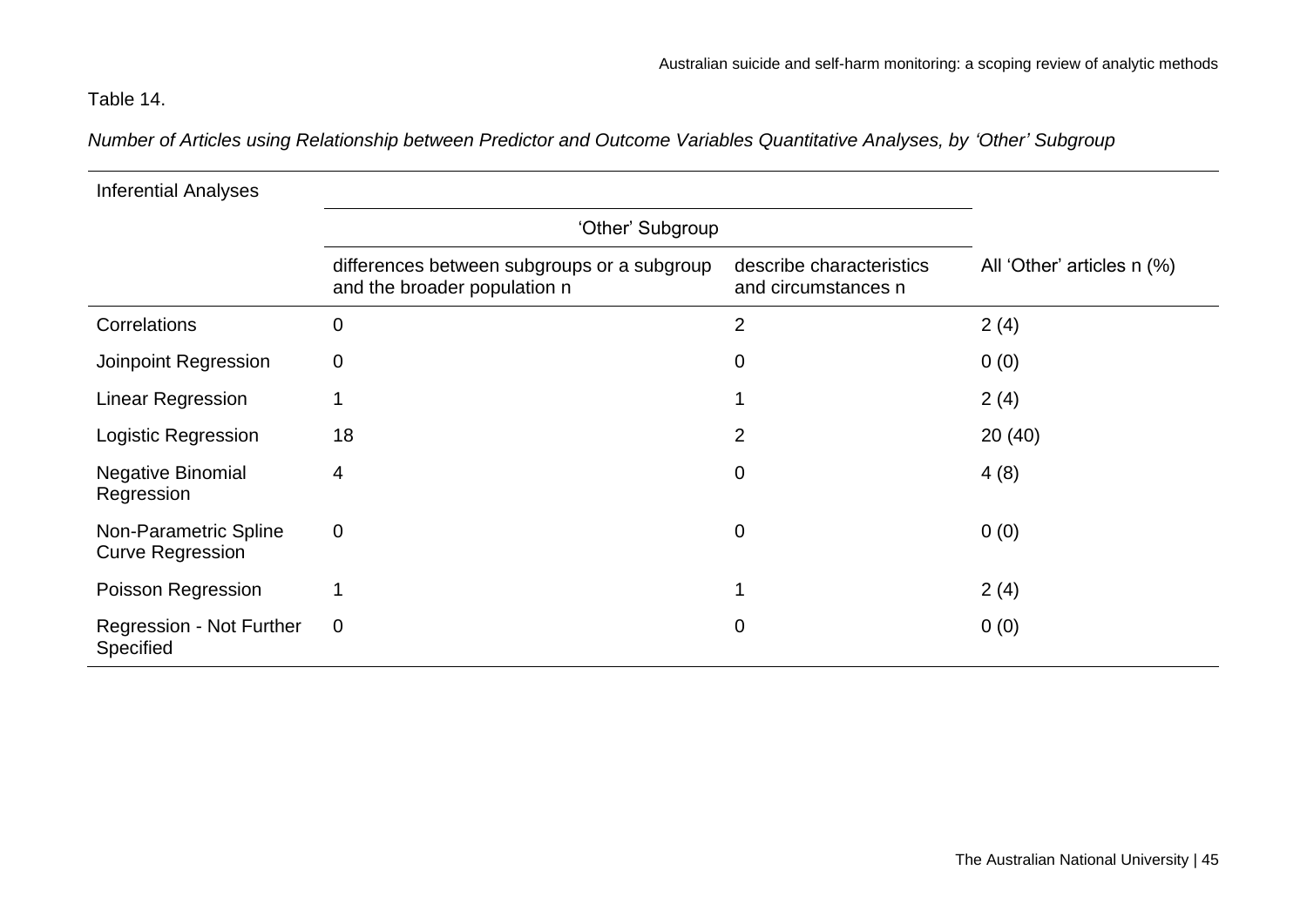# **Discussion**

Our primary aim was to describe quantitative methods used to analyse Australian, monitoring level, suicide and hospitalised self-harm data. Our secondary aims were to describe the analytic methods used specifically to investigate 1) change across time and 2) geographic variation, within suicide and hospitalised self-harm data. Study characteristics (eg. publication date, population of interest, study rationale and aims) also provide important context for the results that more directly address our review aims. Our results suggest that, between 2000 and 2020, there was a (descriptive) increase in the number of peer reviewed publications addressing the monitoring of suicide and/or hospitalised self-harm within Australia. Academic researchers clearly recognise the significance of this work and the need for its continuation. In general, there were fewer articles published that focused on hospitalised self-harm as compared to suicide; with articles published in 2017 an exception to this overall finding. Even fewer publications investigated both suicide and self-harm within the same study. Our findings are broadly consistent with Schlichthorst et al.'s (2020) review finding that more Australian peer reviewed publications focus on suicide deaths, as compared to attempted suicide or suicidal ideation. Non-fatal self-harm is one of the few known predictors of completed suicide (Bostwick et. al, 2016; Chan et al., 2016; Owens et al., 2002). Consequently, research investigating both self-harm and completed suicide is important towards improving suicide surveillance and prevention initiatives.

Under a quarter of reviewed publications included a particular focus on the mechanism of self-harm used, and approximately 45% of articles did not include any mechanism of self-harm information. The relevance of including mechanism of self-harm information may vary between studies, depending on researchers' aims. Nonetheless, restriction to means of self-harm (particularly structural restrictions for example reducing access to railway lines and bridges, as well as restrictions to pharmacological agents) are one of the best-evidenced suicide prevention approaches currently available (see systematic review: Platt et al., 2020). Therefore, it is somewhat surprising to find that more than half of reviewed publications do not include any mechanism information. We suggest that researchers carefully consider including mechanism of self-harm information.

Our review found significant delay between the occurrence of self-harm incidents and the inclusion of resultant data within the peer reviewed publications. We suggest that a steep drop in the use of post 2012 self-harm data represents an unacceptable lag time. Coronial processes for suicide deaths, necessarily have extended timeframes (ABS, October 24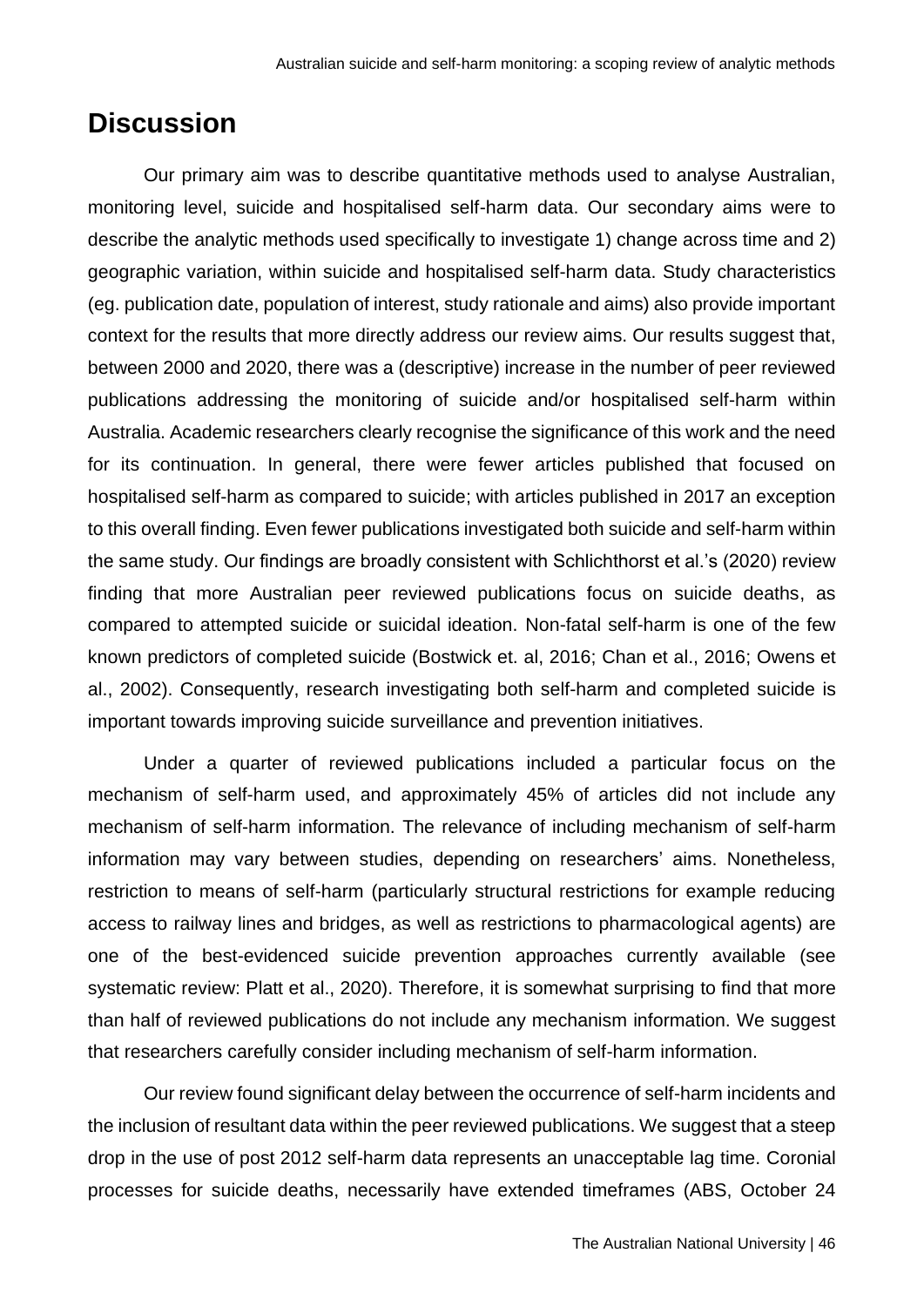2020) and it has been noted by other researchers (Arensman, 2017; Witt & Robinson, 2019) that self-harm surveillance systems experience challenges with regards to the provision of timely data. Nonetheless, greater efforts are needed to ensure that the published peer reviewed literature includes the most up to date data available. Necessary delays in the production of official self-harm statistics does not fully account for the total lag in researcher utilisation of this data.

Our review found that authors of reviewed articles rarely presented academic theory as the primary rationale for undertaking their study. Atheoretical research may describe patterns of self-harming behaviours and identify features that predict the likelihood of selfharm. However, testing and development of theory is required to progress understandings of 'why' self-harming behaviours occur, including the underlying causal mechanisms involved (Hernán et al., 2019). While remaining elusive within suicide research, even a highly accurate predictive model does not necessarily reflect causal mechanisms within the 'real world' (Li et al., 2020). Models must provide both sufficient predictive power and 'real world' causal interpretability if they are to best support self-harm prevention and intervention most effectively (Hofman et al., 2017). The aims and design of the reviewed studies focus on descriptive or predictive research. Study aims infrequently set out to investigate the causal impact of an intervention or exposure on self-harming behaviour. The very clear majority of article authors used 'case only' designs. Cohort and case-control designs, which are more able to provide information about causal inferences, were used infrequently. For ethical and pragmatic reasons, there are many research questions on the topics of suicide and self-harm that cannot be addressed using experimental manipulation and randomised control. Subsequently, researchers in this area must navigate the challenges associated with using observational data to inform causality (Cero et al., 2021; VanderWeele, 2021). Nonetheless, a refocusing on study rationale, aims, and design to allow for an emphasis on theory, causal mechanisms, and intervention outcomes is needed.

Just over half of publications reviewed included a temporal (but not a spatial) component in their analysis, which addressed changes in suicide and hospitalised self-harm across time. Comparatively few articles investigated spatial or spatiotemporal variance, at 6.8% and 3.8% respectively. There may have been a small (descriptive) increase in spatially and spatiotemporally focused articles published between 2000-2020. Nonetheless, they still represent a very small proportion of the relevant literature. Further, at 37.9%, a large minority of reviewed studies addressed neither temporal or spatial variance in suicide and/or hospitalised self-harm. Across all reviewed publications, data included were predominately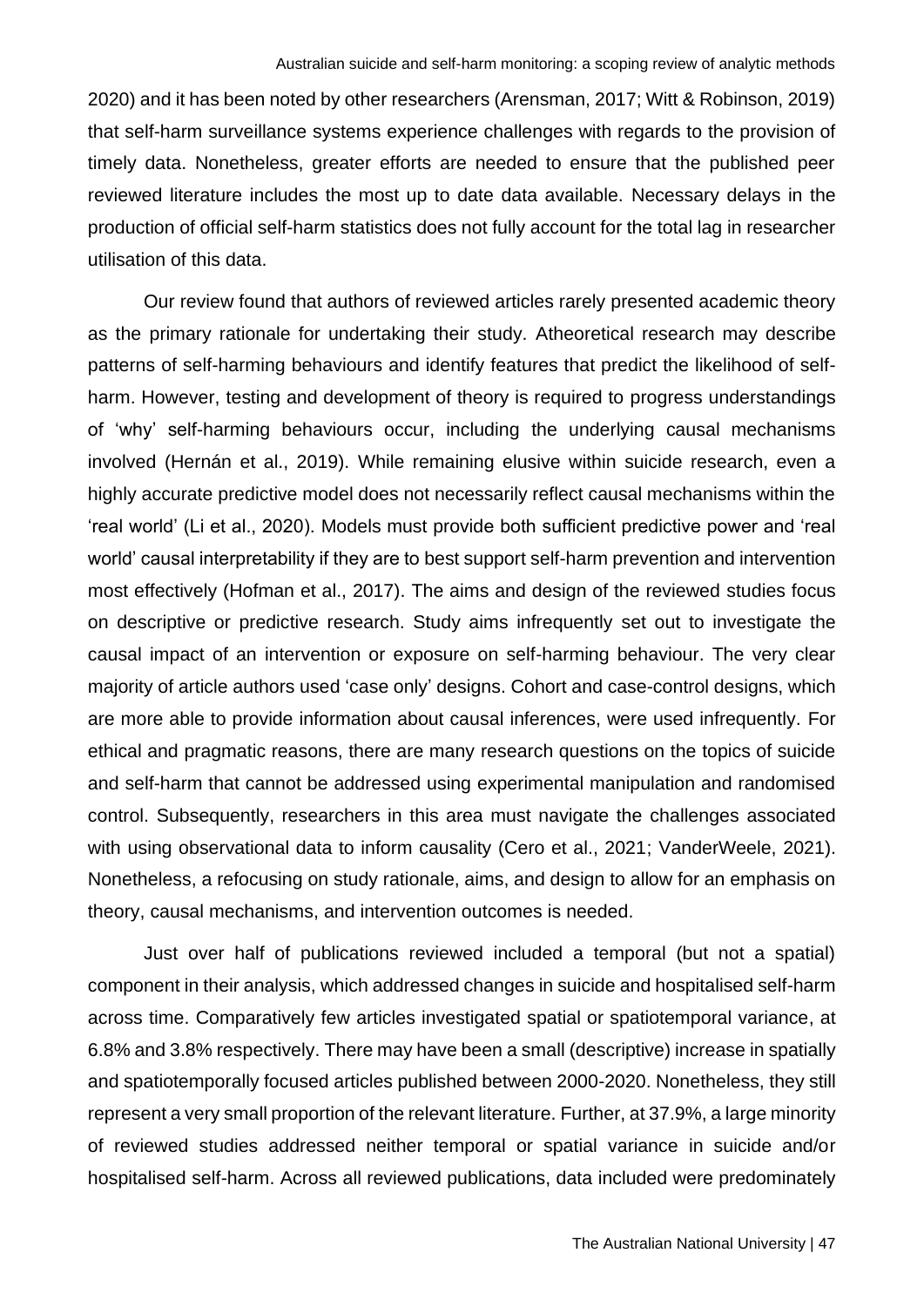aggregated across the whole of Australia, or at the state/territory level. We suggest that study findings at this high level of spatial aggregation have limited utility for social and health program planning, evaluation, or resources allocation. Analysis of monitoring data at small, specified areas of geography and at as close to real time as possible, enables the rate and 'spread' self-injurious behaviours to be more accurately tracked (Witt & Robinson, 2019). For these reasons, we recommend greater uptake in smaller spatial and temporal units of analysis by researchers investigating population level self-harming behaviours. However, we acknowledge this recommendation comes with some important methodological and ethical considerations. Methodologically, there are uncertainties in the relationship between individual-level data and their associated geographic context (or spatial unit; Robertson & Feick, 2018). This methodological challenge can be mitigated through use of individual person level linked datasets that include spatial information. Of all reviewed articles 18.9% used individual person level linked datasets, though not all included spatial data. Ethically, the risk that individuals whose data are included within data assets or research outputs may be identifiable, needs to be carefully considered and mitigated against. Nonetheless, these concerns must be weighed with the very significant potential benefits of strengthening suicide and hospitalised self-harm intervention design and evaluation (Kirby et al., 2017).

Overall, our aim was to describe the quantitative methods used to analyse Australian, monitoring level, suicide and hospitalised self-harm data. We found that approximately 15% of publications reviewed included no inferential analysis at all. Overall, statistical analyses within the 'relationship between predictor and outcome variable' analysis theme (regression and correlation analyses) were the most frequently used (56.1% of all articles). 'Relationship between predictor and outcome variable' analyses were also the most frequently used when looking specifically at temporally focused studies and studies that were neither temporally nor spatially focused ('other' articles). For 'other' articles, logistic regression was by far the most frequent specific analysis type used. Poisson regression, followed closely by negative binomial regression and then logistic regression, were the most frequently used specific analyses in temporal studies. Overall, quantitative analyses within the 'differences between groups' analysis theme were the second most frequently used (29.5% of all articles). Predominately, 'differences between groups' theme analyses were used by authors of temporally focused or neither temporally nor spatially focused articles. As expected, 'survival analysis on time to event data' were only used by temporally focused studies with a cohort follow-up design. Within the 'survival analysis on time to event data' theme, cox hazard regression analysis was most frequently used, followed by Kaplan-Meier survival analysis, and then log-rank survival analysis. Articles including 'time-series specific analyses'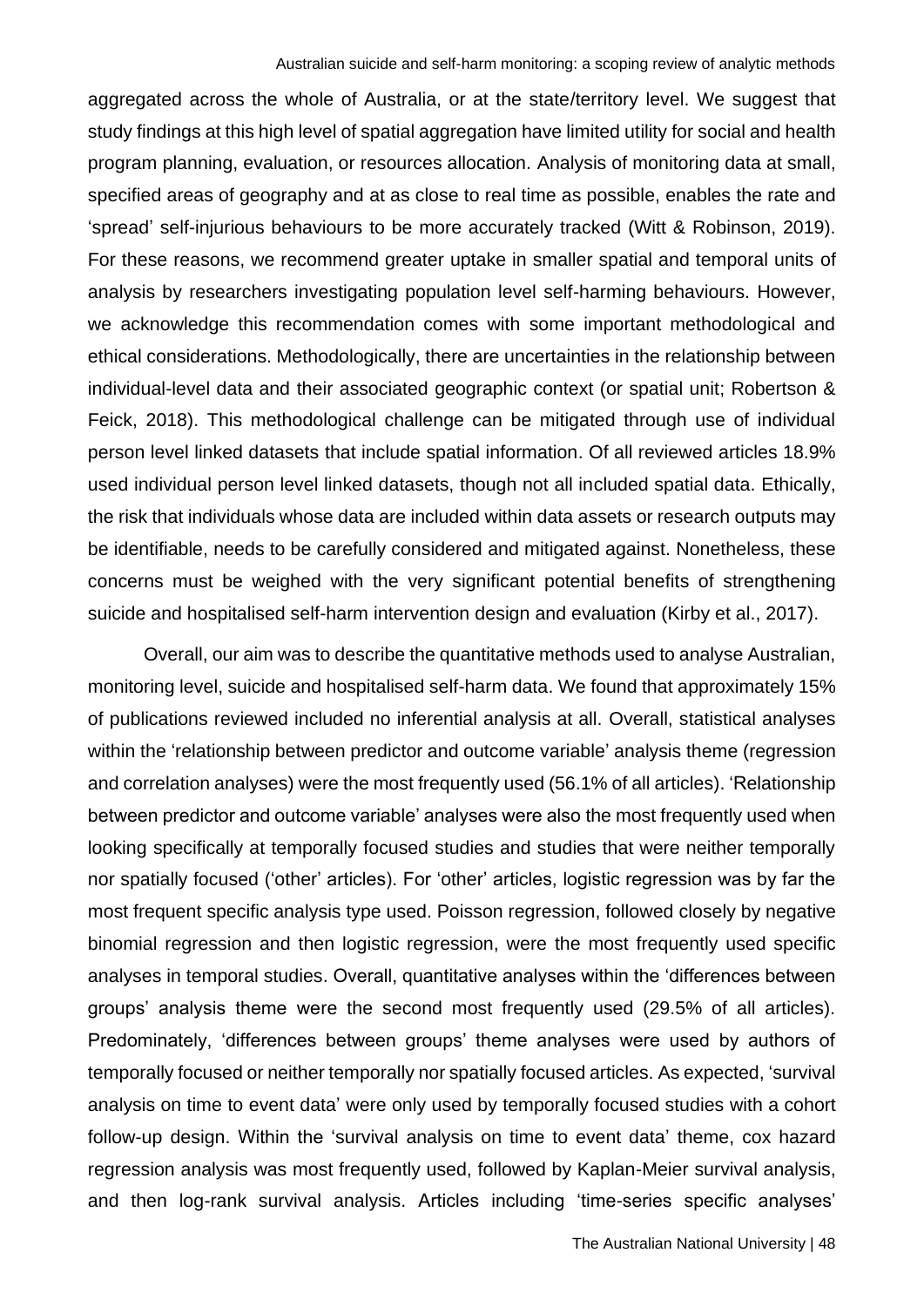accounted for only 3% of all reviewed articles and only 5.9% of all temporally focused articles.

Clustering analyses were predominately (though not exclusively) utilised within spatially or spatiotemporally focused articles. Scan statistics was, overall, the most frequently used specific clustering analysis and were used exclusively by authors of spatially or spatiotemporally focused articles. Overall, only a relatively small number of studies (8) used scan statistics, and all were from the second half of the reference period, with publication dates between 2012 and 2020. Scan statistics one of the few tools to date that have been used to interrogate suicide and hospitalised self-harm data at smaller spatial and temporal units of analysis. Scan statistics and other available population level spatiotemporal visualization and analytical tools (see review: Blangiardo et al, 2020; & Kanankege et al.,2020), may facilitate research outcomes that are more readily actionable for policy development and service planning purposes.

With the exception that a notable minority of authors used previously linked data assets, analytic methods commonly associated with 'data science' were largely absent from the articles we reviewed. These 'data science' methods include machine learning, naturallanguage processing (for example of electronic health records), data mining, and forecasting (Wulz et al., 2021). Wulz et al. (2021) competed a systematic review and concluded that data science tools can be used to describe suicidal thoughts or behaviour, identify risk factors for self-harm, and predict self-harm outcomes. Wulz et al's review did not include any population level studies using Australian data, which is consistent with our current findings. Notably, Wulz et al did not conceptualise data science methods as contributing to causal inference. Nonetheless, recent efforts have been made to (re)orient use of 'data science' methods towards the determination of causal inference from observational data (Hernán et al., 2019). We acknowledge that, caution is warranted when considering applications of data science methods that have the potential to perpetuate structural societal inequalities. However, this caution does not justify the neglect of a potentially fruitful avenue for research using suicide and self-harm monitoring data. Data science methods can be used with appropriate ethical considerations. For example, Valdivia et al. (2021) investigated the use of equitable algorithms in machine learning and quantified the associated trade-off between accuracy and fairness. Our review appears to have identified a dearth of research applying quantitative data science methods to Australian suicide and self-harm monitoring data. We recognise that, to date, studies using machine learning to predict suicide outcomes for individuals have not yielded policy or clinically meaning results (Belsher et al., 2019).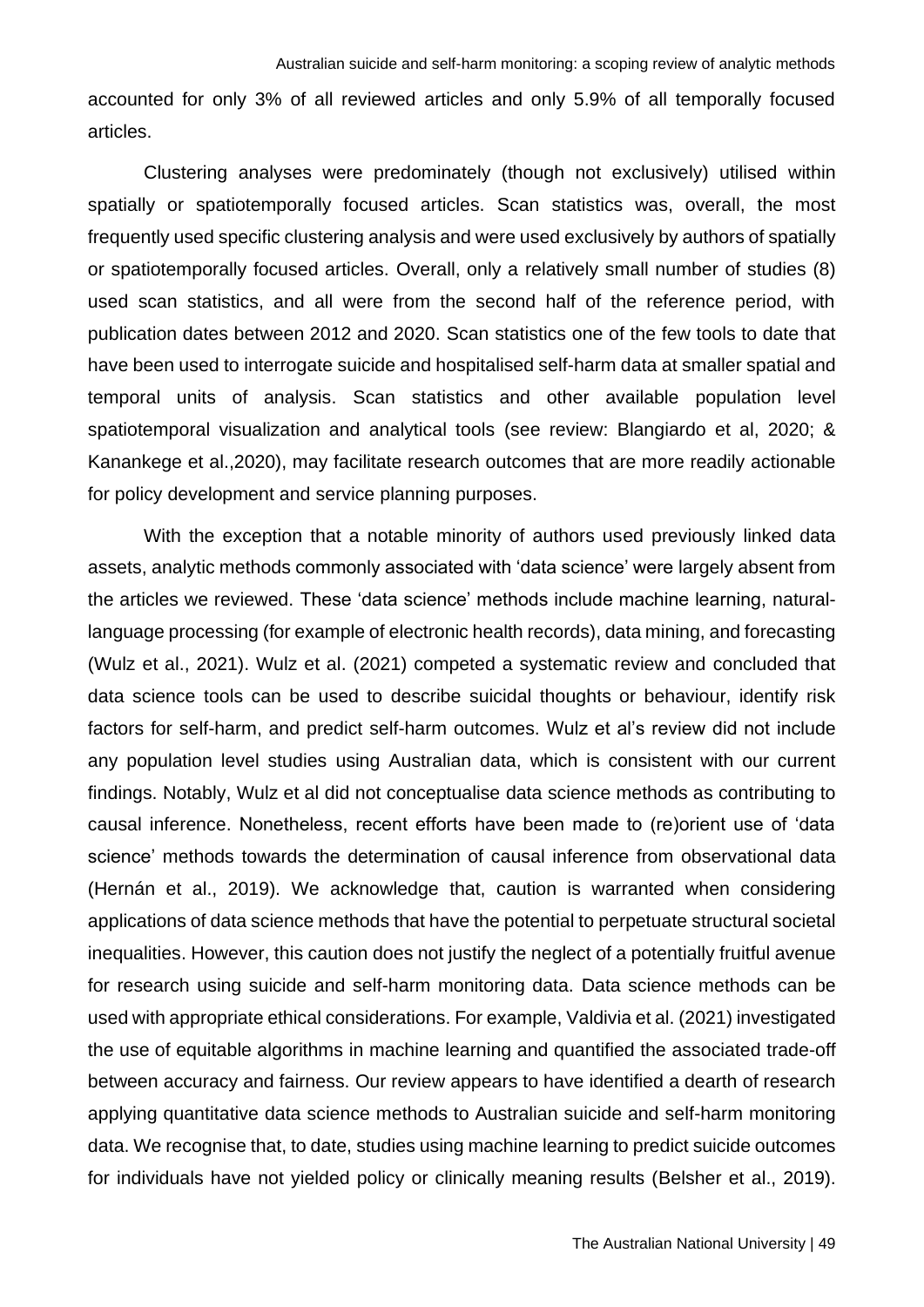Nonetheless, it is possible that applying these tools at population level (rather than individual level), with meaningful temporal and spatial specificity, may more readily provide policy relevant information.

Page, Atkinson, Campos, et al (2018) and Page, Atkinson, Heffernan, et al. (2018), both used a dynamic system modelling approach. None of the other articles reviewed used analytic tools associated with complex systems science (Siegenfeld & Bar-Yam, 2020). Systems modelling and simulation are two complex systems tools that are now routinely used to forecast disease behaviour, quantify uncertainty, and inform public health response to infectious diseases (for reviews see: McGill et al., 2021; Walters et al, 2018). While limited efforts have been made, sophisticated use of these tools to understand the complex interactions and contingencies leading to intentional self-harm in Australia (or internationally), has not been realised (Atkinson et al. 2020). We suggest that researchers using Australian self-harm monitoring data consider the potential benefits of analytic methods originating from complex systems science.

### **Limitations**

With any scoping review, it is necessary to restrict focus to make the analysis tractable. The limitations of this review must be considered when interpreting our results. One intentional restriction has been to focus on literature with data on Australia. Doing so has highlighted that there are very few studies that contain both Australian data and data from other countries. Another limitation in the scope has been to limit self-harm to hospitalisation, which has the potential bias findings against those who live in remote areas or who would otherwise have less access to hospitals. This is likely to have reduced studies that have a focus on Aboriginal and Torres Strait Islander Australians.

Methodologically, the project has been limited by a single exporter of data. While a second author has been involved in the data extraction process where there is uncertainty around the coding, inevitably the assumptions of the coding author will feed into the results. The current scoping review does not report on the data sources used nor on the definitions of suicide and self-harm used within the academic literature. Clearly defining the criteria by which individuals are identified as having died by suicide or having experienced self-harm are fundamental for the robustness of any monitoring system (Witt & Robinson, 2019) and any research that is subsequently undertaken utilising the monitoring data. It is crucial that academic researchers understand and report on this aspect of the data they use. This is important for replicability and comparison of results across different studies (both within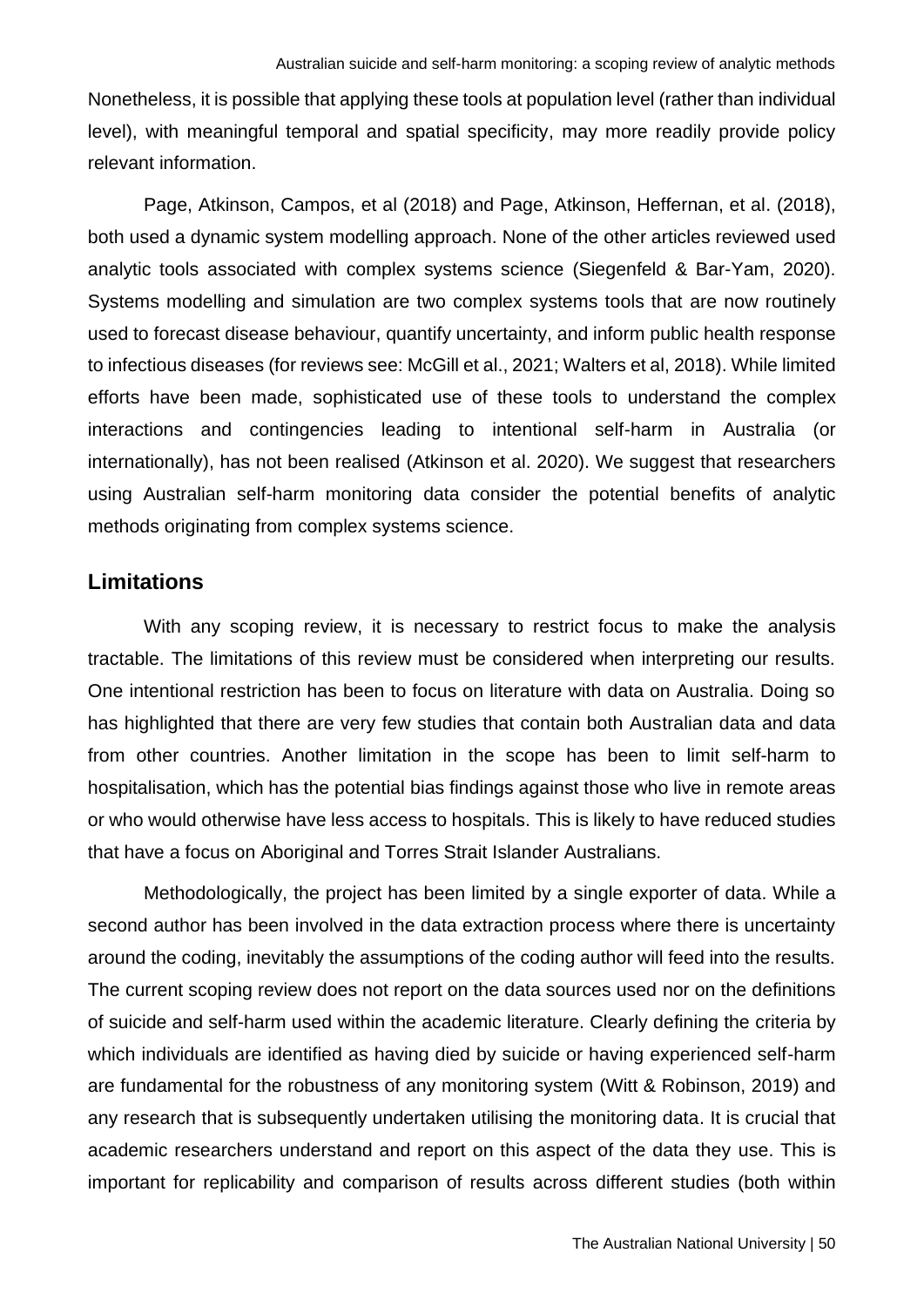Australia and internationally). As an example, the Australian Bureau of Statistics reports suicide deaths by the year in which the death was registered and also by the year in which the death occurred. Furthermore, for suicide deaths that were registered from 2007 onwards, data are released in three iterations as preliminary, revised, and finalised data. While out of scope for current review, we highlight these non-trivial complexities in case inclusion and data structure as a reminder for researchers to give them close consideration and also because we suggest that investigating their true impact on the academic literature is worthy of future investigation.

## **Conclusion**

Between 2000-2021, there has been an overall increase in the number of peer reviewed publications addressing Australian suicide and/or hospitalised self-harm. However, hospitalised self-harm is under investigated when compared to self-harm resulting in death. More than half of reviewed publications do not include any mechanism or method of self-harm information. There is a significant delay between the generation of self-harm statistics and utilisation of that data by academic researchers. The very clear majority of article authors used 'case only' designs and authors rarely presented academic theory as the primary rationale for undertaking their study. Cohort and case-control designs, which are more able to provide information about causal inferences, were used infrequently. Few articles reviewed investigated spatial or spatiotemporal variance of hospitalised self-harm and suicide. Scan statistics were, by far, the most frequently used analytical techniques used by authors of spatially or spatiotemporally focused articles. Of all articles reviewed, very few included analytic methods associated with data science and complex systems science. Researchers using Australian self-harm monitoring data ought to reflect on the analytic strategies that have been used to date within the peer reviewed literature when formulating their future research agendas.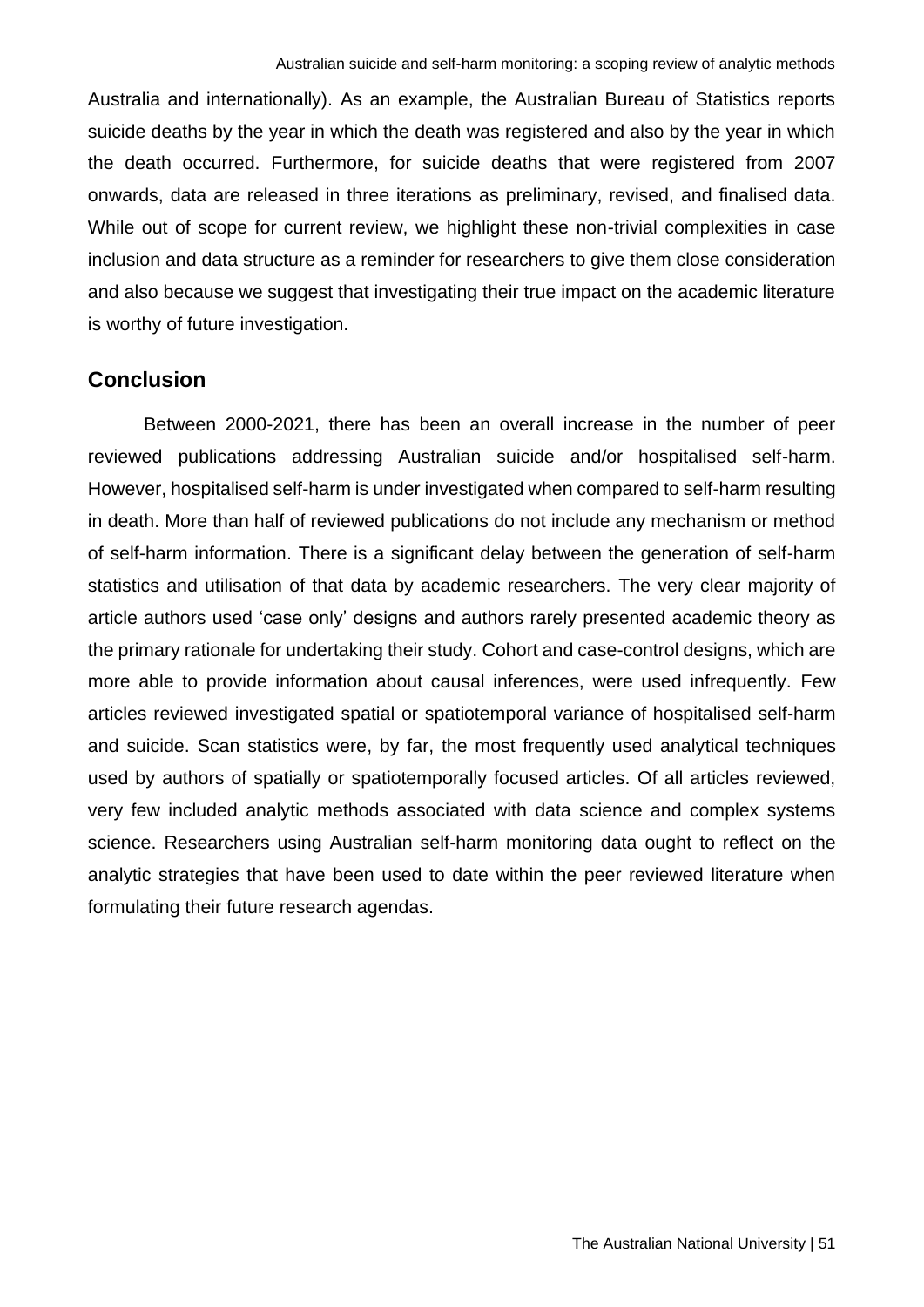#### **Reference List**

- ArcGIS Pro 2.7 (n.d.). How hot spot analysis (Getis-Ord Gi\*) works. Accessed 29 Jan 2021 from: [https://pro.arcgis.com/en/pro-app/latest/tool-reference/spatial-statistics/h-how](https://pro.arcgis.com/en/pro-app/latest/tool-reference/spatial-statistics/h-how-hot-spot-analysis-getis-ord-gi-spatial-stati.htm#:~:text=The%20Hot%20Spot%20Analysis%20tool,the%20context%20of%20neighboring%20features)[hot-spot-analysis-getis-ord-gi-spatial](https://pro.arcgis.com/en/pro-app/latest/tool-reference/spatial-statistics/h-how-hot-spot-analysis-getis-ord-gi-spatial-stati.htm#:~:text=The%20Hot%20Spot%20Analysis%20tool,the%20context%20of%20neighboring%20features)[stati.htm#:~:text=The%20Hot%20Spot%20Analysis%20tool,the%20context%20of%](https://pro.arcgis.com/en/pro-app/latest/tool-reference/spatial-statistics/h-how-hot-spot-analysis-getis-ord-gi-spatial-stati.htm#:~:text=The%20Hot%20Spot%20Analysis%20tool,the%20context%20of%20neighboring%20features) [20neighboring%20features.](https://pro.arcgis.com/en/pro-app/latest/tool-reference/spatial-statistics/h-how-hot-spot-analysis-getis-ord-gi-spatial-stati.htm#:~:text=The%20Hot%20Spot%20Analysis%20tool,the%20context%20of%20neighboring%20features)
- Arensman, E. (2017). Suicide prevention in an international context: Progress and challenges. *Crisis : The Journal of Crisis Intervention and Suicide Prevention*, 38(1), 1-6.<https://doi.org/10.1027/0227-5910/a000461>
- Atkinson, J., Song, Y. J. C., Merikangas, K. R., Skinner, A., Prodan, A., Iorfino, F., Freebairn, L., Rose, D., Ho, N., Crouse, J., Zipunnikov, V., & Hickie, I. B. (2020). The science of complex systems is needed to ameliorate the impacts of COVID-19 on mental health. *Frontiers in Psychiatry*, 11, 606035-606035. <https://doi.org/10.3389/fpsyt.2020.606035>
- Australian Bureau of Statistics. (2020, September 29). 3303.0 Causes of Death, Australia, 2019. [https://www.abs.gov.au/statistics/health/causes-death/causes-death](https://www.abs.gov.au/statistics/health/causes-death/causes-death-australia/latest-release)[australia/latest-release](https://www.abs.gov.au/statistics/health/causes-death/causes-death-australia/latest-release)
- Australian Bureau of Statistics. (2020, October 24). Causes of death, Australian Methodology, [https://www.abs.gov.au/methodologies/causes-death-australia](https://www.abs.gov.au/methodologies/causes-death-australia-methodology/2019#deaths-due-to-intentional-self-harm-suicide-)[methodology/2019#deaths-due-to-intentional-self-harm-suicide-](https://www.abs.gov.au/methodologies/causes-death-australia-methodology/2019#deaths-due-to-intentional-self-harm-suicide-)
- Australian Government Department of Health (2021, March 17) National Suicide and Self-Harm Monitoring System. [https://www.health.gov.au/initiatives-and](https://www.health.gov.au/initiatives-and-programs/national-suicide-and-self-harm-monitoring-system)[programs/national-suicide-and-self-harm-monitoring-system](https://www.health.gov.au/initiatives-and-programs/national-suicide-and-self-harm-monitoring-system)
- Australian Institute of Health and Welfare (2021a). Suicide & self-harm monitoring. Intentional self-harm hospitalisations by states & territories [https://www.aihw.gov.au/suicide-self-harm-monitoring/data/intentional-self-harm](https://www.aihw.gov.au/suicide-self-harm-monitoring/data/intentional-self-harm-hospitalisations/intentional-self-harm-hospitalisations-by-states)[hospitalisations/intentional-self-harm-hospitalisations-by-states](https://www.aihw.gov.au/suicide-self-harm-monitoring/data/intentional-self-harm-hospitalisations/intentional-self-harm-hospitalisations-by-states)
- Australian Institute of Health and Welfare (2021b). Suicide & self-harm monitoring. Suicide & self-harm monitoring: Populations & age groups. [https://www.aihw.gov.au/suicide](https://www.aihw.gov.au/suicide-self-harm-monitoring/data/populations-age-groups)[self-harm-monitoring/data/populations-age-groups](https://www.aihw.gov.au/suicide-self-harm-monitoring/data/populations-age-groups)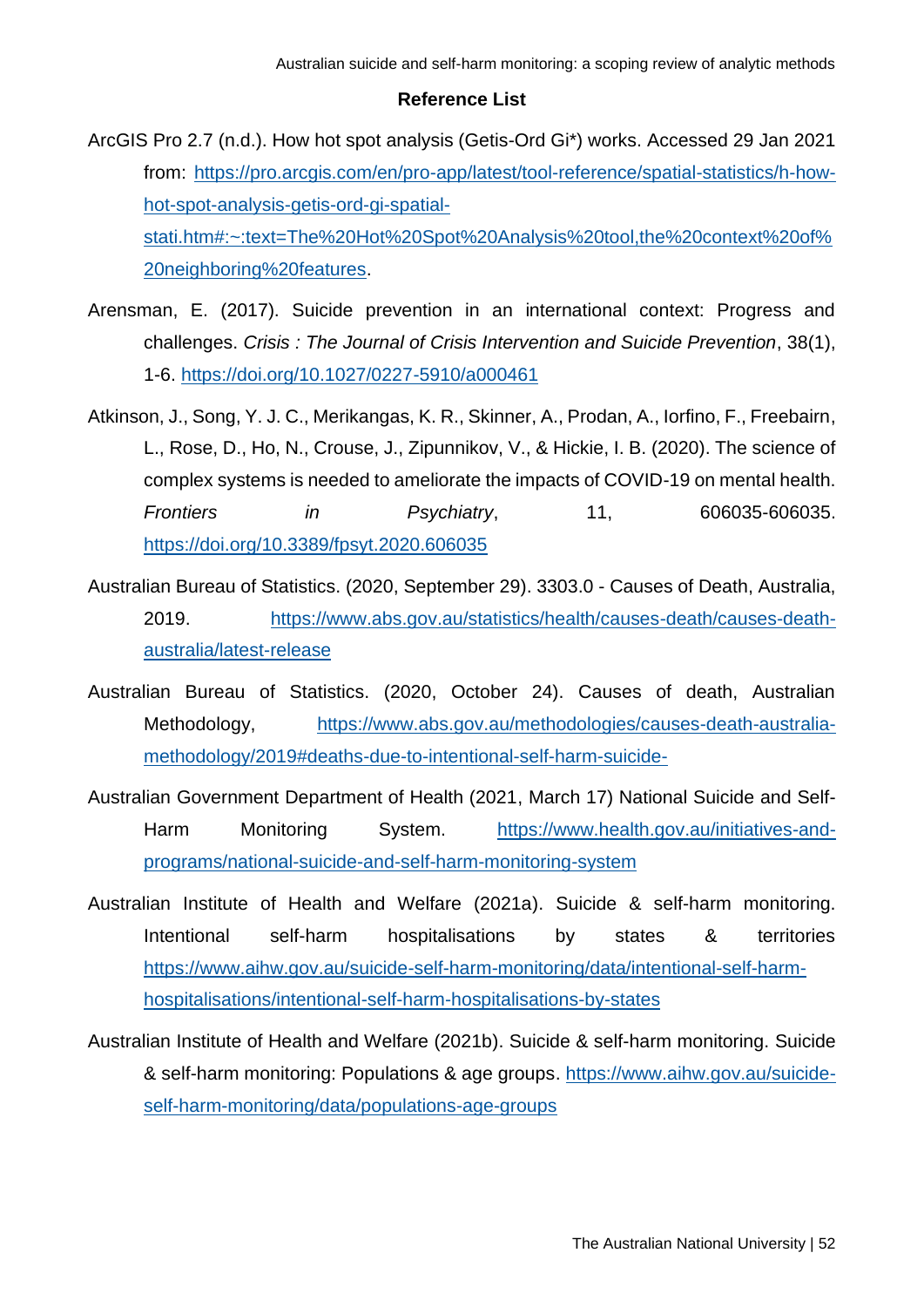- Belsher, B. E., Smolenski, D. J., Pruitt, L. D., Bush, N. E., Beech, E. H., Workman, D. E., Morgan, R. L., Evatt, D. P., Tucker, J., & Skopp, N. A. (2019). Prediction Models for Suicide Attempts and Deaths: A Systematic Review and Simulation. JAMA Psychiatry, 76(6), 642–651.<https://doi.org/10.1001/jamapsychiatry.2019.0174>
- Blangiardo, M., Boulieri, A., Diggle, P., Piel, F. B., Shaddick, G., & Elliott, P. (2020). Advances in spatiotemporal models for non-communicable disease surveillance. *International Journal of Epidemiology*, 49(Supplement\_1), i26-i37. <https://doi.org/10.1093/ije/dyz181>
- Bostwick, J. M., Pabbati, C., Geske, J. R., & McKean, A. J. (2016). Suicide attempt as a risk factor for completed suicide: even more lethal than we knew. *American Journal of Psychiatry*, 173(11), 1094-1100. https://doi:10.1192/bjp.bp.116.182717
- Bowden, M., McCoy, A., & Reavley, N. (2020). Suicidality and suicide prevention in culturally and linguistically diverse (CALD) communities: A systematic review. *International Journal of Mental Health*, 49(4), 293-320. https://doi.org/10.1080/00207411.2019.1694204
- Braun, V., & Clarke, V. (2006). Using thematic analysis in psychology. *Qualitative Research in Psychology*, 3(2), 77–101.<https://doi.org/10.1191/1478088706qp063oa>
- Carroll, R., Corcoran, P., Griffin, E., Perry, I., Arensman, E., Gunnell, D., & Metcalfe, C. (2016). Variation between hospitals in inpatient admission practices for self-harm patients and its impact on repeat presentation. *Social Psychiatry and Psychiatric Epidemiology*, 51(11), 1485-1493.<https://doi.org/10.1007/s00127-016-1247-y>
- Carter, G., Page, A., Large, M., Hetrick, S., Milner, A. J., Bendit, N., Walton, C., Draper, B., Hazell, P., Fortune, S., Burns, J., Patton, G., Lawrence, M., Dadd, L., Robinson, J., & Christensen, H. (2016). Royal Australian and New Zealand College of Psychiatrists clinical practice guideline for the management of deliberate self-harm. *Australian & New Zealand Journal of Psychiatry*, 50(10), 939-1000. <https://doi.org/10.1177/0004867416661039>
- Cero, I., Mitchell, S. M., & Morris, N. M. (2021). Causal inference in suicide research: When you should (and should not!) control for extraneous variables. *Suicide & Life-Threatening Behavior*, 51(1), 148-161.<https://doi.org/10.1111/sltb.12681>
- Chan, M. K. Y., Bhatti, H., Meader, N., Stockton, S., Evans, J., O'Connor, R. C., Kapur, N., & Kendall, T. (2016). Predicting suicide following self-harm: Systematic review of risk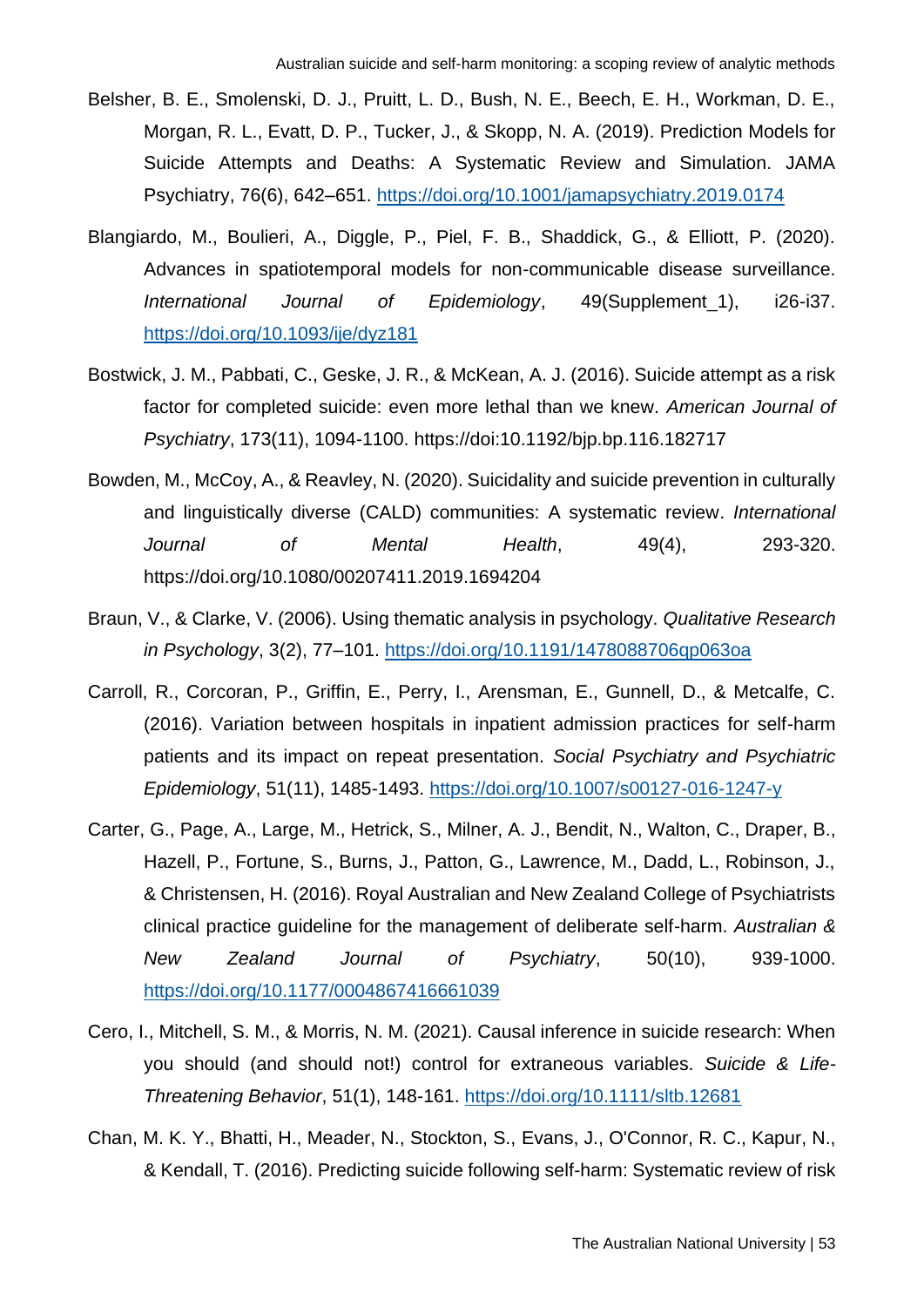factors and risk scales. *British Journal of Psychiatry*, 209(4), 277-283. <https://doi.org/10.1192/bjp.bp.115.170050>

- Cheung, Y. T. D., Spittal, M. J., Williamson, M. K., Tung, S. J., & Pirkis, J. (2013). Application of scan statistics to detect suicide clusters in Australia. *PLoS One*, 8(1). <http://dx.doi.org/10.1371/journal.pone.0054168>
- Cho, S., Na, K., Cho, S., Im, J., & Kang, S. (2016). Geographical and temporal variations in the prevalence of mental disorders in suicide: Systematic review and meta-analysis. *Journal of Affective Disorders*, 190, 704-713. <https://doi.org/10.1016/j.jad.2015.11.008>
- Christiansen, E., Larsen, K. J., Agerbo, E., Bilenberg, N., & Stenager, E. (2014). Risk factors and study designs used in research of youths' suicide behaviour—An epidemiological discussion with focus on level of evidence. *Nordic journal of psychiatry*, 68(8), 513- 523.<https://doi.org/10.3109/08039488.2014.898092>
- Clapperton, A. J. (2019). Identifying typologies among persons admitted to hospital for nonfatal intentional self-harm in Victoria, Australia. *Social Psychiatry and Psychiatric Epidemiology*, 54(12), 1497-1504.<https://doi.org/10.1007/s00127-019-01747-1>
- Davey, S. M., & Sarre A. (2020) Editorial: The 2019/20 Black Summer bushfires, *Australian Forestry*, 83(2), 47-51,<https://doi.org/10.1080/00049158.2020.1769899>
- Dickson, J. M., Cruise, K., McCall, C. A., & Taylor, P. J. (2019). A systematic review of the antecedents and prevalence of suicide, self-harm and suicide ideation in Australian Aboriginal and Torres Strait Islander youth. *International Journal of Environmental Research and Public Health*, 16(17), 3154.<https://doi.org/10.3390/ijerph16173154>
- Getis, A., and Ord, J. K. (1992). The Analysis of spatial association by use of distance statistics. *Geographic Analysis*, 24(3), 189-206. <https://doi.org/10.1080/09332480.2019.1579578>
- Glenn, C.R., Franklin, J.C., Kearns, J.C., Lanzillo, E.C. and Nock, M.K. (2016). Suicide research methods and designs. In R.C. O'Connor and J. Pirkis (Eds), *The international handbook of suicide prevention* (pp. 710-724). John Wiley & Sons, Ltd. [https://doi.org/10.1002/9781118903223.ch40.3109/08039488.2014.898092.](https://doi.org/10.1002/9781118903223.ch40.3109/08039488.2014.898092)
- Hernán, M. A., Hsu, J., & Healy, B. (2019). A second chance to get causal inference right: a classification of data science tasks. *Chance*, 32(1), 42-49. <https://doi.org/10.1080/09332480.2019.1579578>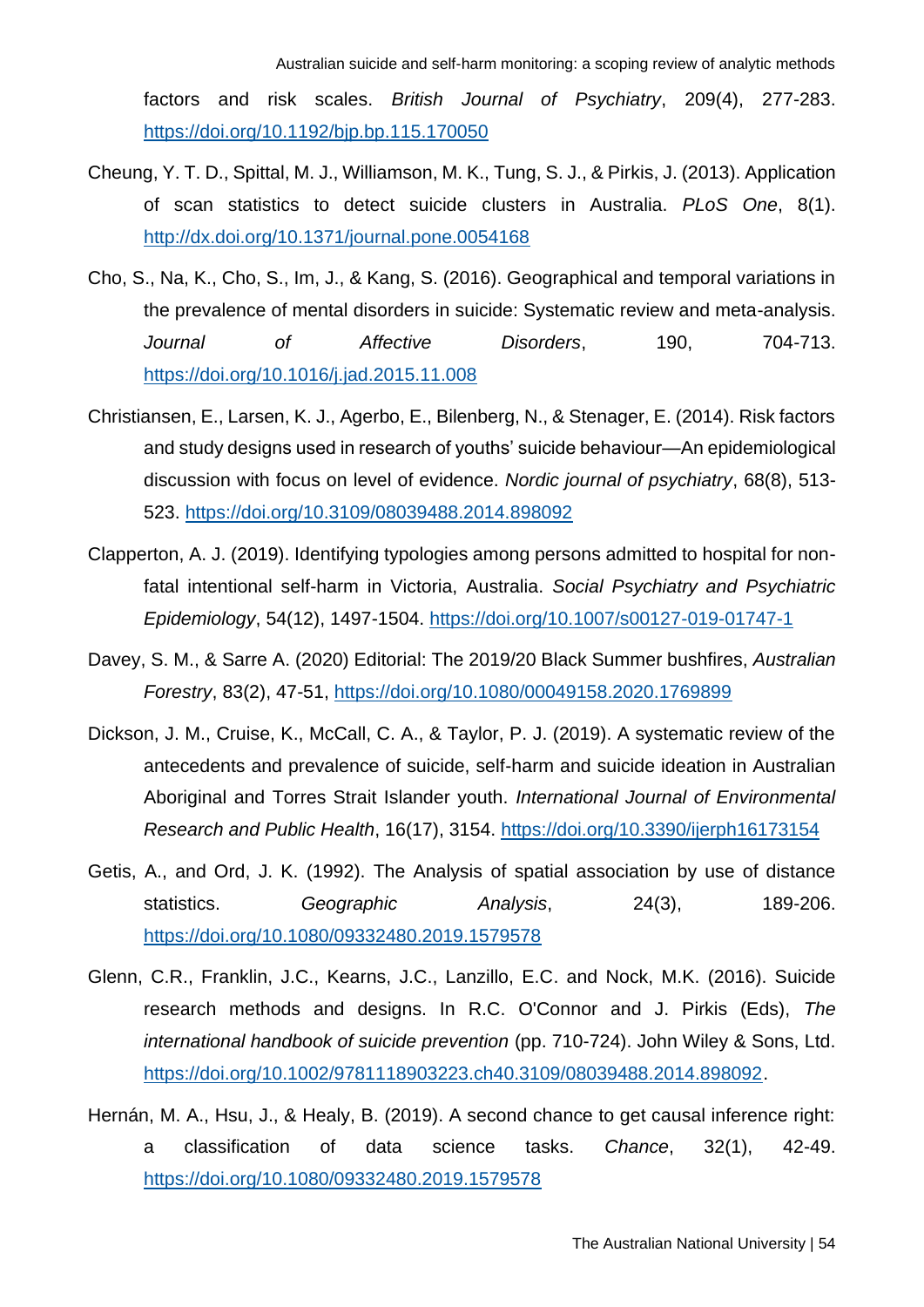- Hill, N., Too, L., Spittal, M., & Robinson, J. (2020). Understanding the characteristics and mechanisms underlying suicide clusters in Australian youth: A comparison of cluster detection methods. *Epidemiology and Psychiatric Sciences*, 29, E151. <https://doi.org.10.1017/S2045796020000645>
- Hofman, J. M., Sharma, A., & Watts, D. J. (2017). Prediction and explanation in social systems. *Science*, 355(6324), 486-488.<https://doi.org.10.1126/science.aal3856>
- John, A., Pirkis, J., Gunnell, D., Appleby, L., & Morrissey, J. (2020). Trends in suicide during the covid-19 pandemic. *BMJ*. 371(m4352).<https://doi.org.10.1136/bmj.m4352>
- John, A., Eyles, E., Webb, R. T., Okolie, C., Schmidt, L., Arensman, E., Hawton, K., O'Connor, R. C., Kapur, N., Moran, P., O'Neill, S., McGuiness, L. A., Olorisade, B. K., Dekel, D., Macleod-Hall, C., Cheng, H., Higgins, J. P. T., & Gunnell, D. (2020;2021;). The impact of the COVID-19 pandemic on self-harm and suicidal behaviour: Update of living systematic review [version 2; peer review: 1 approved, 2 approved with reservations]. *F1000 Research*, 9, 1-44. <https://doi.org/10.12688/f1000research.25522.2>
- Kanankege, K. S. T., Alvarez, J., Zhang, L., & Perez, A. M. (2020). An introductory framework for choosing spatiotemporal analytical tools in population-level ecoepidemiological research. *Frontiers in Veterinary Science*, 7, 339-339. <https://doi.org/10.3389/fvets.2020.00339>
- Kirby, R. S., Delmelle, E., & Eberth, J. M. (2017). Advances in spatial epidemiology and geographic information systems. *Annals of Epidemiology*, 27(1), 1-9. <https://doi.org/10.1016/j.annepidem.2016.12.001>
- Knipe, D., Williams, A. J., Hannam-Swain, S., Upton, S., Brown, K., Bandara, P., Chang, S.- S., & Kapur, N. (2019). Psychiatric morbidity and suicidal behaviour in low- and middle-income countries: A systematic review and meta-analysis. *PLoS medicine*, 16(10), e1002905-e1002905.<https://doi.org/10.1371/journal.pmed.1002905>
- Kulldorff M. and Information Management Services, Inc. (2021). SaTScan™ v9.4.7: Software for the spatial and space–time scan statistics. Information Management Services, Inc. http://www.satscan.org.

Kulldorff M. (2021). SaTScan™ user quide for version 9.7. [http://www.satscan.org.](http://www.satscan.org/)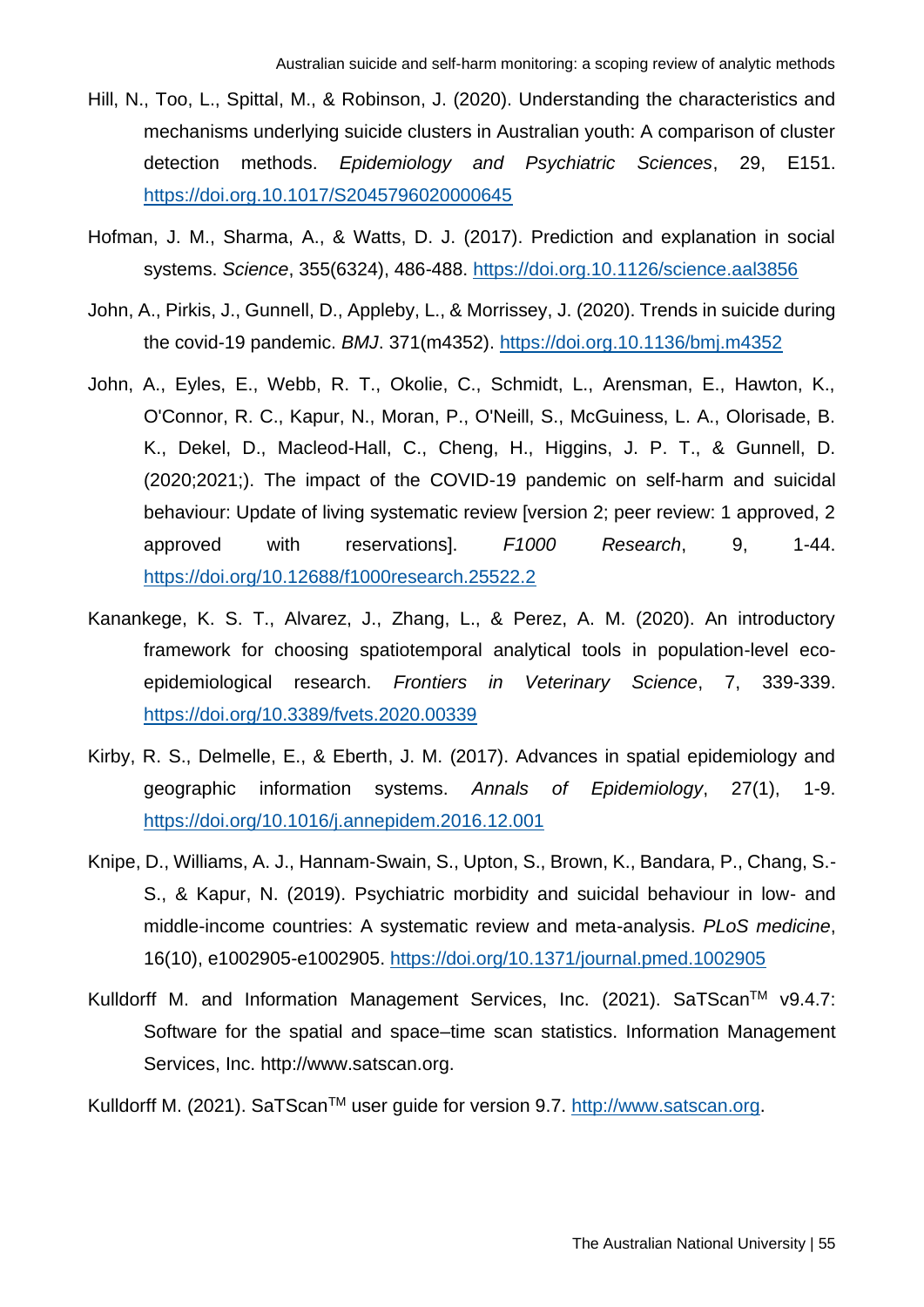- Large, M. & Nielssen, O. B. (2010). Suicide in Australia: meta-analysis of rates and methods of suicide between 1988 and 2007. *Medical Journal of Australia*, 192(8), 432-437. <https://doi.org/10.5694/j.1326-5377.2010.tb03580.x>
- Law, C. K., Kõlves, K., & De Leo, D. (2014). Suicide mortality in second-generation migrants, Australia, 2001–2008. *Social psychiatry and Psychiatric Epidemiology*, 49(4), 601– 608.<https://doi.org/10.1007/s00127-013-0769-9>
- Li, J., Liu, L., Le, T.D. & Liu, J. (2020). Accurate data-driven prediction does not mean high reproducibility. *Nature Machine Intelligence*, 2(1), 13-15. <https://doi.org/10.1038/s42256-019-0140-2>
- Mathes, T., & Pieper, D. (2017). Clarifying the distinction between case series and cohort studies in systematic reviews of comparative studies: Potential impact on body of evidence and workload. *BMC medical research methodology*, 17(1), 107. <https://doi.org/10.1186/s12874-017-0391-8>
- Martínez-Rives, N. L., Dhungel, B., Martin, P., & Gilmour, S. (2021). Method-specific suicide mortality trends in Australian men from 1978 to 2017. *International Journal of Environmental Research and Public Health*, 18(9), 4557. <https://doi.org/10.3390/ijerph18094557>
- McGill, E., Er, V., Penney, T., Egan, M., White, M., Meier, P., Whitehead, M., Lock, K., Anderson de Cuevas, R., Smith, R., Savona, N., Rutter, H., Marks, D., de Vocht, F., Cummins, S., Popay, J., & Petticrew, M. (2021). Evaluation of public health interventions from a complex systems perspective: A research methods review. *Social Science & Medicine*, 272, 113697-113697. <https://doi.org/10.1016/j.socscimed.2021.113697>
- Milner, A., Witt, K., Maheen, H., & LaMontagne, A. D. (2017). Access to means of suicide, occupation and the risk of suicide: A national study over 12 years of coronial data. *BMC Psychiatry*, 17(1), 125-125.<https://doi.org/10.1186/s12888-017-1288-0>
- Myles, N., Large, M., Myles, H., Adams, R., Liu, D., & Galletly, C. (2017). Australia's economic transition, unemployment, suicide and mental health needs. *Australian and New Zealand Journal of Psychiatry*, 51(2), 119-123. <https://doi.org/10.1177/0004867416675035>
- Naghavi, M. (2019). Global, regional, and national burden of suicide mortality 1990 to 2016: Systematic analysis for the Global Burden of Disease Study 2016. *BMJ*, 364, l94. <https://doi.org/10.1136/bmj.l94>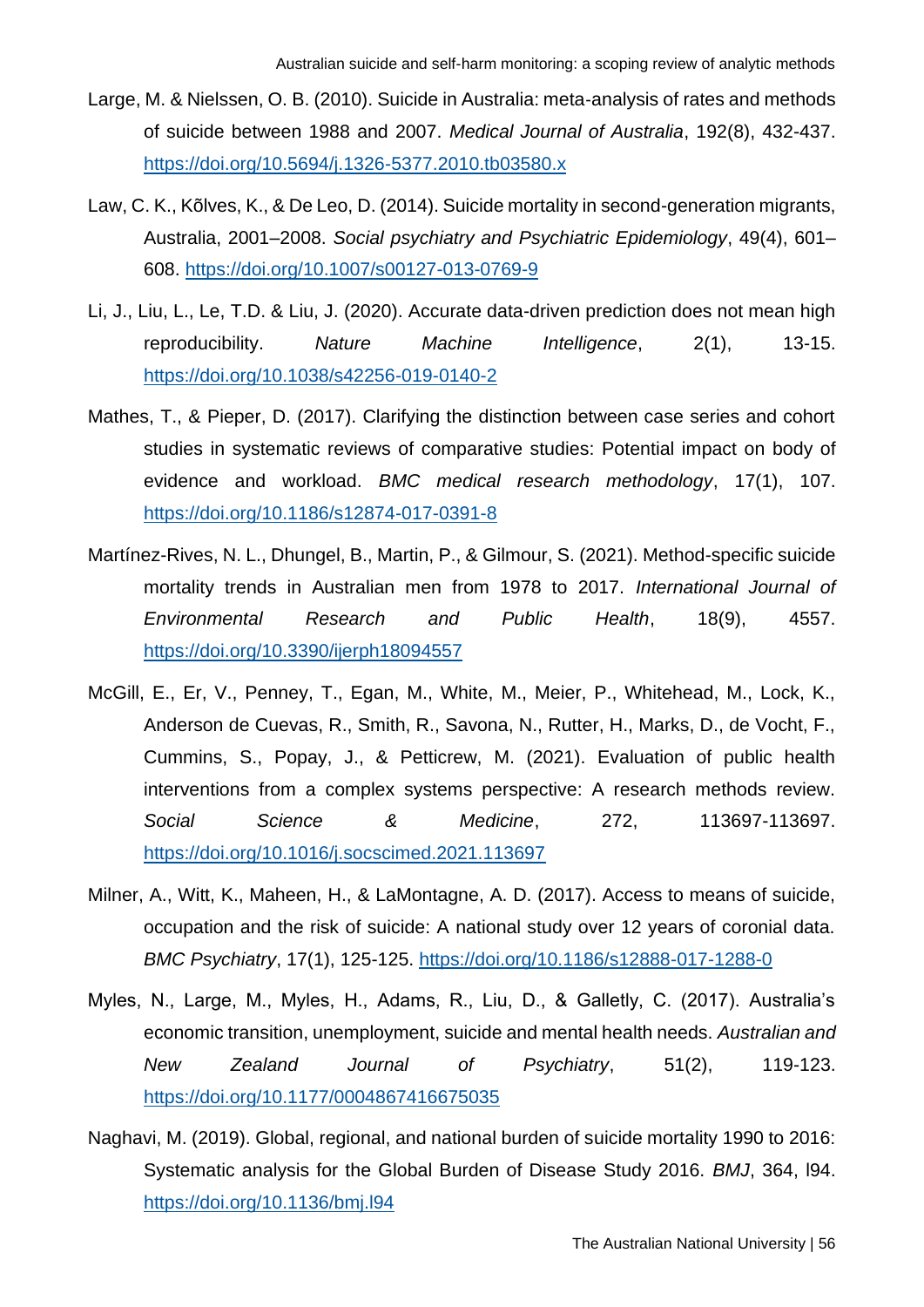- National Mental Health Commission (2018). Mental health and suicide prevention monitoring and reporting framework. [https://www.mentalhealthcommission.gov.au/getmedia/6dba2c68-b83e-442c-a964-](https://www.mentalhealthcommission.gov.au/getmedia/6dba2c68-b83e-442c-a964-34362bbbfd7c/Mental-Health-and-Suicide-Prevention-Monitoring-and-Reporting-Framework) [34362bbbfd7c/Mental-Health-and-Suicide-Prevention-Monitoring-and-Reporting-](https://www.mentalhealthcommission.gov.au/getmedia/6dba2c68-b83e-442c-a964-34362bbbfd7c/Mental-Health-and-Suicide-Prevention-Monitoring-and-Reporting-Framework)**[Framework](https://www.mentalhealthcommission.gov.au/getmedia/6dba2c68-b83e-442c-a964-34362bbbfd7c/Mental-Health-and-Suicide-Prevention-Monitoring-and-Reporting-Framework)**
- Ord, J. K., and Getis, A. (1995) Local spatial autocorrelation statistics: Distributional issues and an application. *Geographic Analysis*, 27(4) 1995, 286-306. <https://doi.org/10.1111/j.1538-4632.1995.tb00912.x>
- Owens, D., Horrocks, J., & House, A. (2002). Fatal and non-fatal repetition of self-harm: Systematic review. *British Journal of Psychiatry*, 181(3), 193-199. <https://doi.org/10.1192/bjp.181.3.193>
- Page, A., Atkinson, J.-A., Campos, W., Heffernan, M., Ferdousi, S., Power, A., McDonnell, G., Maranan, N., & Hickie, I. (2018). A decision support tool to inform local suicide prevention activity in Greater Western Sydney (Australia). *Australian and New Zealand Journal of Psychiatry*, 52(10), 983-993. [https://doi.org/http://dx.doi.org/10.1177/0004867418767315](https://doi.org/http:/dx.doi.org/10.1177/0004867418767315)
- Page, A., Atkinson, J.-A., Heffernan, M., McDonnell, G., Prodan, A., Osgood, N., & Hickie, I. (2018). Static metrics of impact for a dynamic problem: The need for smarter tools to guide suicide prevention planning and investment. *Australian and New Zealand Journal of Psychiatry*, 52(7), 660-667. [https://doi.org/http://dx.doi.org/10.1177/0004867417752866](https://doi.org/http:/dx.doi.org/10.1177/0004867417752866)
- Patel, K., Kouvonen, A., Close, C., Väänänen, A., O'Reilly, D., & Donnelly, M. (2017). What do register-based studies tell us about migrant mental health? A scoping review. *Systematic Reviews*, 6(1), 78-78.<https://doi.org/10.1186/s13643-017-0463-1>
- Pham, T. T. L., Berecki-Gisolf, J., Clapperton, A., O'Brien, K. S., Liu, S., & Gibson, K. (2021). Definitions of culturally and linguistically diverse (CALD). A literature review of epidemiological research in Australia. *International Journal of Environmental Research and Public Health*, 18(2), 737.<https://doi.org/10.3390/ijerph18020737>
- Platt, S., & Niederkrotenthaler, T. (2020). Suicide Prevention Programs. *Crisis*, 41(Suppl 1), S99-S124.<https://doi.org/10.1027/0227-5910/a000671>
- Pollock, N. J., Naicker, K., Loro, A., Mulay, S., & Colman, I. (2018). Global incidence of suicide among indigenous peoples: A systematic review. *BMC Medicine*, 16(1), 145- 145.<https://doi.org/10.1186/s12916-018-1115-6>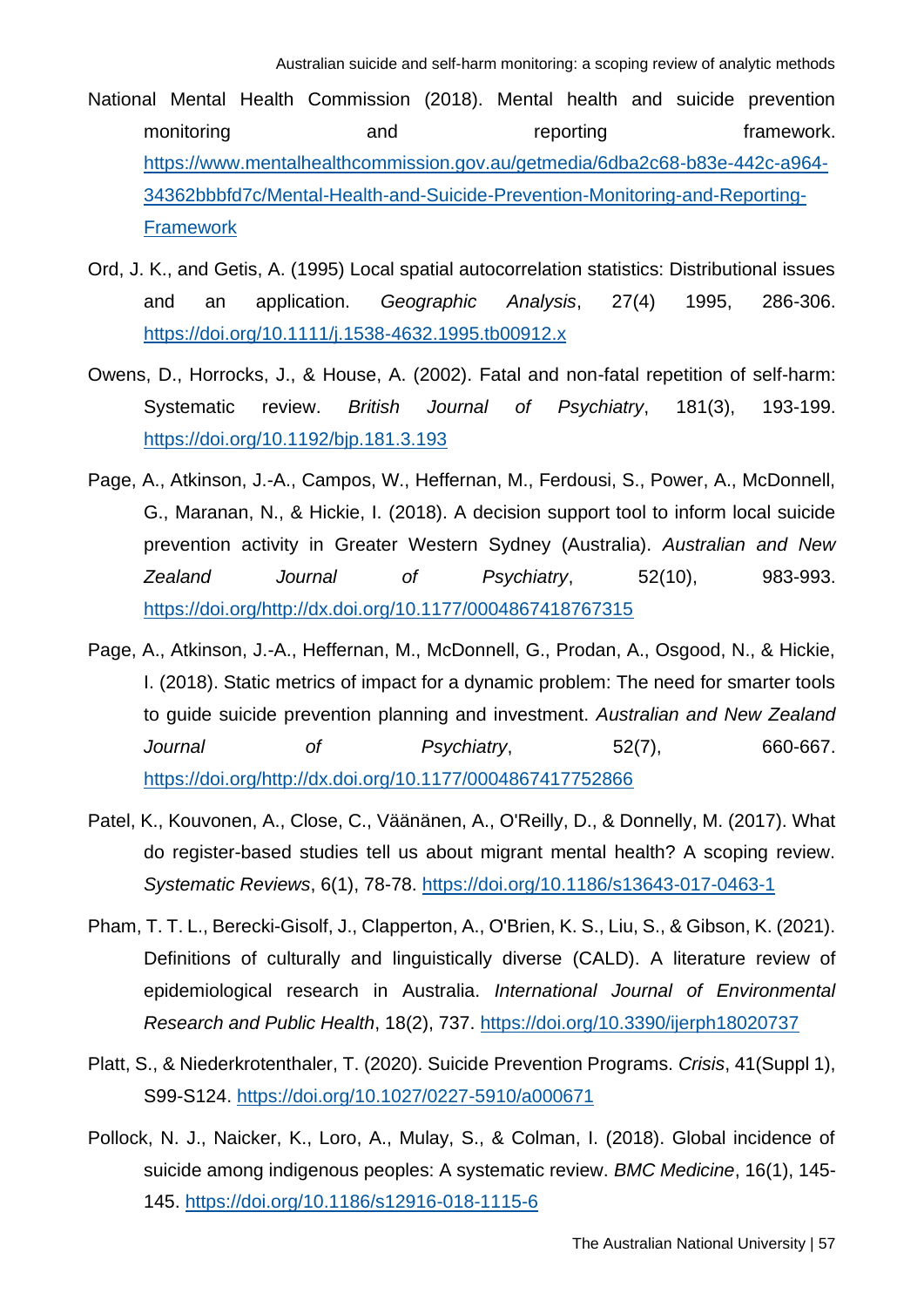Productivity Commission. (2020). Mental health productivity commission inquiry report. Supporting materials (appendices B-K). <https://www.pc.gov.au/inquiries/completed/mental-health/report>

- Productivity Commission. (2020). Mental health productivity commission inquiry report. Volume 3. No. 95.<https://www.pc.gov.au/inquiries/completed/mental-health/report>
- Qi, X., Tong, S., & Hu, W. (2010). Spatial distribution of suicide in Queensland, Australia. BMC Psychiatry, 10(1), 106-106.<https://doi.org/10.1186/1471-244X-10-106>
- Rawlings, L., O'Shaughnessy, P., Looi, J. C. L. & Robson, S. J. (2020). Unemployment and midlife suicide rates in Australia 2001-2015: Implications during the COVID-19 pandemic. *The Journal of Economics and Business*, 3 (3), 1209-1228. <https://doi.org/10.31014/aior.1992.03.03.275>
- Reifels, L., Ftanou, M., Krysinska, K., Machlin, A., Robinson, J., & Pirkis, J. (2018). Research priorities in suicide prevention: Review of Australian research from 2010–2017 highlights continued need for intervention research. *International journal of environmental research and public health*, 15(4), 807, <https://doi.org/10.3390/ijerph15040807>
- Robertson, C., & Feick, R. (2018). Inference and analysis across spatial supports in the big data era: Uncertain point observations and geographic contexts. *Transactions in GIS*, 22(2), 455-476. <https://doi.org/10.1111/tgis.12321>
- Robinson, J., Lay San, T., Pirkis, J., & Spittal, M. J. (2016). Spatial suicide clusters in Australia between 2010 and 2012: A comparison of cluster and non-cluster among young people and adults. *BMC Psychiatry*, 16. http://dx.doi.org/10.1186/s12888-016- 1127-8
- Schlichthorst, M., Reifels, L., Krysinska, K., Ftanou, M., Machlin, A., Robinson, J., & Pirkis, J. (2020). Trends in suicide-related research in Australia. *International journal of mental health systems*, 14(1), 2.<https://doi.org/10.1186/s13033-019-0335-2>
- Siegenfeld, A. F., & Bar-Yam, Y. (2020). An introduction to complex systems science and its applications. *Complexity*, 1-16.<https://doi.org/10.1155/2020/6105872>
- Smallwood, R., Woods, C., Power, T., & Usher, K. (2021). Understanding the impact of historical trauma due to colonization on the health and well-being of Indigenous young peoples: A systematic scoping review. *Journal of Transcultural Nursing*, 32(1), 59–68.<https://doi.org/10.1177/1043659620935955>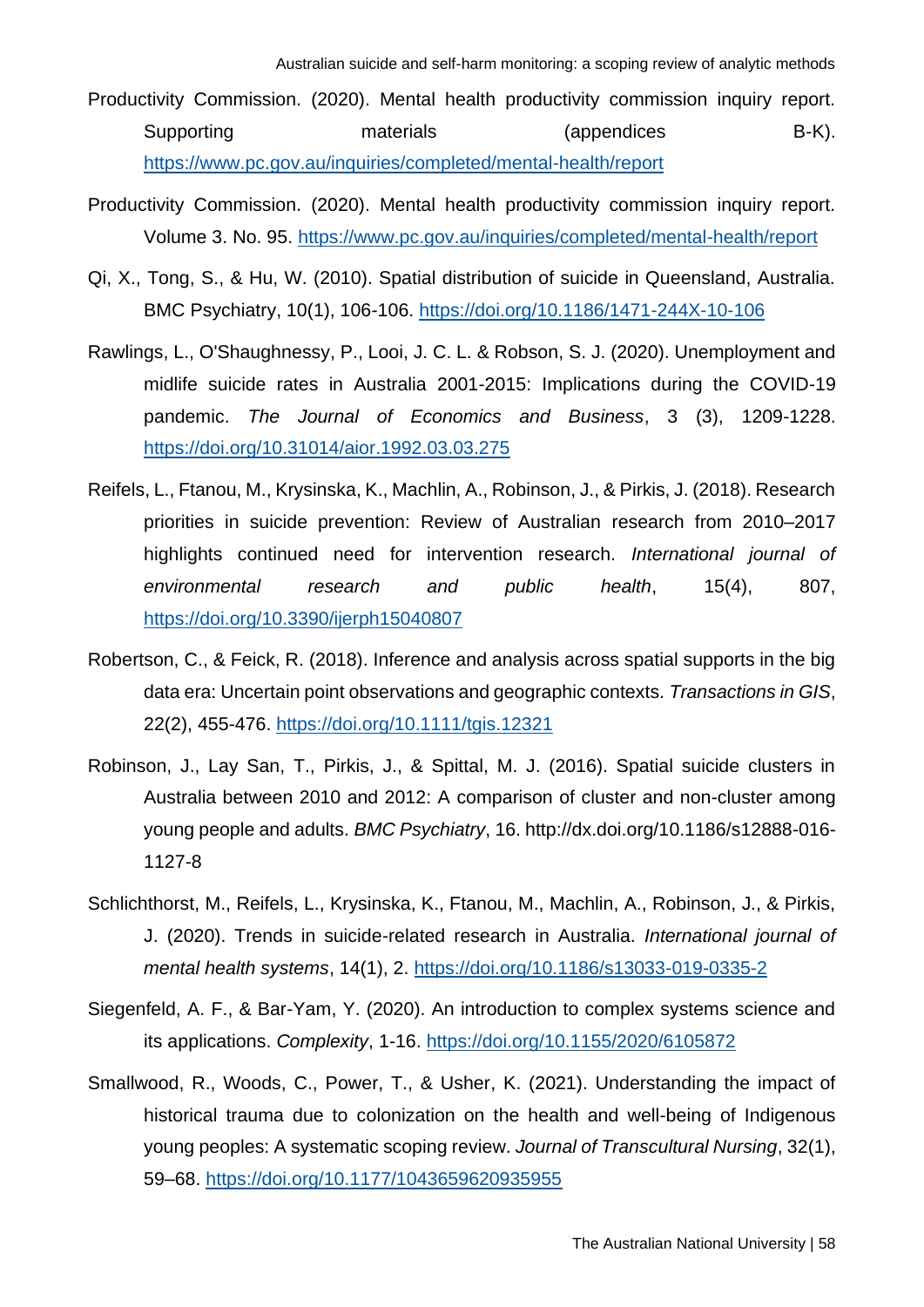- Stefanac, N., Hetrick, S., Hulbert, C., Spittal, M. J., Witt, K., & Robinson, J. (2019). Are young female suicides increasing? A comparison of sex-specific rates and characteristics of youth suicides in Australia over 2004-2014. *BMC Public Health*, 19(1), 1389-1389. <https://doi.org/10.1186/s12889-019-7742-9>
- Too, L. S., Law, P. C., Spittal, M. J., Page, A., & Milner, A. (2018). Widening socioeconomic inequalities in Australian suicide, despite recent declines in suicide rates. *Social Psychiatry and Psychiatric Epidemiology*, 53(9), 969-976. <https://doi.org/10.1007/s00127-018-1527-9>
- Too, L. S., Pirkis, J., Milner, A., Bugeja, L., & Spittal, M. J. (2017). Railway suicide clusters: How common are they and what predicts them? *Injury Prevention*, 23(5), 328. <http://dx.doi.org/10.1136/injuryprev-2016-042029>
- Too, L. S., Pirkis, J., Milner, A., & Spittal, M. J. (2017). Clusters of suicides and suicide attempts: Detection, proximity and correlates. *Epidemiology and Psychiatric Sciences*, 26(5), 491-500.<http://dx.doi.org/10.1017/S2045796016000391>
- Torok, M., Konings, P., Batterham, P. J., & Christensen, H. (2017). Spatial clustering of fatal, and non-fatal, suicide in New South Wales, Australia: Implications for evidencebased prevention. *BMC Psychiatry*, 17,339. [https://doi.org/10.1186/s12888-017-](https://doi.org/10.1186/s12888-017-1504-y) [1504-y](https://doi.org/10.1186/s12888-017-1504-y)
- Usher, K., Ranmuthugala, G., Maple, M., Durkin, J., Douglas, L., Coffey, Y., & Bhullar, N. (2021). The 2019–2020 bushfires and COVID‐19: The ongoing impact on the mental health of people living in rural and farming communities. International Journal of Mental Health Nursing, 30(1), 3-5.<https://doi.org/10.1111/inm.12798>
- Valdivia, A., Sánchez‐Monedero, J., & Casillas, J. (2021). How fair can we go in machine learning? Assessing the boundaries of accuracy and fairness. *International Journal of Intelligent Systems*, 36(4), 1619-1643.<https://doi.org/10.1002/int.22354>
- VanderWeele, T. J. (2021). Can sophisticated study designs with regression analyses of observational data provide causal inferences? *JAMA Psychiatry*, 78(3), 244-246. <https://doi.org/10.1001/jamapsychiatry.2020.2588>
- Verschuuren M, van Oers H (2019) Introduction. In: Verschuuren M, van Oers H (eds) *Population health monitoring. Climbing the information pyramid* (pp 1–9). Springer Nature. [https://doi.org/10.1007/978-3-319-76562-4\\_1](https://doi.org/10.1007/978-3-319-76562-4_1)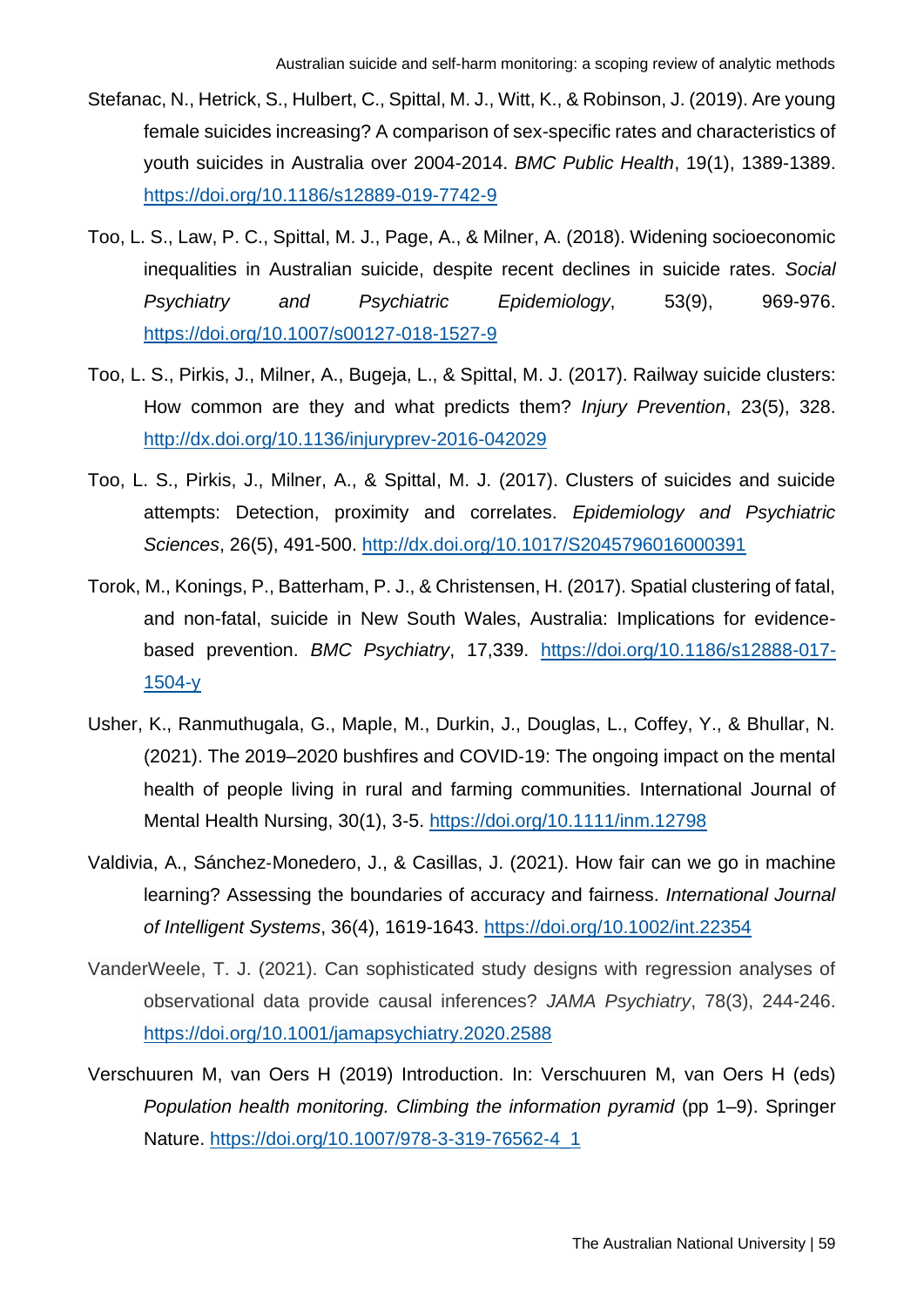- Walters, C. E., Meslé, M. M. I., & Hall, I. M. (2018). Modelling the global spread of diseases: A review of current practice and capability. *Epidemics*, 25, 1-8. <https://doi.org/10.1016/j.epidem.2018.05.007>
- Welsh, J., Joshy, G., Moran, L., Soga, K., Law, H., Butler, D., Bishop, K., Gourley, M., Eynstone-Hinkins, J., Booth, H., Moon, L., Biddle, N., Blakely, A., Banks, E., & Korda, R. J. (2021). Education-related inequalities in cause-specific mortality: First estimates for Australia using individual-level linked census and mortality data. *International Journal of Epidemiology*,<https://doi.org/10.1093/ije/dyab080>
- Witt, K., & Robinson, J. (2019). Sentinel surveillance for self-harm: Existing challenges and opportunities for the future. *Crisis*, 40(1), 1-6. [https://doi.org/10.1027/0227-](https://doi.org/10.1027/0227-5910/a000583) [5910/a000583](https://doi.org/10.1027/0227-5910/a000583)
- World Health Organization (2016). Practice manual for establishing and maintaining surveillance systems for suicide attempts and self-harm. [https://apps.who.int/iris/bitstream/handle/10665/208895/9789241549578\\_eng.pdf](https://apps.who.int/iris/bitstream/handle/10665/208895/9789241549578_eng.pdf)
- Wulz, A. R., Law, R., Wang, J., & Wolkin, A. F. (2021). Leveraging data science to enhance suicide prevention research: A literature review. *Injury Prevention.* <https://doi.org/10.1136/injuryprev-2021-044322>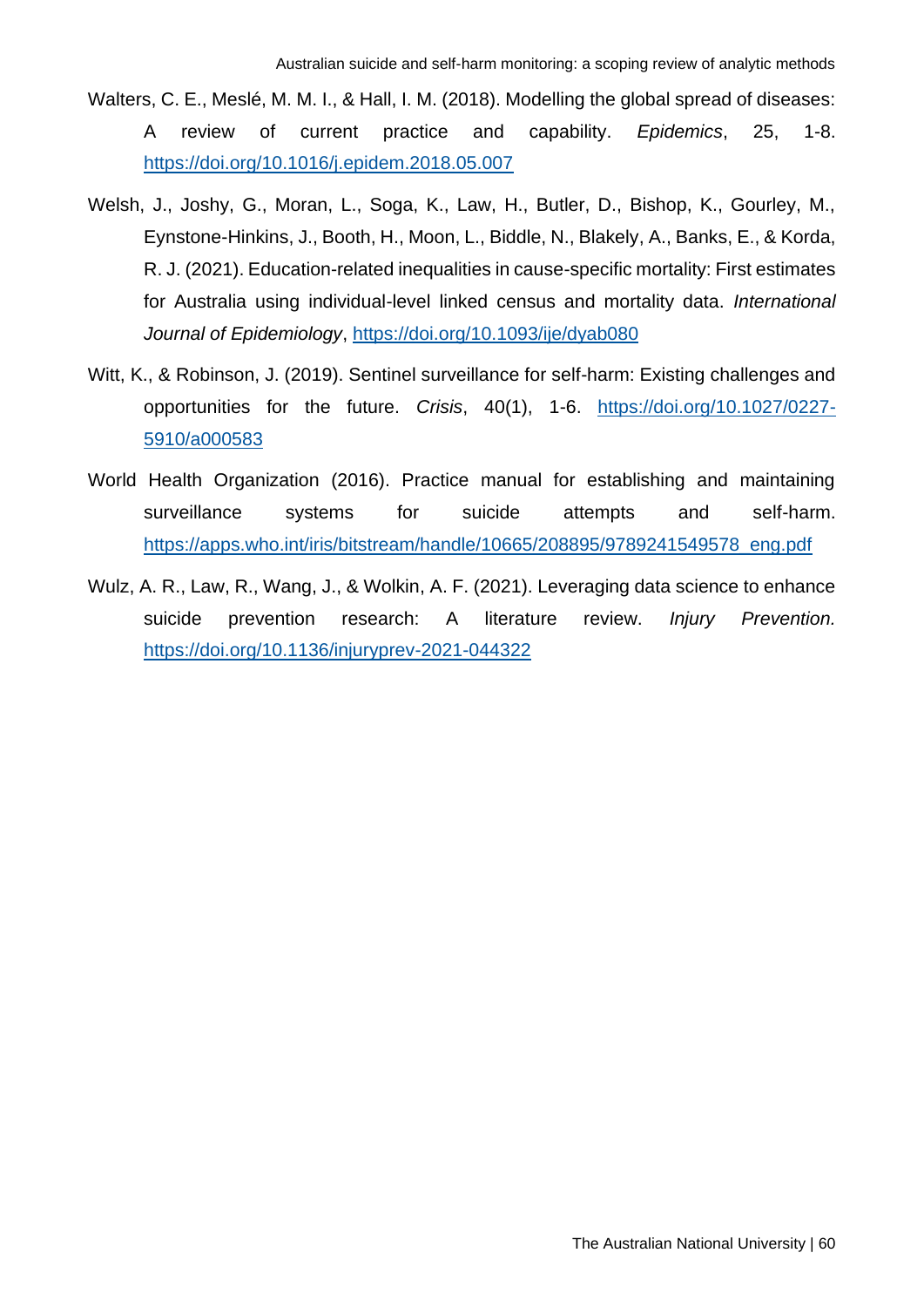## **Appendix A: Full Search Strategy**

# **ProQuest (Central)**

[STRICT] (((TI(suicides)) OR TI(suicide) OR ((TI(suicidal) OR TI(attempt\* NEAR/1 suicide) OR TI("self-injur\*") OR TI("self injur\*") OR TI("self-harm") OR TI("self harm")) AND ((TI,AB(death) OR TI,AB(mortality) OR TI,AB(letha\*) OR TI,AB(fata\*)) OR ((TI,AB(hospitalisation) OR TI,AB(hospitalization)) OR (TI,AB(hospital) AND (TI,AB(admission) OR TI,AB(discharge) OR TI,AB(separation))))))) AND ((SU(surveil\*) OR SU(monitor\*) OR SU(epidemiolo\*) OR SU("population") OR SU("public health"))) AND LOC(Australia))

Point and click applied filters*:* Peer Review, Scholarly Journal 2000- 2020, English

## **Web of Science (core Collection)**

(((((((((((((((((TI=suicides) ) OR (((TI=(attempt\* NEAR/1 suicide) OR TI=suicidal OR TI=suicide OR TI="self-injur\*" OR TI="self injur\*" OR TI="self-harm" OR TI="self harm"))) AND (((TS=death OR TS=mortality OR TS=lethal\* OR TS=fatal\*) OR (TS=hospitalisation OR TS=hospitalization) OR (TS=hospital AND (TS=admission OR TS=discharge OR TS=separation) )))) AND ((((((AK=surveil\* OR AK=monitor\* OR AK="public health" OR AK=population OR AK=epidemiolog\*))))))))))))))))) AND ALL=Australia)))

Point and click applied filters*:* English; publication year 2000-2020, restricted document types to: article, review, early access, and correction. Excluded: proceedings paper, editorial material, book chapter, letter

## **PubMed**

("suicides"[Title] OR "suicide"[Title] OR ("attempted suicide"[Title] OR "suicidal"[Title] OR "suicide attempt"[Title] OR "self injur\*"[Title] OR "self injur\*"[Title] OR "self-harm"[Title] OR "self-harm"[Title])) AND ("death"[Title/Abstract] OR "mortality"[Title/Abstract] OR "lethal\*"[Title/Abstract] OR "fatal\*"[Title/Abstract] OR ("hospitalisation"[Title/Abstract] OR "hospitalization"[Title/Abstract]) OR ("hospital"[Title/Abstract] AND ("admission"[Title/Abstract] OR "discharge"[Title/Abstract] OR "separation"[Title/Abstract]))) AND ("surveil\*"[Title/Abstract] OR "monitor\*"[Title/Abstract] OR "public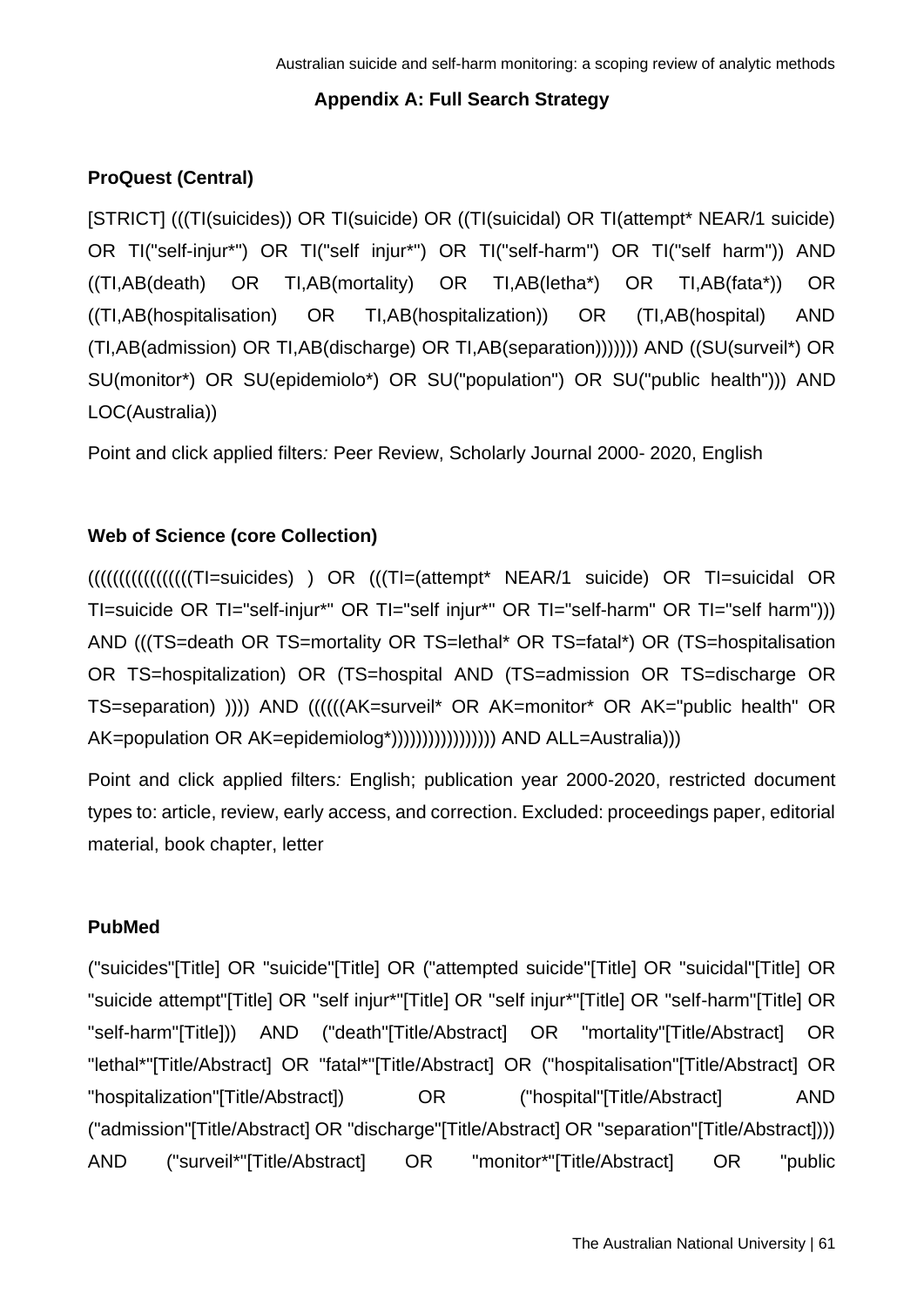health"[Title/Abstract] OR "population"[Title/Abstract] OR "epidemiolo\*"[Title/Abstract]) AND ("australia"[MeSH Terms] OR "australia"[All Fields])

Point and click applied filters*:* English; publication year 2000-2020.

## **PsycINFO**

(suicides.m\_titl. or suicide.m\_titl. or ((attempt\* N1 suicide or suicidal or ""self-injuri\*"" or ""self injur\*"" or ""self-harm"" or ""self harm"").m\_titl. and (death or mortality or lethal\* or fatal\* or (hospitalisation or hospitalization) or (hospital and (admission or discharge or separation))).id,sh.)) and (surveil\* or monitor\* or ""public health"" or population or epidemiolo\*).id,sh. and Australia.lo.

Point and click applied filters: English; publication year 2000-2020, Peer reviewed journal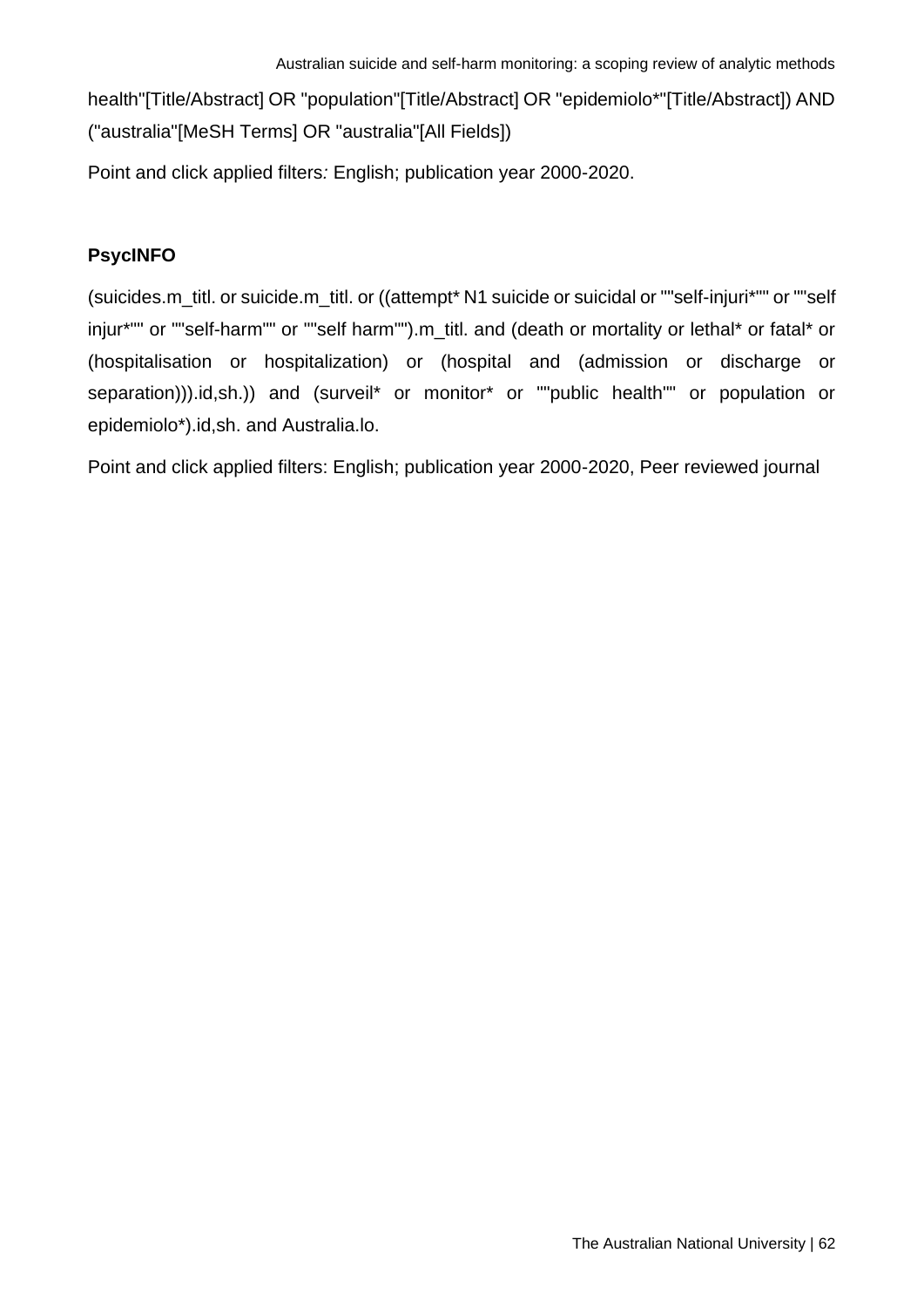#### **Appendix B: Articles Included in Scoping Review**

- Abou Elnour, A., & Harrison, J. (2009). Suicide decline in Australia: where did the cases go? *Australian and New Zealand Journal of Public Health*, *33*(1), 67-69. https://doi.org/10.1111/j.1753-6405.2009.00341.x
- Almeida, O. P., McCaul, K., Hankey, G. J., Yeap, B. B., Golledge, J., & Flicker, L. (2016). Suicide in older men: The health in men cohort study (HIMS). *Prev Med*, *93*, 33-38. https://doi.org/10.1016/j.ypmed.2016.09.022
- Andersen, K., Hawgood, J., Klieve, H., Kolves, K., & De Leo, D. (2010). Suicide in selected occupations in Queensland: Evidence from the state suicide register. *Australian and New Zealand Journal of Psychiatry*, *44*(3), 243-249. https://doi.org/http://dx.doi.org/10.3109/00048670903487142
- Arnautovska, U., McPhedran, S., & De Leo, D. (2015). Differences in characteristics between suicide cases of farm managers compared to those of farm labourers in Queensland, Australia. *Rural Remote Health*, *15*(3), 3250.
- Arnautovska, U., McPhedran, S., Kelly, B., Reddy, P., & De Leo, D. (2016). Geographic variation in suicide rates in Australian farmers: Why is the problem more frequent in Queensland than in New South Wales? *Death Studies*, *40*(6), 367-372. https://doi.org/http://dx.doi.org/10.1080/07481187.2016.1153007
- Arnautovska, U., Sveticic, J., & De Leo, D. (2014). What differentiates homeless persons who died by suicide from other suicides in Australia? A comparative analysis using a unique mortality register. *Soc Psychiatry Psychiatr Epidemiol*, *49*(4), 583-589. https://doi.org/10.1007/s00127-013-0774-z
- Austin, A. E., van den Heuvel, C., & Byard, R. W. (2013). Physician suicide. *J Forensic Sci*, *58 Suppl 1*, S91-93. https://doi.org/10.1111/j.1556-4029.2012.02260.x
- Austin, A. E., van den Heuvel, C., & Byard, R. W. (2017). Differences in local and national database recordings of deaths from suicide. *Forensic Sci Med Pathol*, *13*(4), 403- 408. https://doi.org/10.1007/s12024-017-9853-x
- Berk, M., Dodd, S., & Henry, M. (2006). Do ambient electromagnetic fields affect behaviour? A demonstration of the relationship between geomagnetic storm activity and suicide. *Bioelectromagnetics*, *27*(2), 151-155. https://doi.org/10.1002/bem.20190
- Borschmann, R., Young, J. T., Moran, P., Spittal, M. J., Heffernan, E., Mok, K., & Kinner, S. A. (2017). Ambulance attendances resulting from self-harm after release from prison: a prospective data linkage study. *Soc Psychiatry Psychiatr Epidemiol*, *52*(10), 1295- 1305. https://doi.org/10.1007/s00127-017-1383-z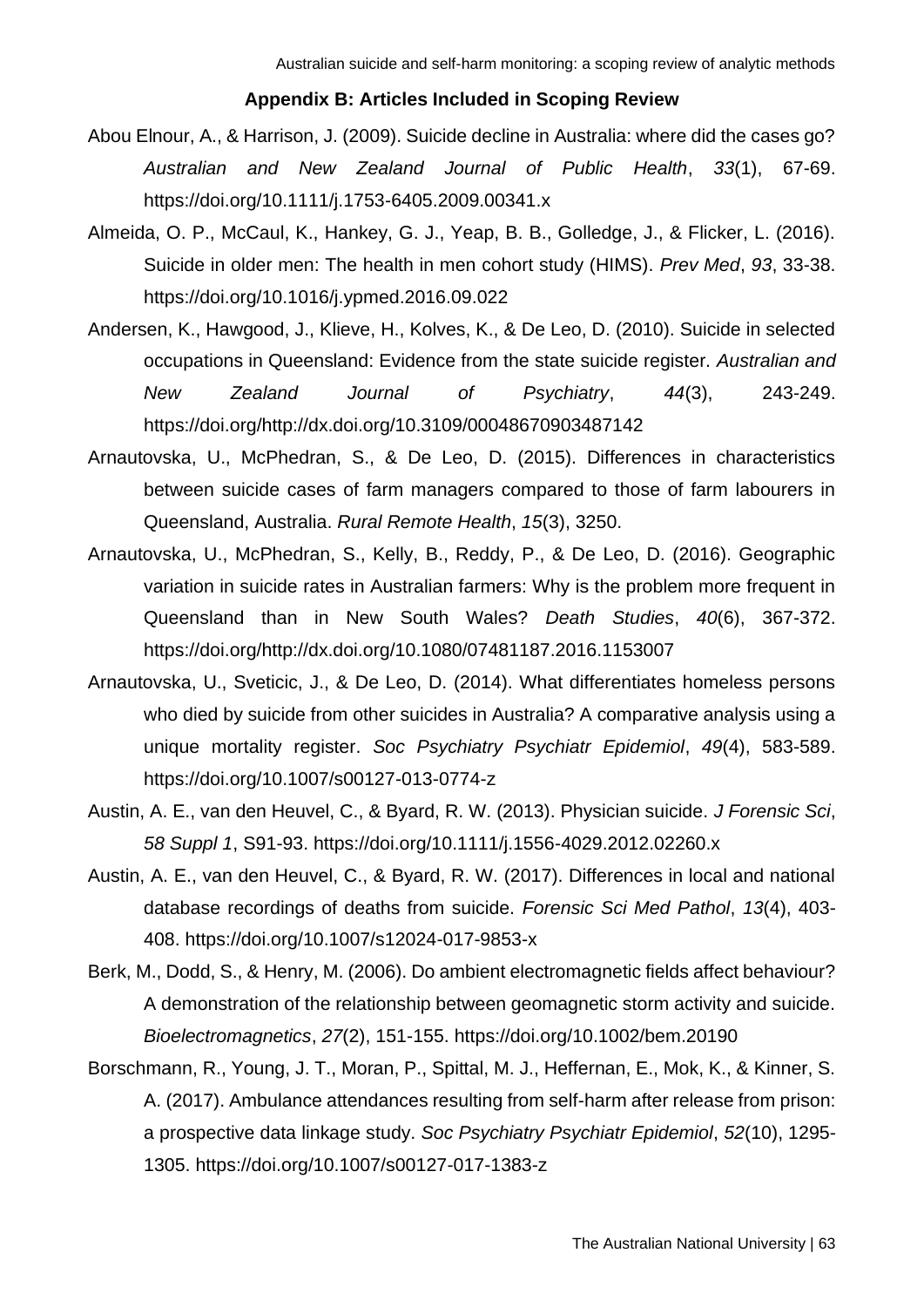- Broadbear, J. H., Dwyer, J., Bugeja, L., & Rao, S. (2020). Coroners' investigations of suicide in Australia: The hidden toll of borderline personality disorder. *Journal of Psychiatric Research*, *129*, 241-249. https://doi.org/https://doi.org/10.1016/j.jpsychires.2020.07.007
- Burns, R. A. (2016). Sex and age trends in Australia's suicide rate over the last decade: Something is still seriously wrong with men in middle and late life. *Psychiatry Research*, *245*, 224-229. https://doi.org/10.1016/j.psychres.2016.08.036
- Caldwell, T. M., Jorm, A. F., & Dear, K. B. (2004). Suicide and mental health in rural, remote and metropolitan areas in Australia. *Med J Aust*, *181*(S7), S10-14. https://onlinelibrary.wiley.com/doi/abs/10.5694/j.1326- 5377.2004.tb06348.x?sid=nlm%3Apubmed
- Campbell, A., Chapman, M., McHugh, C., Sng, A., & Balaratnasingam, S. (2016). Rising indigenous suicide rates in Kimberley and implications for suicide prevention. *Australasian Psychiatry*, *24*(6), 561-564. https://doi.org/http://dx.doi.org/10.1177/1039856216665281
- Cantor, C., Mc Taggart, P., & De Leo, D. (2001). Misclassification of suicide-The contribution of opiates. *Psychopathology*, *34*(3), 140-146. https://doi.org/http://dx.doi.org/10.1159/000049297
- Carpenter, B., Bond, C., Tait, G., Wilson, M., & White, K. (2016). Who Leaves Suicide Notes? An Exploration of Victim Characteristics and Suicide Method of Completed Suicides in Queensland. *Archives of Suicide Research*, *20*(2), 176-190. https://doi.org/http://dx.doi.org/10.1080/13811118.2015.1004496
- Carter, G. L., Page, A., Clover, K., & Taylor, R. (2007). Modifiable Risk Factors for Attempted Suicide in Australian Clinical and Community Samples. *Suicide & Life - Threatening Behavior*, *37*(6), 671-680. https://search.proquest.com/docview/224885066?accountid=8330
- Chapman, S., Alpers, P., Agho, K., & Jones, M. (2006). Australia's 1996 gun law reforms: faster falls in firearm deaths, firearm suicides, and a decade without mass shootings. *Injury Prevention*, *12*(6), 365. https://doi.org/http://dx.doi.org/10.1136/ip.2006.013714
- Cheung, Y. T. D., Spittal, M. J., Pirkis, J., & Yip, P. S. F. (2012). Spatial analysis of suicide mortality in Australia: Investigation of metropolitan-rural-remote differentials of suicide risk across states/territories. *Social Science & Medicine*, *75*(8), 1460. https://doi.org/http://dx.doi.org/10.1016/j.socscimed.2012.04.008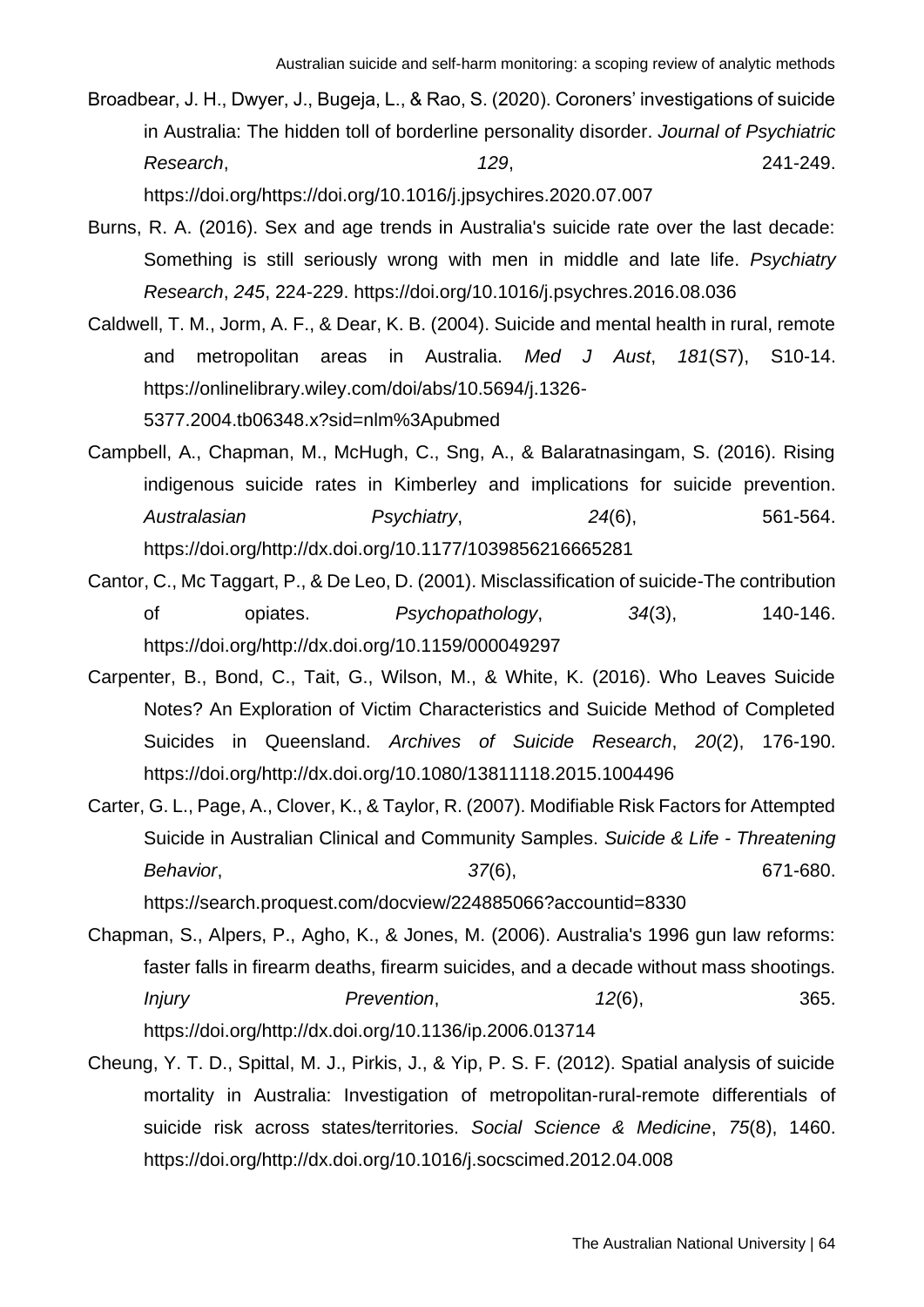- Chitty, K. M., Schumann, J. L., Moran, L. L., Chong, D. G., Hurzeler, T. P., & Buckley, N. A. (2020). Reporting of alcohol as a contributor to death in Australian national suicide statistics and its relationship to post-mortem alcohol concentrations. *Addiction*, *n/a*(n/a). https://doi.org/https://doi.org/10.1111/add.15180
- Clapperton, A., Bugeja, L., Newstead, S., & Pirkis, J. (2020). Identifying Typologies of Persons Who Died by Suicide: Characterizing Suicide in Victoria, Australia. *Archives of Suicide Research*, *24*(1), 18-33. https://search.proquest.com/docview/2413216783?accountid=8330
- Clapperton, A., Newstead, S., Bugeja, L., & Pirkis, J. (2019). Differences in characteristics and exposure to stressors between persons with and without diagnosed mental illness who died by suicide in Victoria, Australia. *Crisis: The Journal of Crisis Intervention and Suicide Prevention*, *40*(4), 231-239. https://doi.org/http://dx.doi.org/10.1027/0227-5910/a000553
- Clapperton, A., Newstead, S., Bugeja, L., & Pirkis, J. (2019). Relative risk of suicide following exposure to recent stressors, Victoria, Australia. *Australian and New Zealand Journal of Public Health*, *43*(3), 254-260. https://search.proquest.com/docview/2301366862?accountid=8330
- Cutajar, M. C., Mullen, P. E., Ogloff, J. R., Thomas, S. D., Wells, D. L., & Spataro, J. (2010). Suicide and fatal drug overdose in child sexual abuse victims: a historical cohort study. *Med J Aust*, *192*(4), 184-187. https://onlinelibrary.wiley.com/doi/abs/10.5694/j.1326- 5377.2010.tb03475.x?sid=nlm%3Apubmed
- Darke, S., Duflou, J., & Torok, M. (2009). Toxicology and circumstances of completed suicide by means other than overdose. *Journal of Forensic Sciences*, *54*(2), 490-494. https://doi.org/http://dx.doi.org/10.1111/j.1556-4029.2008.00967.x
- Darke, S., Kaye, S., Duflou, J., & Lappin, J. (2019). Completed Suicide Among Methamphetamine Users: A National Study. *Suicide Life Threat Behav*, *49*(1), 328- 337. https://doi.org/10.1111/sltb.12442
- De Leo, D., Dudley, M. J., Aebersold, C. J., Mendoza, J. A., Barnes, M. A., Harrison, J. E., & Ranson, D. L. (2010). Achieving standardised reporting of suicide in Australia: rationale and program for change. *Med J Aust*, *192*(8), 452-456. https://onlinelibrary.wiley.com/doi/abs/10.5694/j.1326- 5377.2010.tb03584.x?sid=nlm%3Apubmed
- De Leo, D., Dwyer, J., Firman, D., & Neulinger, K. (2003). Trends in hanging and firearm suicide rates in Australia: Substitution of method? *Suicide & Life - Threatening*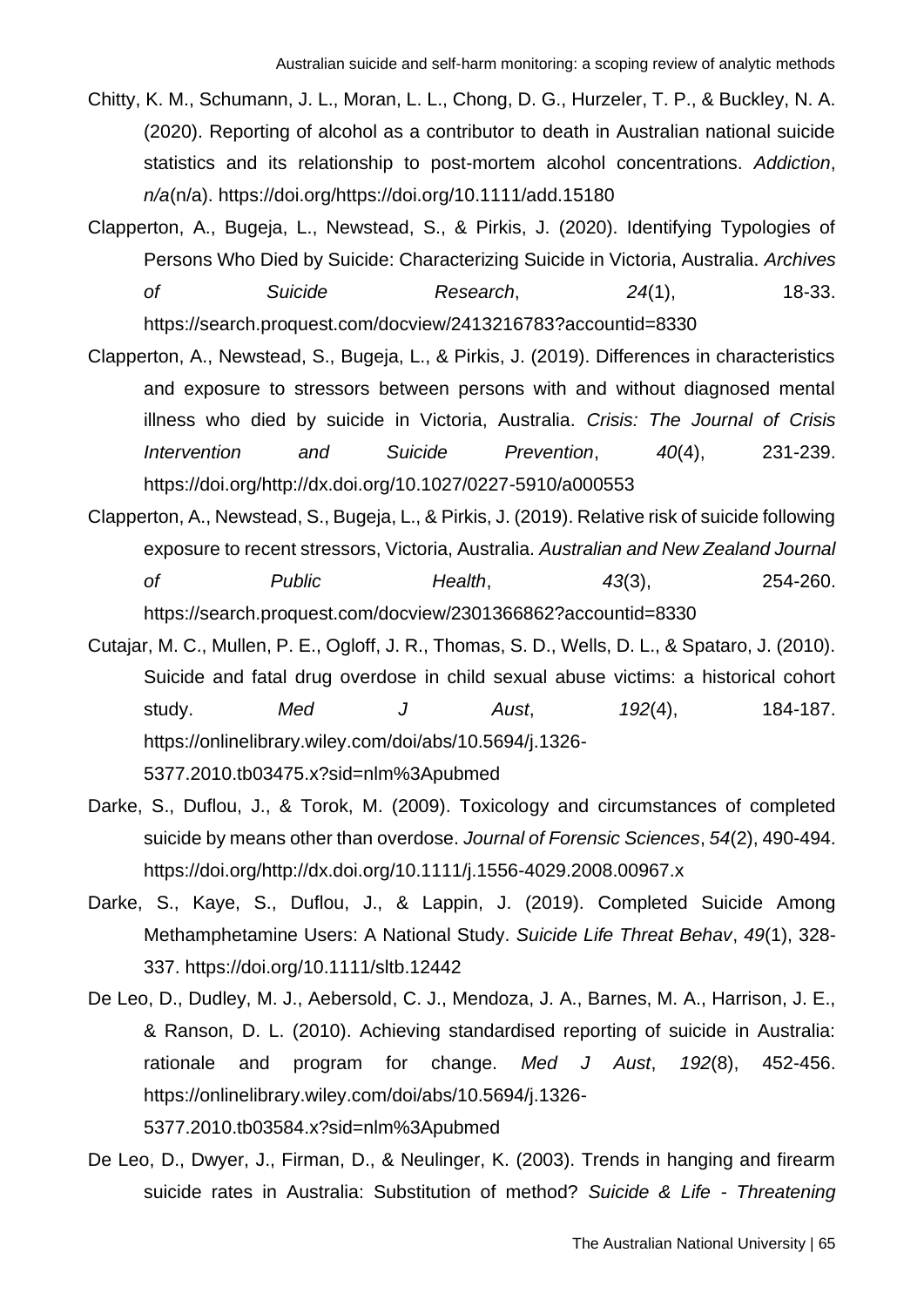*Behavior*, *33*(2), 151-164. https://search.proquest.com/docview/224894073?accountid=8330

- De Leo, D., Evans, R., & Neulinger, K. (2002). Hanging, firearm and non-domestic gas suicides among males: A comparative study. *Australian and New Zealand Journal of Psychiatry*, *36*(2), 183-189. https://doi.org/http://dx.doi.org/10.1046/j.1440- 1614.2001.01013.x
- De Leo, D., Sveticic, J., & Milner, A. (2011). Suicide in indigenous people in Queensland, Australia: Trends and methods, 1994 - 2007. *Australian and New Zealand Journal of Psychiatry*, *45*(7), 532-538. https://doi.org/http://dx.doi.org/10.3109/00048674.2011.570310
- De Leo, D., Too, L. S., Kolves, K., Milner, A., & Ide, N. (2013). Has the suicide rate risen with the 2011 Queensland floods? *Journal of Loss and Trauma*, *18*(2), 170-178. https://doi.org/http://dx.doi.org/10.1080/15325024.2012.684581
- Dodds, L., Robinson, K. M., Daking, L., & Paul, L. (2014). The concept of 'intent' within Australian coronial data: factors affecting the National Coronial Information System's classification of mortality attributable to intentional self-harm. *Health Inf Manag*, *43*(3), 13-22. https://doi.org/10.12826/18333575.2014.0007.Dodds
- Doessel, D. P., Williams, R. F., & Whiteford, H. (2009). A reassessment of suicide measurement. *Crisis*, *30*(1), 6-12. https://doi.org/10.1027/0227-5910.30.1.6
- Gilmour, S., Wattanakamolkul, K., & Sugai, M. K. (2018). The Effect of the Australian National Firearms Agreement on Suicide and Homicide Mortality, 1978-2015. *American Journal of Public Health*, *108*(11), 1511-1516. https://doi.org/http://dx.doi.org/10.2105/AJPH.2018.304640
- Haines, J., Williams, C. L., & Lester, D. (2010). Completed suicides: Is there a method in their madness? Correlations of choice of method for suicide in an Australian sample of suicides. *Clinical Neuropsychiatry: Journal of Treatment Evaluation*, *7*(4-5), 133- 140.

http://ovidsp.ovid.com/ovidweb.cgi?T=JS&PAGE=reference&D=psyc7&NEWS=N& AN=2011-16489-001

- Harris, M. G., Burgess, P. M., Chant, D. C., Pirkis, J. E., & McGorry, P. D. (2008). Impact of a specialized early psychosis treatment programme on suicide. Retrospective cohort study. *Early Intervention in Psychiatry*, *2*(1), 11-21. https://doi.org/http://dx.doi.org/10.1111/j.1751-7893.2007.00050.x
- Hill, N. T. M., Too, L. S., Spittal, M. J., & Robinson, J. (2020). Understanding the characteristics and mechanisms underlying suicide clusters in Australian youth: a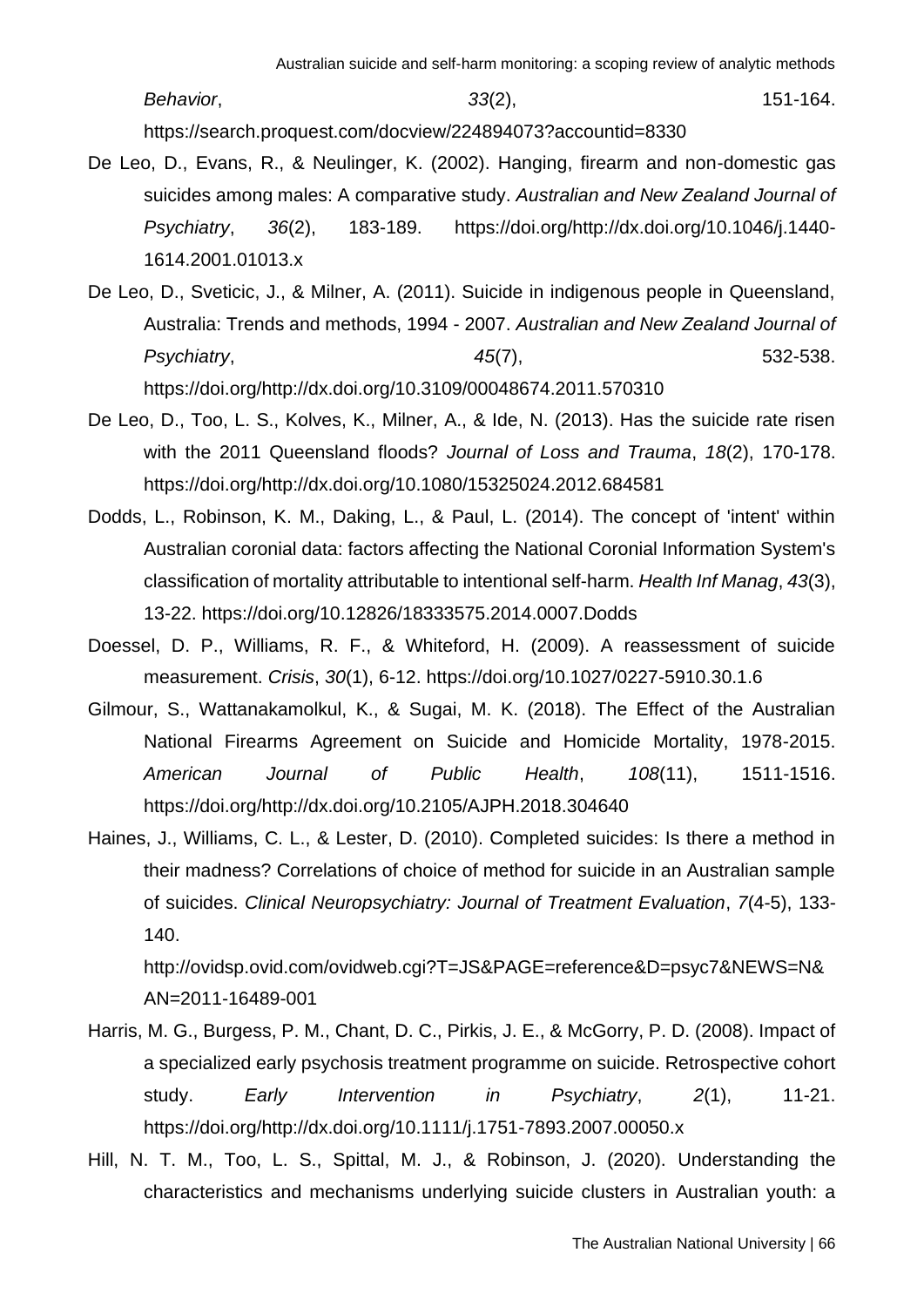comparison of cluster detection methods. *Epidemiology and Psychiatric Sciences*, *29*. https://doi.org/http://dx.doi.org/10.1017/S2045796020000645

- Hu, N., Li, J., Glauert, R. A., & Taylor, C. L. (2017). Influence of exposure to perinatal risk factors and parental mental health related hospital admission on adolescent deliberate self-harm risk. *Eur Child Adolesc Psychiatry*, *26*(7), 791-803. https://doi.org/10.1007/s00787-017-0948-4
- Hu, N., Taylor, C. L., Glauert, R. A., & Li, J. (2019). The pervasive effects of timing of parental mental health disorders on adolescent deliberate self-harm risk. *PLoS One*, *14*(8). https://doi.org/http://dx.doi.org/10.1371/journal.pone.0220704
- Hu, N., Taylor, C. L., Li, J., & Glauert, R. A. (2017). The impact of child maltreatment on the risk of deliberate self-harm among adolescents: A population-wide cohort study using linked administrative records. *Child Abuse Negl*, *67*, 322-337. https://doi.org/10.1016/j.chiabu.2017.03.012
- Ide, N., Kolves, K., Cassaniti, M., & De Leo, D. (2012). Suicide of first-generation immigrants in Australia, 1974-2006. *Social Psychiatry and Psychiatric Epidemiology: The International Journal for Research in Social and Genetic Epidemiology and Mental Health Services*, *47*(12), 1917-1927. https://doi.org/http://dx.doi.org/10.1007/s00127- 012-0499-4
- Kairi, K., Draper, B. M., Snowdon, J., & De Leo, D. (2017). Alcohol-use disorders and suicide: Results from a psychological autopsy study in Australia. *Alcohol*, *64*, 29-35. https://doi.org/http://dx.doi.org/10.1016/j.alcohol.2017.05.005
- Kairi, K., Yu Wen, K., & de Leo, D. (2020). A drink before suicide: analysis of the Queensland Suicide Register in Australia. *Epidemiology and Psychiatric Sciences*, *29*. https://doi.org/http://dx.doi.org/10.1017/S2045796020000062
- Kennedy, A., Adams, J., Dwyer, J., Muhammad Aziz, R., & Brumby, S. (2020). Suicide in Rural Australia: Are Farming-Related Suicides Different? *International Journal of Environmental Research and Public Health*, *17*(6), 2010. https://doi.org/http://dx.doi.org/10.3390/ijerph17062010
- Kinchin, I., Russell, A. M. T., Byrnes, J., McCalman, J., Doran, C. M., & Hunter, E. (2020). The cost of hospitalisation for youth self-harm: differences across age groups, sex, Indigenous and non-Indigenous populations. *Soc Psychiatry Psychiatr Epidemiol*, *55*(4), 425-434. https://doi.org/10.1007/s00127-019-01807-6
- Klieve, H., Barnes, M., & De Leo, D. (2009). Controlling firearms use in Australia: has the 1996 gun law reform produced the decrease in rates of suicide with this method?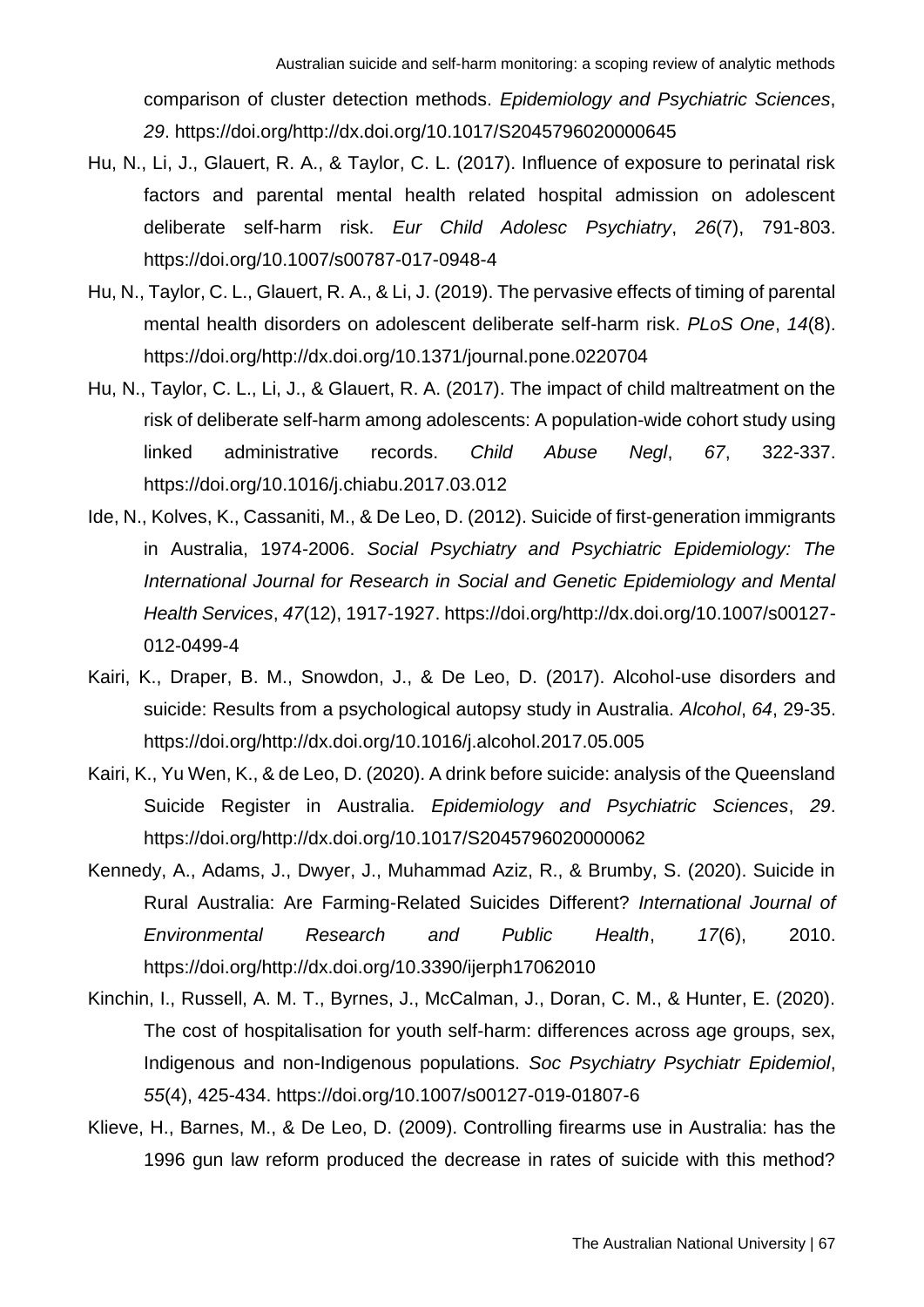*Social Psychiatry and Psychiatric Epidemiology*, *44*(4), 285-292. https://doi.org/10.1007/s00127-008-0435-9

- Kõlves, K., Crompton, D., Turner, K., Stapelberg, N. J., Khan, A., Robinson, G., & de Leo, D. (2018). Trends and repetition of non-fatal suicidal behaviour: analyses of the Gold Coast University Hospital's Emergency Department. *Australas Psychiatry*, *26*(2), 170-175. https://doi.org/10.1177/1039856217749059
- Kõlves, K., & De Leo, D. (2015). Are immigrants responsible for the recent decline in Australian suicide rates? *Epidemiology and Psychiatric Sciences*, *24*(3), 241-248. https://doi.org/http://dx.doi.org/10.1017/S2045796014000122
- Kolves, K., McDonough, M., Crompton, D., & de Leo, D. (2018). Choice of a suicide method: Trends and characteristics. *Psychiatry Research*, *260*, 67-74. https://doi.org/http://dx.doi.org/10.1016/j.psychres.2017.11.035
- Lambert, G., Reid, C., Kaye, D., Jennings, G., & Esler, M. (2003). Increased suicide rate in the middle-aged and its association with hours of sunlight. *The American Journal of Psychiatry*, *160*(4), 793-795. https://doi.org/http://dx.doi.org/10.1176/appi.ajp.160.4.793
- Law, C.-K., Kolves, K., & De Leo, D. (2016). Influences of population-level factors on suicides in older adults: A national ecological study from Australia. *International Journal of Geriatric Psychiatry*, *31*(4), 384-391. https://doi.org/http://dx.doi.org/10.1002/gps.4343
- Law, C.-k., Snider, A.-m., & De Leo, D. (2014). The influence of deprivation on suicide mortality in urban and rural Queensland: an ecological analysis. *Social Psychiatry and Psychiatric Epidemiology*, *49*(12), 1919-1928. https://doi.org/http://dx.doi.org/10.1007/s00127-014-0905-1
- Law, C.-k., Sveticic, J., & De Leo, D. (2014). Restricting access to a suicide hotspot does not shift the problem to another location. An experiment of two river bridges in Brisbane, Australia. *Australian and New Zealand Journal of Public Health*, *38*(2), 134- 138. https://doi.org/http://dx.doi.org/10.1111/1753-6405.12157
- Lawrence, D., Holman, C. D., Jablensky, A. V., Fuller, S. A., & Stoney, A. J. (2001). Increasing rates of suicide in Western Australian psychiatric patients: a record linkage study. *Acta Psychiatr Scand*, *104*(6), 443-451. https://doi.org/10.1034/j.1600- 0447.2001.00487.x
- Leckning, B. A., Li, S. Q., Cunningham, T., Guthridge, S., Robinson, G., Nagel, T., & Silburn, S. (2016). Trends in hospital admissions involving suicidal behaviour in the Northern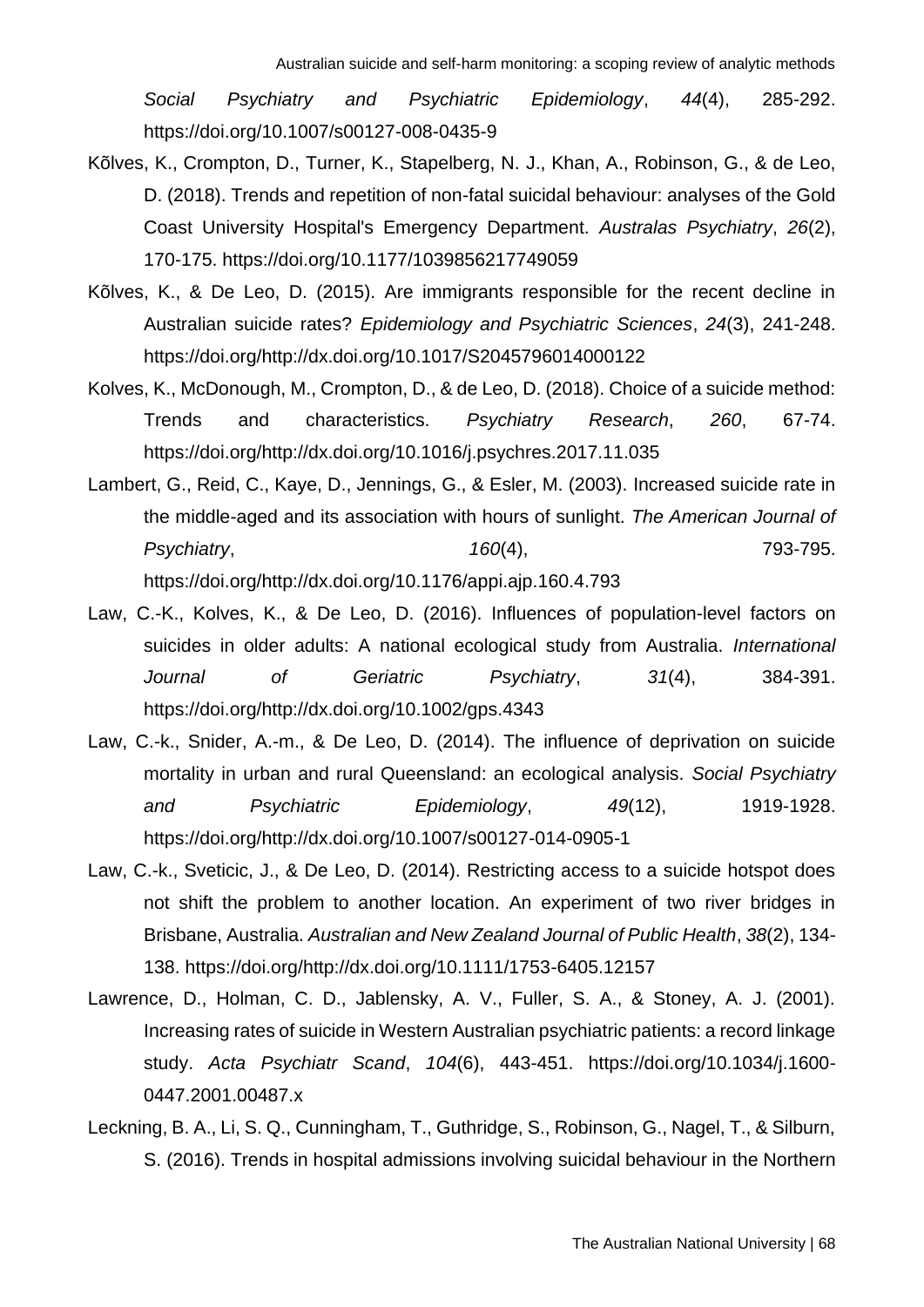Territory, 2001-2013. *Australas Psychiatry*, *24*(3), 300-304. https://doi.org/10.1177/1039856216629838

Lee, S., Dwyer, J., Eldho, P., Clarke, D., Treleaven, S., & Roseby, R. (2019). Differences by age and sex in adolescent suicide. *Australian and New Zealand Journal of Public Health*, *43*(3), 248-253. https://search.proquest.com/docview/2301367307?accountid=8330

Leske, S., Kõlves, K., Crompton, D., Arensman, E., & de Leo, D. (2020). Real-time suicide mortality data from police reports in Queensland, Australia, during the COVID-19 pandemic: an interrupted time-series analysis. *The Lancet Psychiatry*, *8*(1), 58-63. https://doi.org/10.1016/S2215-0366(20)30435-1

- Lubman, D. I., Heilbronn, C., Ogeil, R. P., Killian, J. J., Matthews, S., Smith, K., Bosley, E., Carney, R., McLaughlin, K., Wilson, A., Eastham, M., Shipp, C., Witt, K., Lloyd, B., & Scott, D. (2020). National Ambulance Surveillance System: A novel method using coded Australian ambulance clinical records to monitor self-harm and mental healthrelated morbidity. *PLoS One*, *15*(7). https://doi.org/http://dx.doi.org/10.1371/journal.pone.0236344
- Lynskey, M., Degenhardt, L., & Hall, W. (2000). Cohort trends in youth suicide in Australia 1964-1997. *Australian and New Zealand Journal of Psychiatry*, *34*(3), 408-412. https://doi.org/http://dx.doi.org/10.1046/j.1440-1614.2000.00740.x
- MacFarlane, E., Simpson, P., Benke, G., & Sim, M. R. (2011). Suicide in Australian pesticide-exposed workers. *Occupational Medicine*, *61*(4), 259-264. https://doi.org/http://dx.doi.org/10.1093/occmed/kqr031
- Machlin, A., Pirkis, J., & Spittal, M. J. (2013). Which suicides are reported in the media-And what makes them "newsworthy"? *Crisis: The Journal of Crisis Intervention and Suicide Prevention*, *34*(5), 305-313. https://doi.org/http://dx.doi.org/10.1027/0227- 5910/a000177
- MacIsaac, M. B., Bugeja, L., Weiland, T., Dwyer, J., Selvakumar, K., & Jelinek, G. A. (2018). Prevalence and characteristics of interpersonal violence in people dying from suicide in Victoria, Australia. *Asia-Pacific Journal of Public Health*, *30*(1), 36-44. https://doi.org/http://dx.doi.org/10.1177/1010539517743615
- McEwan, T., Mullen, P., & MacKenzie, R. (2010). Suicide among stalkers. *Journal of Forensic Psychiatry & Psychology*, *21*(4), 514-520. https://doi.org/http://dx.doi.org/10.1080/14789940903564370
- McHugh, C., Balaratnasingam, S., Campbell, A., & Chapman, M. (2017). Suicidal ideation and non-fatal deliberate self-harm presentations in the Kimberley from an enhanced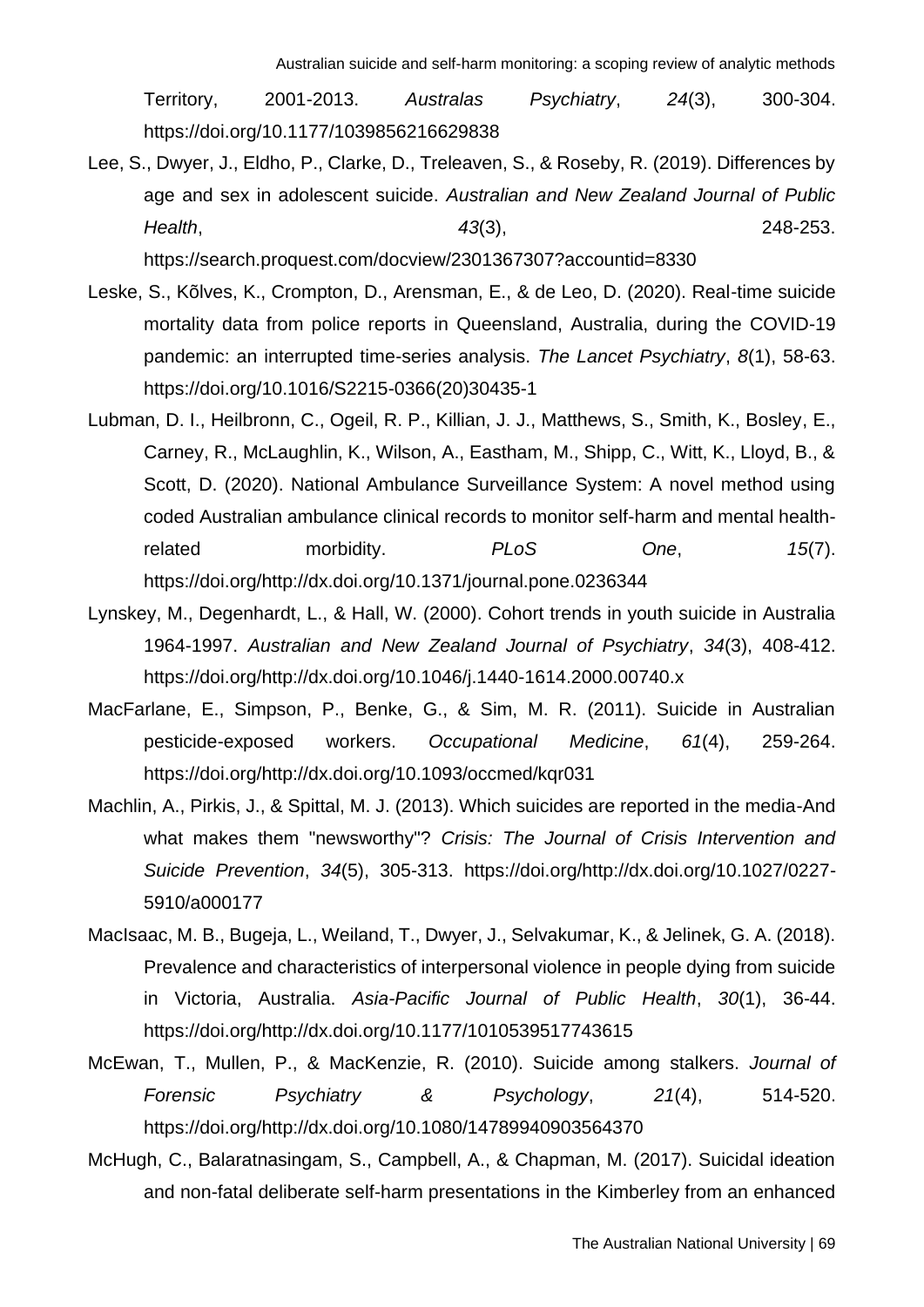police-mental health service notification database. *Australas Psychiatry*, *25*(1), 35- 39. https://doi.org/10.1177/1039856216671682

- McManus, H., Petoumenos, K., Teo, F., Kelly, M. D., Watson, J., Catherine, C. O. C., Jeanes, M., Hoy, J., Cooper, D. A., & Law, M. G. (2014). Determinants of Suicide and Accidental or Violent Death in the Australian HIV Observational Database. *PLoS One*, *9*(2). https://doi.org/http://dx.doi.org/10.1371/journal.pone.0089089
- McPhedrana, S., & Baker, J. (2008). Recent Australian suicide trends for males and females at the national level: Has the rate of decline differed? *Health Policy*, *87*(3), 350-358. https://doi.org/http://dx.doi.org/10.1016/j.healthpol.2008.01.009
- Miller, K., & Burns, C. (2008). Suicides on farms in South Australia, 1997-2001. *The Australian Journal of Rural Health*, *16*(6), 327-331. https://doi.org/http://dx.doi.org/10.1111/j.1440-1584.2008.01011.x
- Milner, A., & De Leo, D. (2012). Suicide by Motor Vehicle "Accident" in Queensland. *Traffic Injury Prevention*, *13*(4), 342-347. https://doi.org/10.1080/15389588.2012.660253
- Milner, A., & King, T. (2019). Men's work, women's work and suicide: a retrospective mortality study in Australia. *Australian and New Zealand Journal of Public Health*, *43*(1), 27-32. https://search.proquest.com/docview/2290548051?accountid=8330
- Milner, A., Niven, H., & LaMontagne, A. (2014). Suicide by occupational skill level in the Australian construction industry: data from 2001 to 2010. *Australian and New Zealand Journal of Public Health*, *38*(3), 281-285. https://doi.org/http://dx.doi.org/10.1111/1753-6405.12205
- Milner, A., Page, A., & LaMontagne, A. D. (2013). Duration of unemployment and suicide in Australia over the period 1985-2006: an ecological investigation by sex and age during rising versus declining national unemployment rates. *Journal of Epidemiology and Community Health*, *67*(3), 237. https://doi.org/http://dx.doi.org/10.1136/jech-2012-201594
- Milner, A., Page, A., Morrell, S., Hobbs, C., Carter, G., Dudley, M., Duflou, J., & Taylor, R. (2015). Social connections and suicidal behaviour in young Australian adults: Evidence from a case-control study of persons aged 18-34 years in NSW, Australia. *SSM Popul Health*, *1*, 1-7. https://doi.org/10.1016/j.ssmph.2015.09.001
- Milner, A., Spittal, M. J., Pirkis, J., Chastang, J. F., Niedhammer, I., & LaMontagne, A. D. (2017). Low Control and High Demands at Work as Risk Factors for Suicide: An Australian National Population-Level Case-Control Study. *Psychosom Med*, *79*(3), 358-364. https://doi.org/10.1097/psy.0000000000000389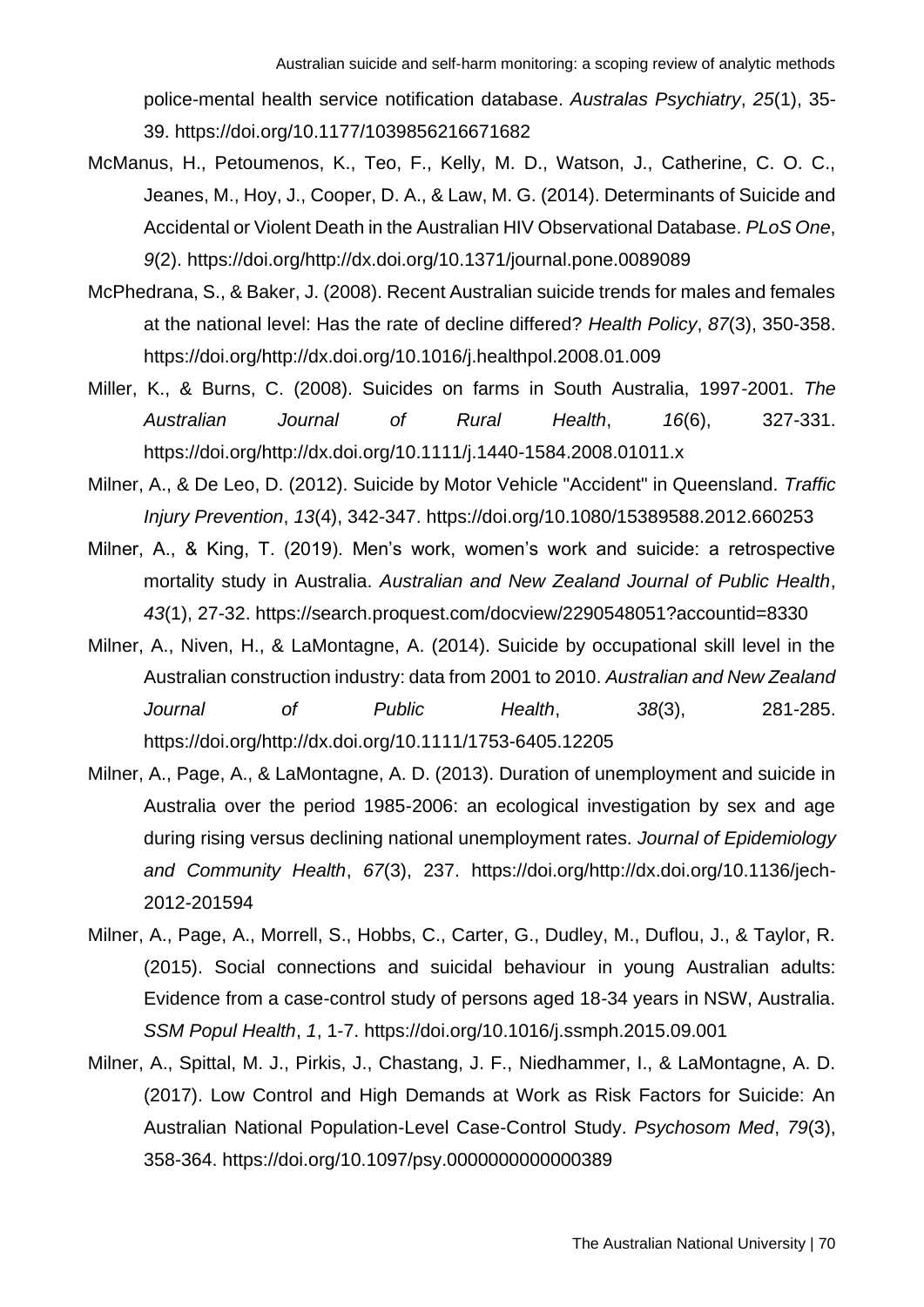- Milner, A., Witt, K., Maheen, H., & LaMontagne, A. D. (2017). Access to means of suicide, occupation and the risk of suicide: a national study over 12 years of coronial data. *BMC Psychiatry*, *17*. https://doi.org/http://dx.doi.org/10.1186/s12888-017-1288-0
- Milner, A., Witt, K., Maheen, H., & LaMontagne, A. D. (2017). Suicide among emergency and protective service workers: A retrospective mortality study in Australia, 2001 to 2012. *Work*, *57*(2), 281-287. https://doi.org/10.3233/wor-172554
- Milner, A. J., Maheen, H., Bismark, M. M., & Spittal, M. J. (2016). Suicide by health professionals: a retrospective mortality study in Australia, 2001-2012. *Med J Aust*, *205*(6), 260-265. https://doi.org/10.5694/mja15.01044
- Milner, A. J., Niven, H., & LaMontagne, A. D. (2015). Occupational class differences in suicide: evidence of changes over time and during the global financial crisis in Australia. *BMC Psychiatry*, *15*. https://search.proquest.com/docview/1780035947?accountid=8330
- Milner, A. J., Niven, H., Page, K., & LaMontagne, A. D. (2015). Suicide in veterinarians and veterinary nurses in Australia: 2001-2012. *Aust Vet J*, *93*(9), 308-310. https://doi.org/10.1111/avj.12358
- Mitchell, R., Draper, B., Harvey, L., Brodaty, H., & Close, J. (2017). The association of physical illness and self-harm resulting in hospitalisation among older people in a population-based study. *Aging Ment Health*, *21*(3), 279-288. https://doi.org/10.1080/13607863.2015.1099610
- Mitchell, R., Draper, B., Harvey, L., Brodaty, H., & Close, J. (2017). The survival and characteristics of older people with and without dementia who are hospitalised following intentional self-harm. *International Journal of Geriatric Psychiatry*, *32*(8), 892-900. https://doi.org/http://dx.doi.org/10.1002/gps.4542
- Mitchell, R. J., & Cameron, C. M. (2018). Self-harm hospitalised morbidity and mortality risk using a matched population-based cohort design. *Aust N Z J Psychiatry*, *52*(3), 262- 270. https://doi.org/10.1177/0004867417717797
- Mitchell, R. J., Seah, R., Ting, H. P., Curtis, K., & Foster, K. (2018). Intentional self‐harm and assault hospitalisations and treatment cost of children in Australia over a 10‐year period. *Australian and New Zealand Journal of Public Health*, *42*(3), 240-246. https://search.proquest.com/docview/2266265911?accountid=8330
- Mitrou, F., Gaudie, J., Lawrence, D., Silburn, S. R., Stanley, F. J., & Zubrick, S. R. (2010). Antecedents of hospital admission for deliberate self-harm from a 14-year follow-up study using data-linkage. *BMC Psychiatry*, *10*, 82. https://doi.org/10.1186/1471-244x-10-82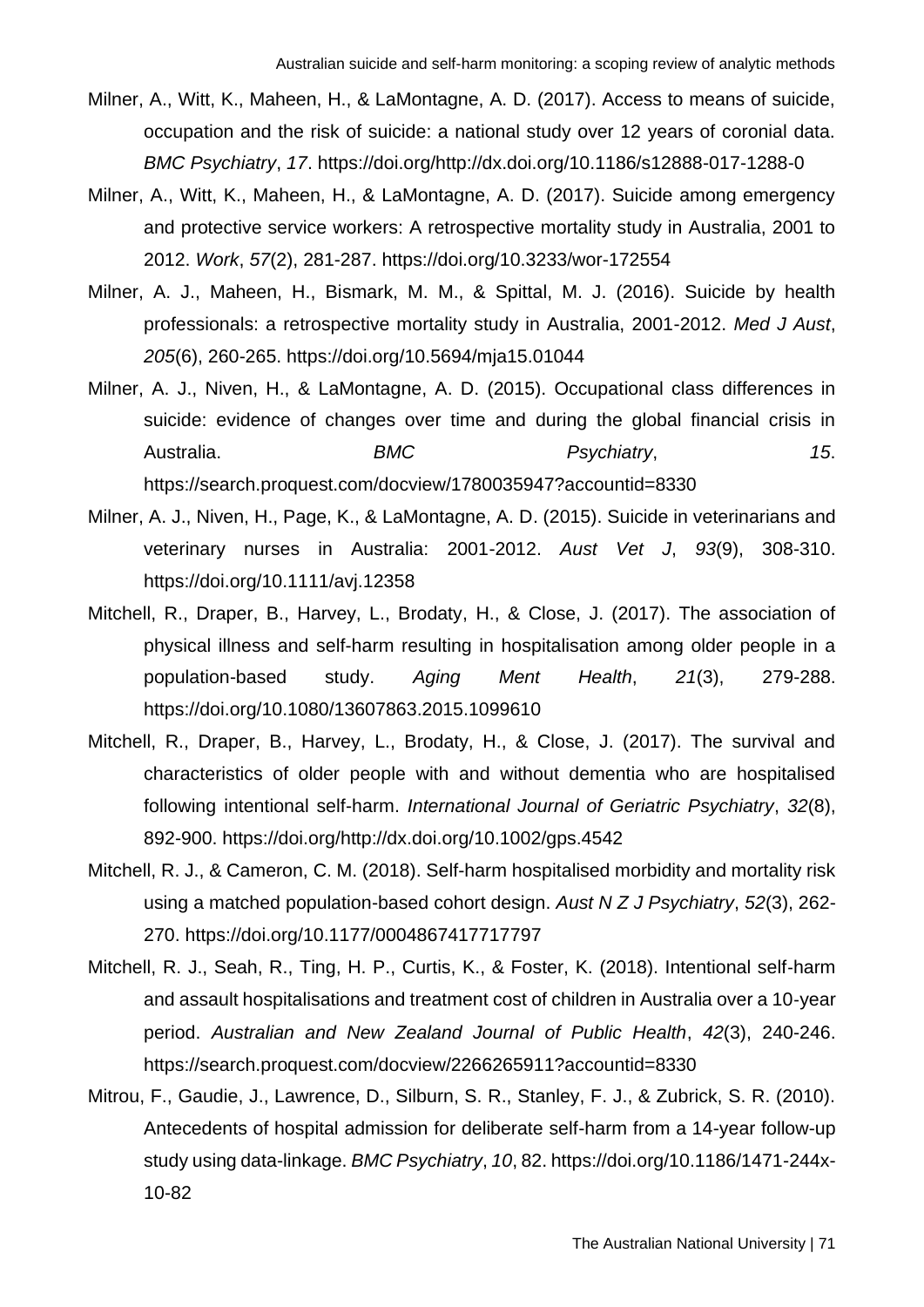- Morrell, S., Page, A., & Taylor, R. (2002). Birth cohort effects in New South Wales suicide, 1865-1998. *Acta Psychiatrica Scandinavica*, *106*(5), 365-372. https://doi.org/http://dx.doi.org/10.1034/j.1600-0447.2002.02358.x
- Murphy, B. J., Bugeja, L. C., Pilgrim, J. L., & Ibrahim, J. E. (2018). Suicide among nursing home residents in Australia: A national population‐based retrospective analysis of medico‐legal death investigation information. *International Journal of Geriatric Psychiatry*, *33*(5), 786-796. https://doi.org/http://dx.doi.org/10.1002/gps.4862
- Nguyen, T. Q., Simpson, P. M., Braaf, S. C., & Gabbe, B. J. (2017). Mortality, functional and return to work outcomes of major trauma patients injured from deliberate self-harm. *Injury*, *48*(1), 184-194. https://doi.org/10.1016/j.injury.2016.10.038
- O'Driscoll, C., Samuels, A., & Zacka, M. (2007). Suicide in New South Wales Prisons, 1995- 2005: towards a better understanding. *Aust N Z J Psychiatry*, *41*(6), 519-524. https://doi.org/10.1080/00048670701341863
- Page, A., Atkinson, J.-A., Campos, W., Heffernan, M., Ferdousi, S., Power, A., McDonnell, G., Maranan, N., & Hickie, I. (2018). A decision support tool to inform local suicide prevention activity in Greater Western Sydney (Australia). *Australian and New Zealand Journal of Psychiatry*, *52*(10), 983-993. https://doi.org/http://dx.doi.org/10.1177/0004867418767315
- Page, A., Atkinson, J.-A., Heffernan, M., McDonnell, G., Prodan, A., Osgood, N., & Hickie, I. (2018). Static metrics of impact for a dynamic problem: The need for smarter tools to guide suicide prevention planning and investment. *Australian and New Zealand Journal of Psychiatry*, *52*(7), 660-667. https://doi.org/http://dx.doi.org/10.1177/0004867417752866
- Page, A., Morrell, S., Hobbs, C., Carter, G., Dudley, M., Duflou, J., & Taylor, R. (2014). Suicide in young adults: Psychiatric and socio-economic factors from a case-control study. *BMC Psychiatry*, *14*. https://doi.org/http://dx.doi.org/10.1186/1471-244X-14- 68
- Page, A., Morrell, S., & Taylor, R. (2002). Suicide and political regime in New South Wales and Australia during the 20th century. *Journal of Epidemiology and Community Health*, *56*(10), 766. https://doi.org/http://dx.doi.org/10.1136/jech.56.10.766
- Page, A., Morrell, S., Taylor, R., Dudley, M., & Carter, G. (2007). Further increases in rural suicide in young Australian adults: Secular trends, 1979-2003. *Social Science & Medicine*, *65*(3), 442-453. https://doi.org/http://dx.doi.org/10.1016/j.socscimed.2007.03.029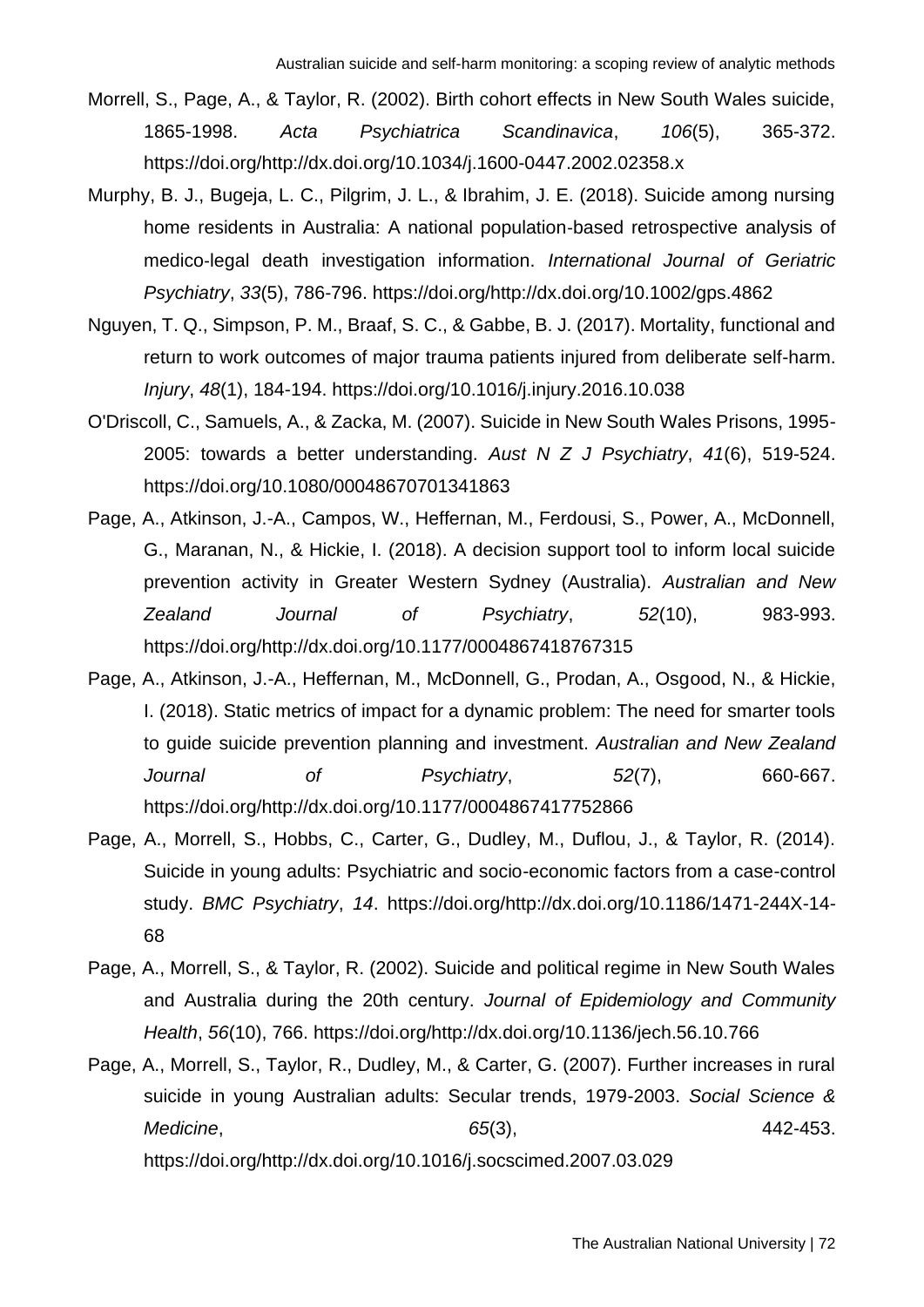- Page, A., Taylor, R., Gunnell, D., Carter, G., Morrell, S., & Graham, M. (2011). Effectiveness of Australian youth suicide prevention initiatives. *The British Journal of Psychiatry*, *199*(5), 423-429. https://doi.org/http://dx.doi.org/10.1192/bjp.bp.111.093856
- Page, A., Taylor, R., & Martin, G. (2010). Recent declines in Australian male suicide are real, not artefactual. *Aust N Z J Psychiatry*, *44*(4), 358-363. https://doi.org/10.3109/00048670903489874
- Page, A. N., & Fragar, L. J. (2002). Suicide in Australian farming, 1988-1997. *Aust N Z J Psychiatry*, *36*(1), 81-85. https://doi.org/10.1046/j.1440-1614.2002.00975.x
- Parker, R., & Ben-Tovim, D. I. (2002). A study of factors affecting suicide in Aboriginal and other populations in the Top End of the Northern Territory through an audit of coronial records. *Australian and New Zealand Journal of Psychiatry*, *36*(3), 404-410. https://doi.org/http://dx.doi.org/10.1046/j.1440-1614.2001.01032.x
- Pirkis, J., Currier, D., Too, L. S., Bryant, M., Bartlett, S., Sinyor, M., & Spittal, M. J. (2020). Suicides in Australia following media reports of the death of Robin Williams. *Australian and New Zealand Journal of Psychiatry*, *54*(1), 99-104. https://doi.org/http://dx.doi.org/10.1177/0004867419888297
- Pridmore, S., & Fujiyama, H. (2009). Suicide in the Northern Territory, 2001-2006. *Australian and New Zealand Journal of Psychiatry*, *43*(12), 1126-1130. https://doi.org/http://dx.doi.org/10.3109/00048670903279861
- Qi, X., Hu, W., Page, A., & Tong, S. (2012). Spatial clusters of suicide in Australia. *BMC Psychiatry*, *12*. https://doi.org/http://dx.doi.org/10.1186/1471-244X-12-86
- Qi, X., Tong, S., & Hu, W. (2010). Spatial distribution of suicide in Queensland, Australia. *BMC Psychiatry*, *10*, 106. https://doi.org/10.1186/1471-244x-10-106
- Raymond, J. (2002). Suicide in later life. *Journal of Religious Gerontology*, *13*(3-4), 117-128. https://doi.org/http://dx.doi.org/10.1300/J078v13n03\_09
- Reith, D. M., Whyte, I., Carter, G., & McPherson, M. (2003). Adolescent self-poisoning: a cohort study of subsequent suicide and premature deaths. *Crisis*, *24*(2), 79-84. https://doi.org/10.1027//0227-5910.24.2.79
- Reith, D. M., Whyte, I., Carter, G., McPherson, M., & Carter, N. (2004). Risk factors for suicide and other deaths following hospital treated self-poisoning in Australia. *Aust N Z J Psychiatry*, *38*(7), 520-525. https://doi.org/10.1080/j.1440-1614.2004.01405.x
- Robinson, J., Lay San, T., Pirkis, J., & Spittal, M. J. (2016). Spatial suicide clusters in Australia between 2010 and 2012: a comparison of cluster and non-cluster among young people and adults. *BMC Psychiatry*, *16*. https://doi.org/http://dx.doi.org/10.1186/s12888-016-1127-8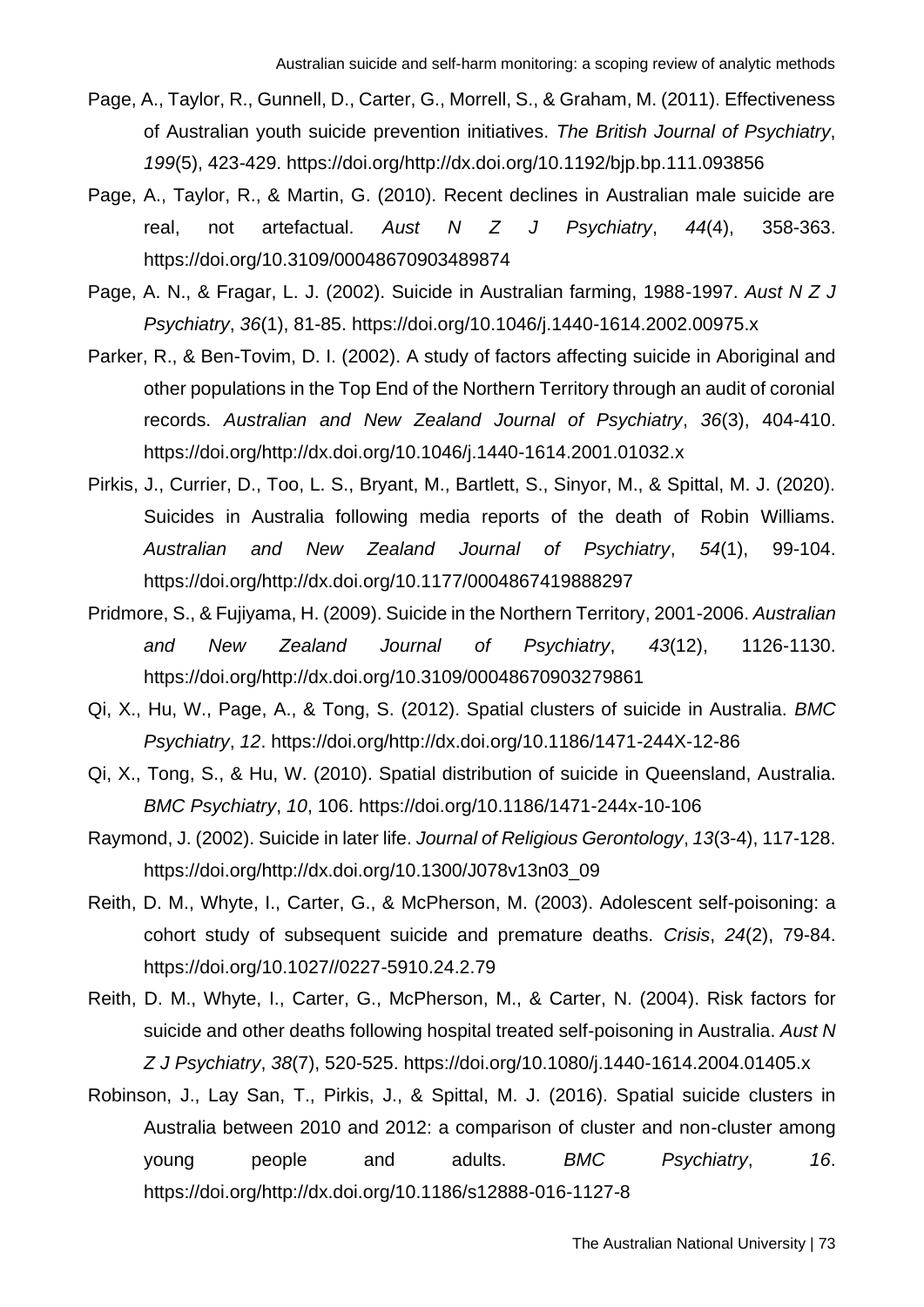- Rock, D. J., Greenberg, D. M., & Hallmayer, J. F. (2005). Impact of case fatality on the seasonality of suicidal behaviour. *Psychiatry Research*, *137*(1-2), 21-27. https://doi.org/10.1016/j.psychres.2005.08.002
- Rock, D. J., & Hallmayer, J. F. (2008). The seasonal risk for deliberate self-harm. Determined by place of birth, but occurrence determined by place of residence. *Crisis*, *29*(4), 191-201. https://doi.org/10.1027/0227-5910.29.4.191
- Rouen, C., Clough, A. R., & West, C. (2019). Non-Fatal Deliberate Self-Harm in Three Remote Indigenous Communities in Far North Queensland, Australia. *Crisis*, *40*(6), 422-428. https://doi.org/10.1027/0227-5910/a000589
- Sankaranarayanan, A., Carter, G., & Lewin, T. (2010). Rural-Urban Differences in Suicide Rates for Current Patients of a Public Mental Health Service in Australia. *Suicide & Life - Threatening Behavior*, *40*(4), 376-382. https://doi.org/http://dx.doi.org/10.1521/suli.2010.40.4.376
- Smith, D. P., ⨯ Ross, C., Bang, A., Xue Qin, Y., Egger, S., Chambers, S., & Dianne, L. O. C. (2018). Increased risk of suicide in New South Wales men with prostate cancer: Analysis of linked population-wide data. *PLoS One*, *13*(6). https://doi.org/http://dx.doi.org/10.1371/journal.pone.0198679
- Snowdon, J. (2016). Why have Australian suicide rates decreased? *Australian and New Zealand Journal of Psychiatry*, *50*(1), 13-15. https://doi.org/http://dx.doi.org/10.1177/0004867415590630
- Snowdon, J. (2017). Should the recently reported increase in Australian suicide rates alarm us? *Australian and New Zealand Journal of Psychiatry*, *51*(8), 766-769. https://doi.org/http://dx.doi.org/10.1177/0004867416681855
- Snowdon, J., & Hunt, G. E. (2002). Age, period and cohort effects on suicide rates in Australia, 1919-1999. *Acta Psychiatrica Scandinavica*, *105*(4), 265-270. https://doi.org/http://dx.doi.org/10.1034/j.1600-0447.2002.1193.x
- Soole, R., Kolves, K., & De Leo, D. (2014). Suicides in Aboriginal and Torres Strait Islander children: analysis of Queensland Suicide Register. *Australian and New Zealand Journal of Public Health*, *38*(6), 574-578. https://doi.org/http://dx.doi.org/10.1111/1753-6405.12259
- Spittal, M. J., Forsyth, S., Pirkis, J., Alati, R., & Kinner, S. A. (2014). Suicide in adults released from prison in Queensland, Australia: a cohort study. *Journal of Epidemiology and Community Health*, *68*(10), 993. https://doi.org/http://dx.doi.org/10.1136/jech-2014-204295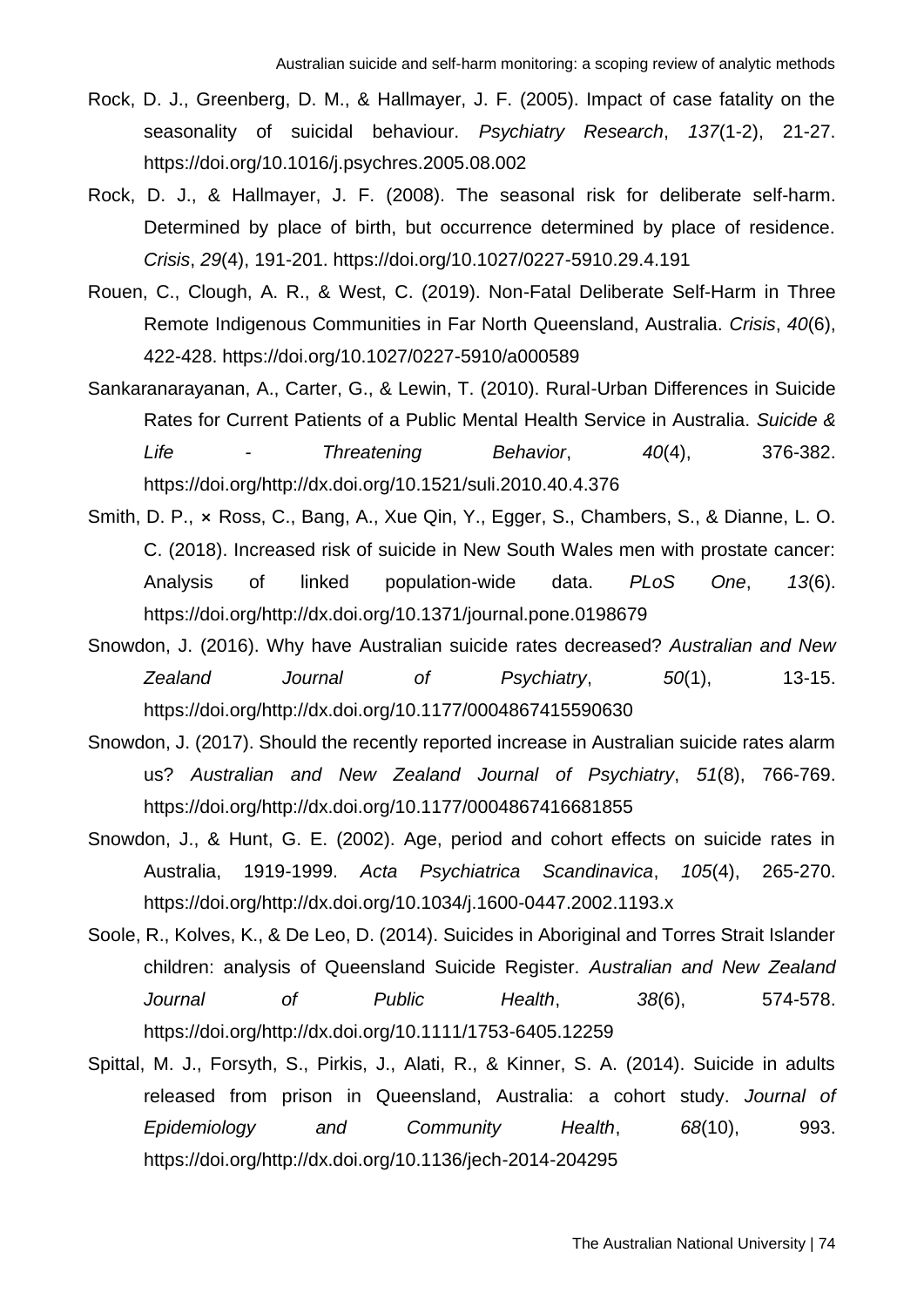- Spittal, M. J., Pirkis, J., Miller, M., Carter, G., & Studdert, D. M. (2014). The Repeated Episodes of Self-Harm (RESH) score: A tool for predicting risk of future episodes of self-harm by hospital patients. *J Affect Disord*, *161*, 36-42. https://doi.org/10.1016/j.jad.2014.02.032
- Spittal, M. J., Pirkis, J., Miller, M., & Studdert, D. M. (2012). Declines in the Lethality of Suicide Attempts Explain the Decline in Suicide Deaths in Australia. *PLoS One*, *7*(9). https://doi.org/http://dx.doi.org/10.1371/journal.pone.0044565
- Spittal, M. J., Shand, F., Christensen, H., Brophy, L., & Pirkis, J. (2017). Community mental health care after self-harm: A retrospective cohort study. *Australian and New Zealand Journal of Psychiatry*, *51*(7), 727-735. https://doi.org/10.1177/0004867416676366
- Stefanac, N., Hetrick, S., Hulbert, C., Spittal, M. J., Witt, K., & Robinson, J. (2019). Are young female suicides increasing? A comparison of sex-specific rates and characteristics of youth suicides in Australia over 2004-2014. *BMC Public Health*, *19*(1), 11. https://doi.org/10.1186/s12889-019-7742-9
- Stephenson, L., van den Heuvel, C., & Byard, R. W. (2020). Weighted drownings An example of augmentation or enhancement of a suicide method. *J Forensic Leg Med*, *70*, 101914. https://doi.org/10.1016/j.jflm.2020.101914
- Sutherland, G., Milner, A., Dwyer, J., Bugeja, L., Woodward, A., Robinson, J., & Pirkis, J. (2018). Implementation and evaluation of the Victorian Suicide Register. *Australian and New Zealand Journal of Public Health*, *42*(3), 296-302. https://search.proquest.com/docview/2266265523?accountid=8330
- Sveticic, J., Milner, A., & De Leo, D. (2012). Contacts with mental health services before suicide: a comparison of Indigenous with non-Indigenous Australians. *General Hospital Psychiatry*, *34*(2), 185-191. https://doi.org/10.1016/j.genhosppsych.2011.10.009
- Sveticic, J., Too, L. S., & De Leo, D. (2012). Suicides by persons reported as missing prior to death: a retrospective cohort study. *BMJ Open*, *2*(2). https://doi.org/http://dx.doi.org/10.1136/bmjopen-2011-000607
- Taylor, R., Page, A., Morrell, S., Harrison, J., & Carter, G. (2005). Social and Psychiatric Influences on Urban-Rural Differentials in Australian Suicide. *Suicide & Life - Threatening Behavior*, *35*(3), 277-290. https://search.proquest.com/docview/224871345?accountid=8330
- Taylor, R., Page, A., Wodak, A., Dudley, M., Munot, S., & Morrell, S. (2018). Confluence of suicide and drug overdose epidemics in young Australian males: common causality? *BMC Public Health*, *18*(1), 965. https://doi.org/10.1186/s12889-018-5875-x